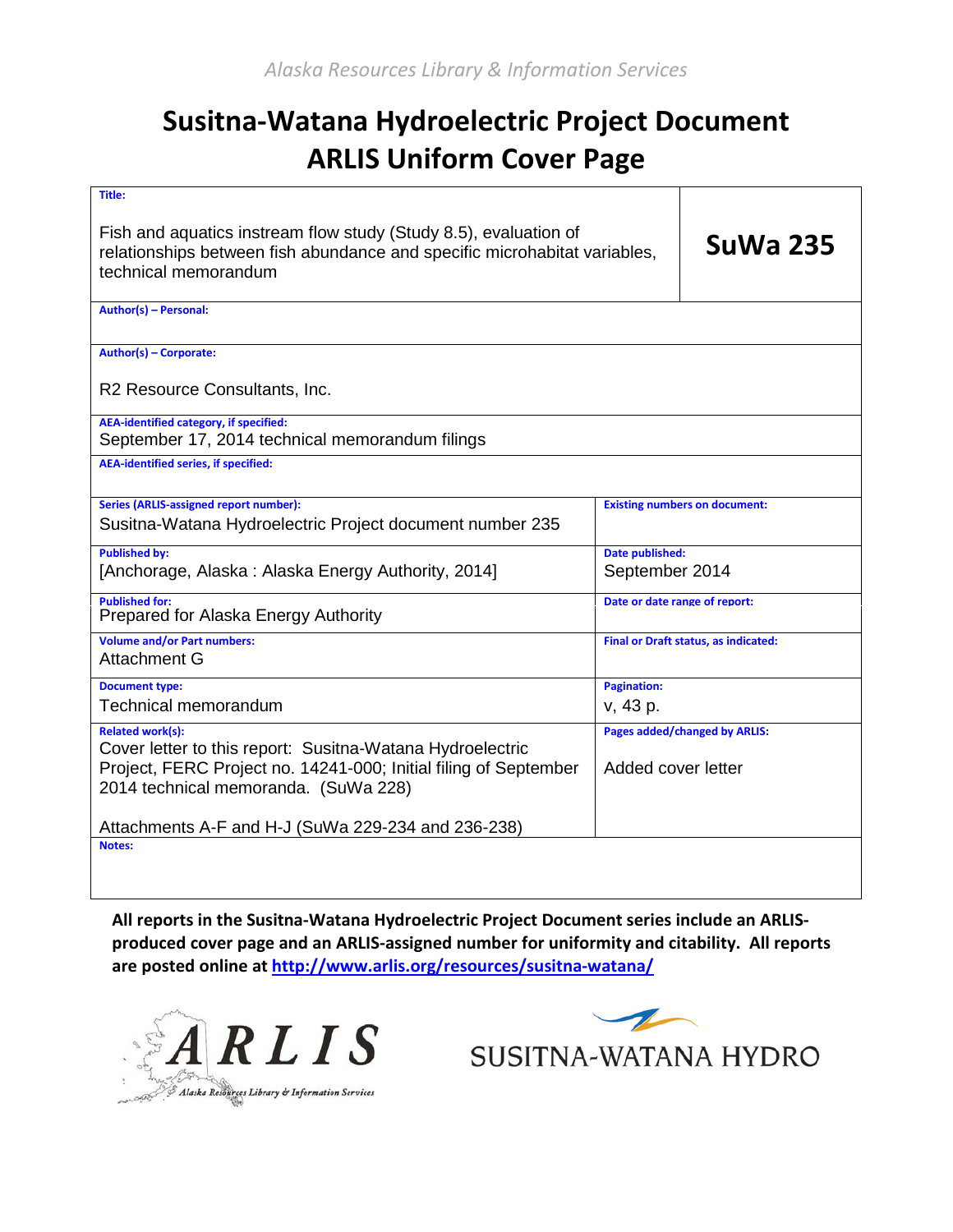

September 17, 2014

Ms. Kimberly D. Bose Secretary Federal Energy Regulatory Commission 888 First Street, N.E. Washington, D.C. 20426

#### **Re: Susitna-Watana Hydroelectric Project, Project No. 14241-000**

#### *Initial Filing of September 2014 Technical Memoranda*

Dear Secretary Bose:

 $\overline{a}$ 

By letter dated January 28, 2014, the Federal Energy Regulatory Commission (Commission or FERC) extended the procedural schedule for the preparation and review of the Initial Study Report (ISR) for the proposed Susitna-Watana Hydroelectric Project, FERC Project No. 14241 (Project).<sup>1</sup> In particular, the Commission's January 28 letter established a deadline of June 3, 2014 for the Alaska Energy Authority (AEA) to file the ISR, and provided a 120-day period for licensing participants to review the ISR prior to the ISR meetings, which are scheduled to begin the week of October 13. 2 The purpose of this filing is to provide several technical memoranda to Commission Staff and licensing participants prior to the ISR meetings.

As required by the Commission's January 28 letter, AEA filed the ISR with the Commission on June 3. Among other things, the ISR detailed AEA's planned work during the 2014 field season.<sup>3</sup> As AEA was preparing this 2014 work plan, it recognized that data gathered during the 2014 field season, together with other study work conducted prior to the October 2014 ISR meetings, could assist Commission Staff, AEA, and other licensing participants in developing the Project's licensing study program for 2015. For this reason, the ISR provided for AEA to prepare certain technical memoranda and other information based on 2014 work.

AEA recognizes that Commission Staff and licensing participants need a reasonable amount of time prior to the ISR meetings to review this additional information. AEA and licensing participants consulted with Commission Staff on this

<sup>&</sup>lt;sup>1</sup> Letter from Jeff Wright, Federal Energy Regulatory Commission, to Wayne Dyok, Alaska Energy Authority, Project No. 14241-000 (issued Jan. 28, 2014) [hereinafter, "January 28 letter"].

<sup>&</sup>lt;sup>2</sup> The full schedule for the ISR meetings appears in Section 1.5 of the ISR, as well as on AEA's licensing website, http://www.susitna-watanahydro.org/meetings/.

<sup>3</sup> *E.g.*, Initial Study Report § 1.3 & Table 3, Project No. 14241-000 (filed June 3, 2014) [hereinafter, "ISR"].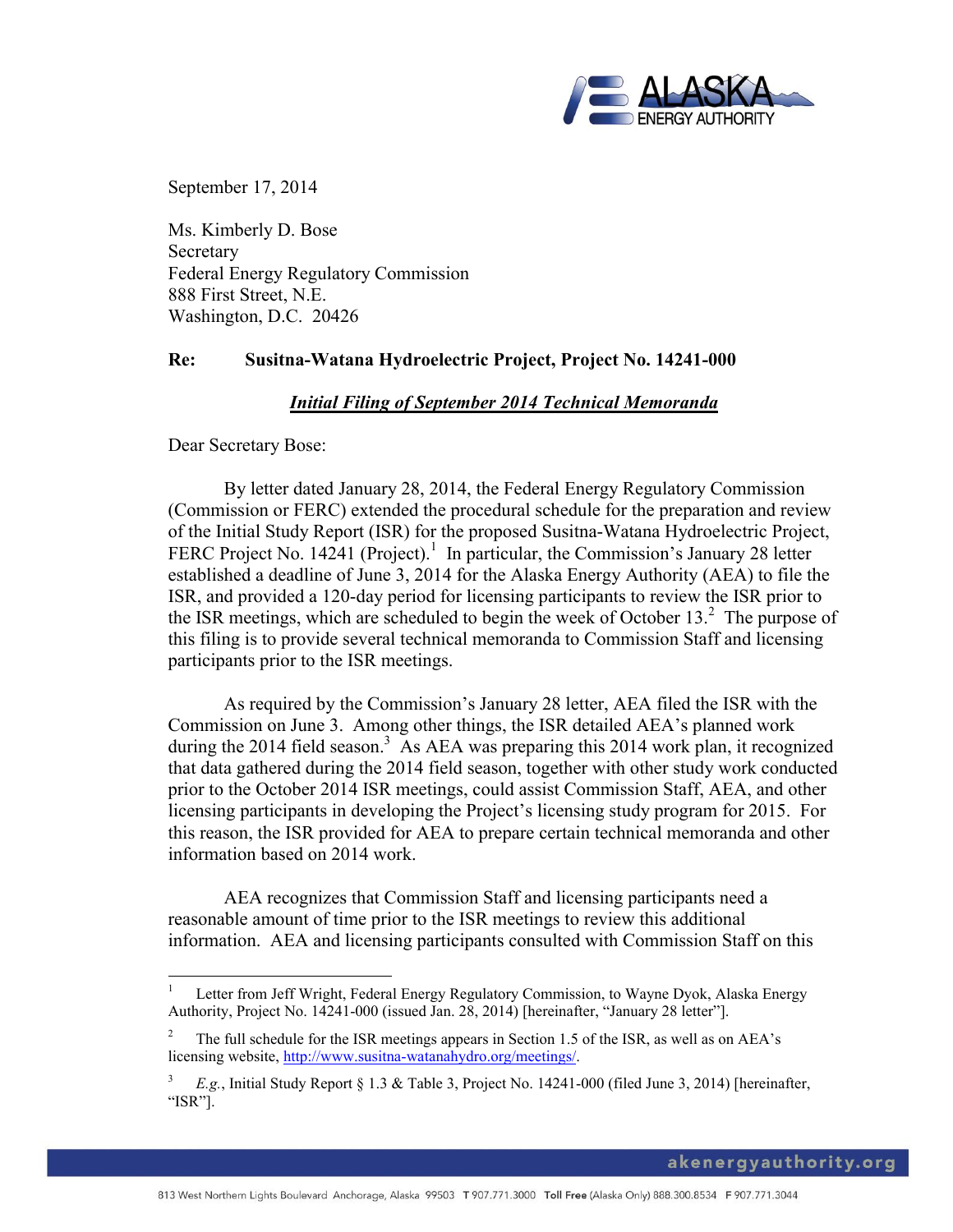matter, and Staff directed that any additional information should be filed with the Commission and made available to licensing participants no later than 15 days prior to the ISR meetings, consistent with the typically applicable deadline under the Commission's Integrated Licensing Process regulations.<sup>4</sup>

With this letter, AEA is filing and distributing the first set of technical memoranda and other information generated during the 2014 study season, as described below. As part of its continued implementation of the study plan, AEA expects to file certain additional technical memoranda prior to October 1, 2014, in accordance with Commission Staff direction.

This first set of technical memoranda and other information consists of the following:

- Attachment A: *Proposal to Eliminate the Chulitna Corridor from Further Study*. As explained in the ISR, throughout the licensing process AEA has continually evaluated its proposal for Project development based on environmental review, technical feasibility, practical considerations, and other factors. As part of this iterative process, AEA notified the Commission and licensing participants in the ISR that it was evaluating whether to continue study of the Chulitna Corridor.<sup>5</sup> Attachment A details AEA's conclusion that development of the Chulitna Corridor is not a reasonable alternative, and therefore AEA proposes to eliminate the corridor from further study. AEA seeks any comments or information on this proposal from federal and state resource agencies and other participants in the licensing process.
- Attachment B: *Ice Processes in the Susitna River Study (Study 7.6), Detailed Ice Observations October 2013 – May 2014 Technical Memorandum.* The ISR indicated that AEA would provide a summary of the 2014 break-up observations.<sup>6</sup> This technical memorandum describes all field activities and observations between October 16, 2013 and May 15, 2014 for the Ice Processes in the Susitna River Study (Study 7.6).
- Attachment C: *Study of Fish Distribution and Abundance in the Upper Susitna River (Study 9.5), Proposed 2015 Modifications to Fish Distribution and Abundance Study Plan Implementation Technical Memorandum.* Based on AEA's experience in implementing the study plan for the Study of Fish Distribution and Abundance in the Upper Susitna River (Study 9.5) during 2014, this technical memorandum proposes to continue certain modifications to the implementation of this study during 2015.

 $\frac{1}{4}$ *See* 18 C.F.R. § 5.15(c)(2).

<sup>5</sup> *See* ISR, ISR Overview § 1.4.

<sup>6</sup> *See id.*, Ice Processes in the Susitna River Study, Study Plan 7.6, Part C § 7.2.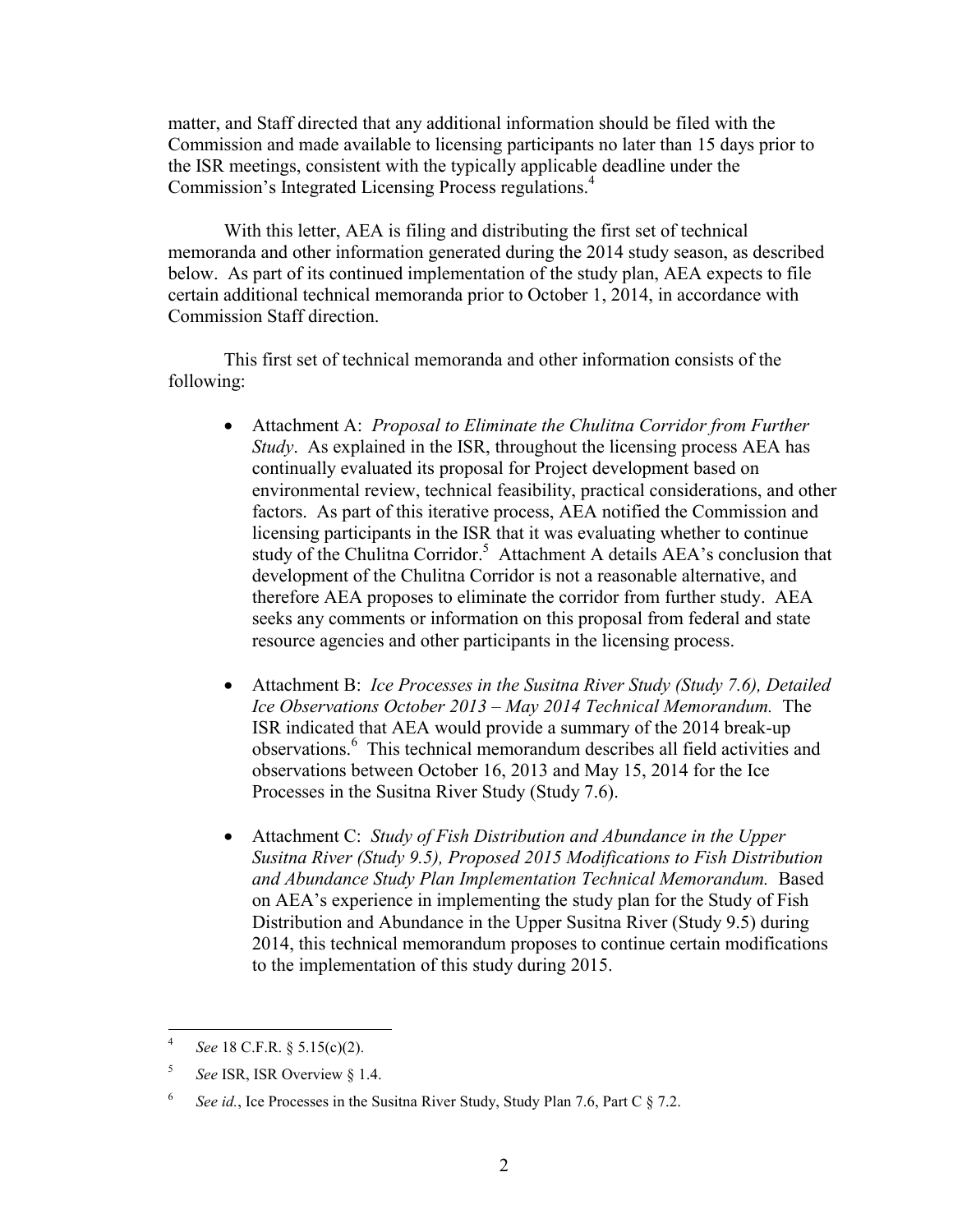- Attachment D: *Study of Fish Distribution and Abundance in the Middle and Lower Susitna River Study (Study 9.6), 2013-2014 Winter Fish Study Technical Memorandum.* At the time the ISR was filed, AEA was still in the process of conducting data entry, quality control, and analysis of winter sampling for this study. AEA reported in the ISR that it would develop plans for completing this study in a technical memorandum to be filed with the Commission.<sup> $\tau$ </sup> This technical memorandum fulfills this commitment and sets forth AEA's proposal for winter efforts, including proposed methodologies and modifications.
- Attachment E: *Characterization and Mapping of Aquatic Habitats (Study 9.9), 2013 and 2014 Aquatic Habitat Mapping Field Season Completion Progress Technical Memorandum.* In the ISR, AEA reported that its 2014 activities for the Characterization and Mapping of Aquatic Habitats Study (Study 9.9) would consist of various ground-truthing surveys and collection of habitat information for the 12 lakes within the potential reservoir inundation zone.<sup>8</sup> This technical memorandum reports on these activities.
- Attachment F: *Eulachon Run Timing, Distribution, and Spawning in the Susitna River (Study 9.16), 2015 Proposed Eulachon Spawning Habitat Study Modifications Technical Memorandum.* After reviewing the 2013 and 2014 results from the Cook Inlet Beluga Whale Study (Study 9.17) and discussing the results with the National Marine Fisheries Service, AEA has determined that additional data are needed regarding eulachon spawning habitats. This technical memorandum describes a proposed modification to the Study of Eulachon Run Timing, Distribution and Spawning in the Susitna River (Study 9.16) to include an assessment of eulachon spawning habitats.
- Attachment G: *Fish and Aquatics Instream Flow Study (Study 8.5), Evaluation of Relationships between Fish Abundance and Specific Microhabitat Variables Technical Memorandum*. Consistent with the Commission's study plan determination, $9$  this technical memorandum provides a detailed evaluation of the comparison of fish abundance measures with specific microhabitat variable measurements where sampling overlaps. This memorandum is used to determine whether a relationship between a specific microhabitat variable and fish abundance is evident.
- Attachment H: *Fish and Aquatics Instream Flow Study (Study 8.5), 2013- 2014 Instream Flow Winter Studies Technical Memorandum*. In the ISR, AEA reported that it would distribute its finding concerning the 2013-2014

 $\overline{a}$ 

<sup>7</sup> *See id.*, Study of Fish Distribution and Abundance in the Middle and Lower Susitna River Study, Study Plan 9.6, Part C § 7.1.2.5.

<sup>8</sup> *See id.*, Characterization and Mapping of Aquatic Habitats, Study Plan 9.9, Part C § 7.1.

<sup>9</sup> *See* Study Plan Determination on 14 Remaining Studies for the Susitna-Watana Hydroelectric Project, Appendix B at B-84 to B-86, Project No. 14241-000 (issued Apr. 1, 2013).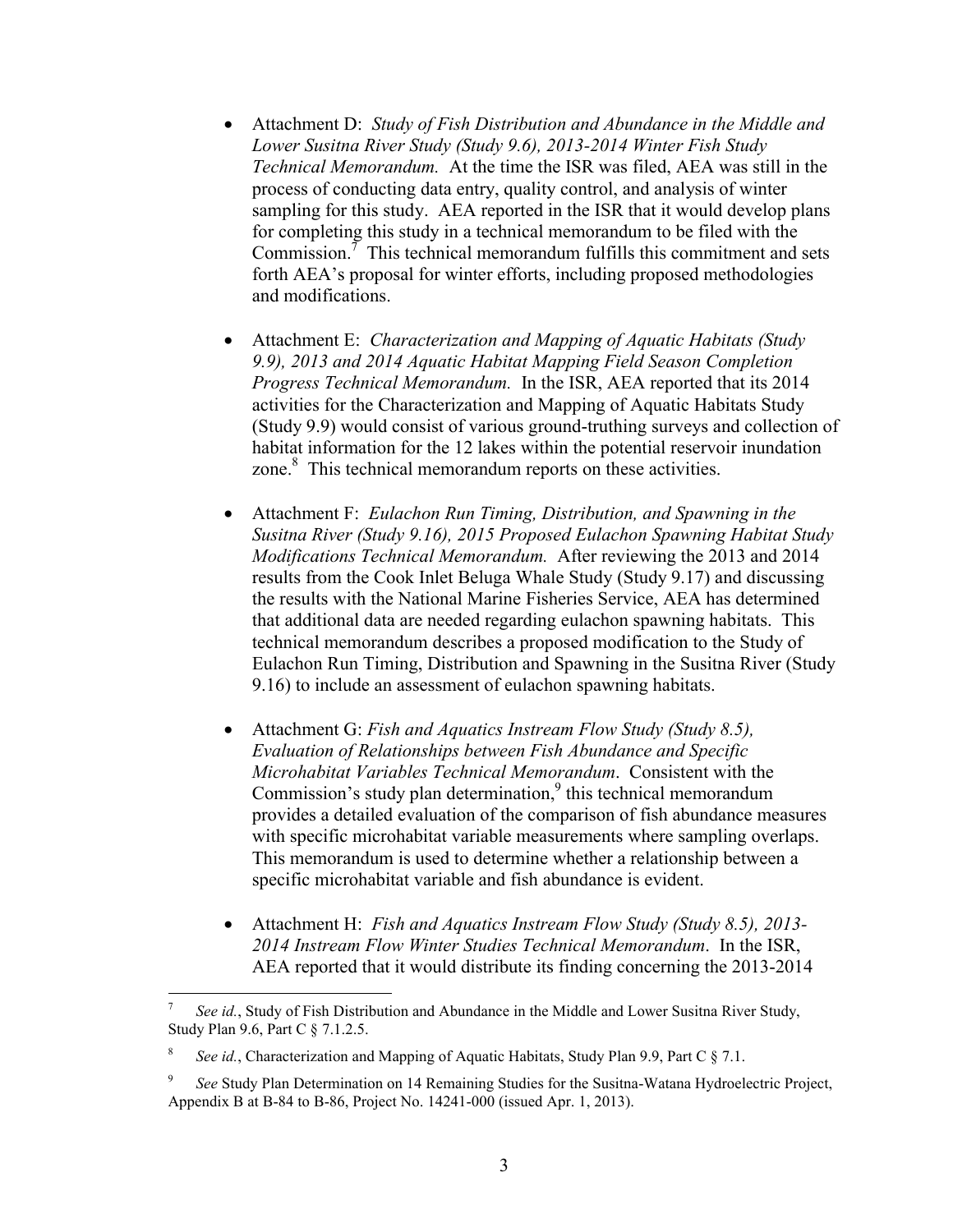winter activities in  $2014$ <sup>10</sup> This technical memorandum describes the methods applied, and data and information collected, as part of the Instream Flow Study 2013-2014 winter studies.

- Attachment I: *Geomorphology Study (Study 6.5), Susitna River Historical Cross Section Comparison (1980s to Current) Technical Memorandum*. As specified in Revised Study Plan Section 6.5.4.1.2.3, this technical memorandum describes changes within the main and side channels of the Susitna River by comparing historical survey data from the 1980s with survey data from the current Project.
- Attachment J: *Geomorphology Study (Study 6.5), 2014 Update of Sediment-Transport Relationships and a Revised Sediment Balance for the Middle and Lower Susitna River Segments Technical Memorandum*. The purpose of this technical memorandum is to update the sediment load rating curves and preliminary estimates of the overall sediment balance in the Middle and Lower River segments under pre-Project conditions that were initially provided in "Development of Sediment-Transport Relationships and an Initial Sediment Balance for the Middle and Lower Susitna River Segments," (Tetra Tech, Inc. 2013a). This update is based on additional data collected by the U.S. Geological Survey in 2012 and 2013.

AEA appreciates the opportunity to provide this additional information to the Commission and licensing participants, which it believes will be helpful in determining the appropriate development of the 2015 study plan as set forth in the ISR. If you have questions concerning this submission please contact me at wdyok@aidea.org or (907) 771-3955.

Sincerely,

Wayne MDynk

Wayne Dyok Project Manager Alaska Energy Authority

**Attachments** 

cc: Distribution List (w/o Attachments)

 $10\,$ See ISR, Fish and Aquatics Instream Flow Study, Study Plan 8.5, Part C § 7.5.2.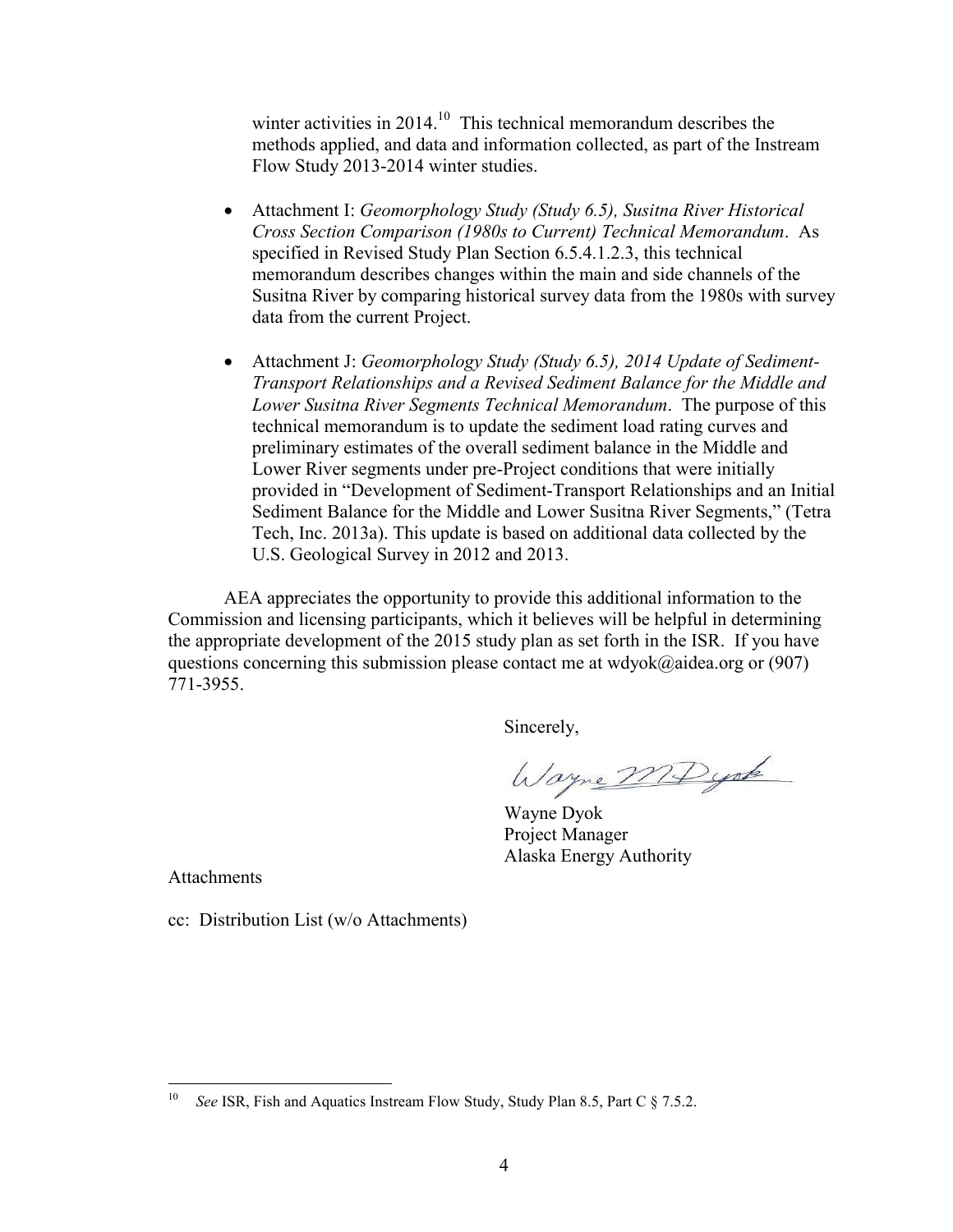# **Susitna-Watana Hydroelectric Project (FERC No. 14241)**

**Fish and Aquatics Instream Flow Study (Study 8.5)**

# **Evaluation of Relationships between Fish Abundance and Specific Microhabitat Variables Technical Memorandum**

Prepared for

Alaska Energy Authority



Prepared by

R2 Resource Consultants, Inc.

September 2014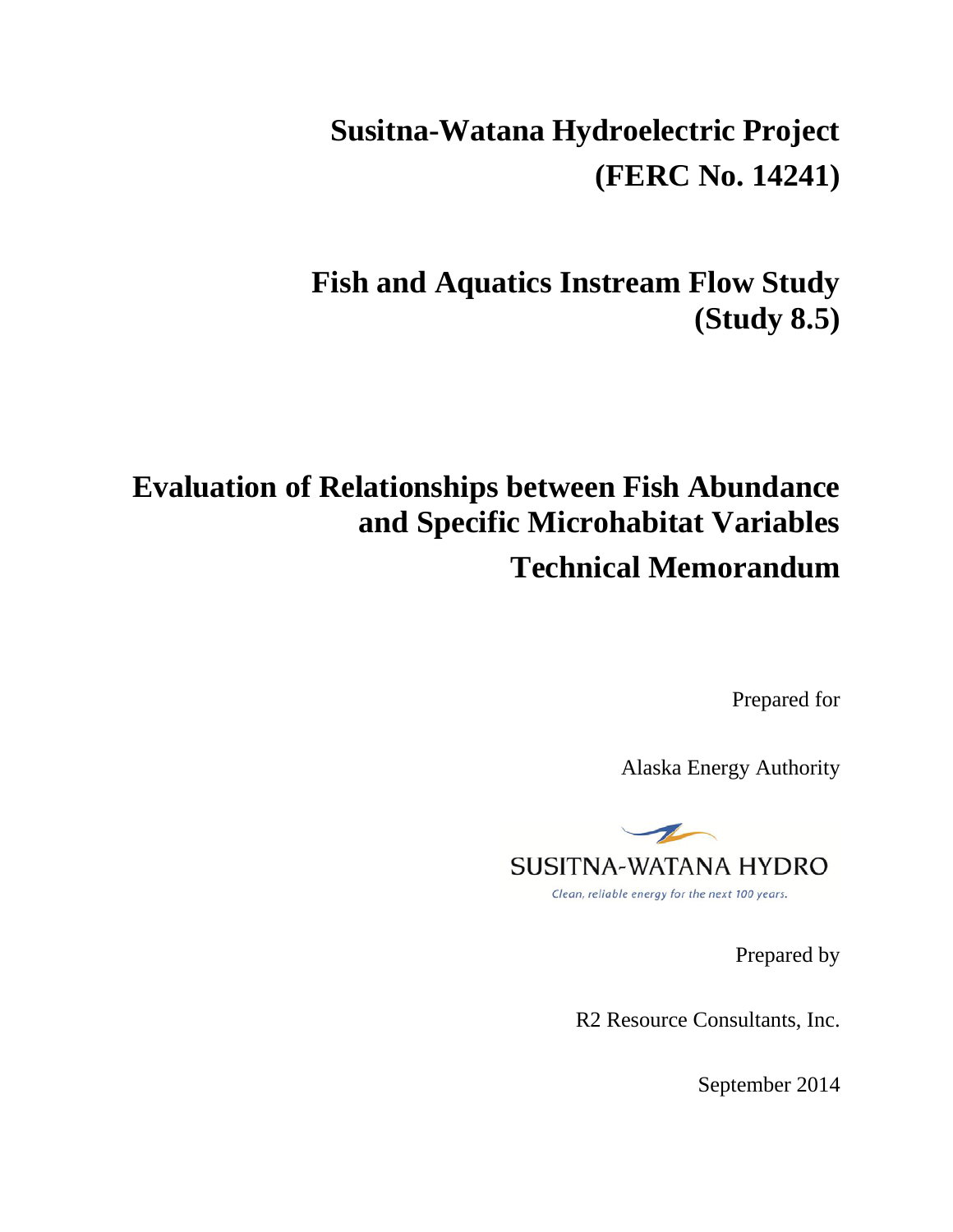### TABLE OF CONTENTS

| 1. |      |         |                                                                    |  |
|----|------|---------|--------------------------------------------------------------------|--|
|    | 1.1. |         | Relevancy of the Microhabitat Variables to Instream Flow Modeling2 |  |
|    | 1.2. |         | Biological Relevance of the Eight Microhabitat Parameters3         |  |
|    |      | 1.2.1.  |                                                                    |  |
|    |      | 1.2.2.  |                                                                    |  |
|    |      | 1.2.3.  |                                                                    |  |
|    |      | 1.2.4.  |                                                                    |  |
|    |      | 1.2.5.  |                                                                    |  |
|    |      | 1.2.6.  |                                                                    |  |
|    |      | 1.2.7.  |                                                                    |  |
|    |      | 1.2.8.  |                                                                    |  |
|    | 1.3. |         |                                                                    |  |
|    |      | 1.3.1.  |                                                                    |  |
|    |      | 1.3.2.  |                                                                    |  |
|    |      | 1.3.3.  |                                                                    |  |
|    |      | 1.3.4.  |                                                                    |  |
|    |      | 1.3.5.  |                                                                    |  |
|    |      | 1.3.6.  |                                                                    |  |
|    |      | 1.3.7.  |                                                                    |  |
|    |      | 1.3.8.  |                                                                    |  |
|    |      | 1.3.9.  |                                                                    |  |
|    |      | 1.3.10. |                                                                    |  |
| 2. |      |         |                                                                    |  |
|    | 2.1. |         | HSC Analysis – Surface Water Dissolved Oxygen and Temperature11    |  |
|    | 2.2. |         |                                                                    |  |
|    |      | 2.2.1.  |                                                                    |  |
|    |      | 2.2.2.  | Parameters Collected as Part of the Water Quality Study  13        |  |
|    |      | 2.2.3.  | Benthic Chlorophyll-a Collected for River Productivity Study 15    |  |
| 3. |      |         |                                                                    |  |
|    | 3.1. |         |                                                                    |  |
|    |      | 3.1.1.  |                                                                    |  |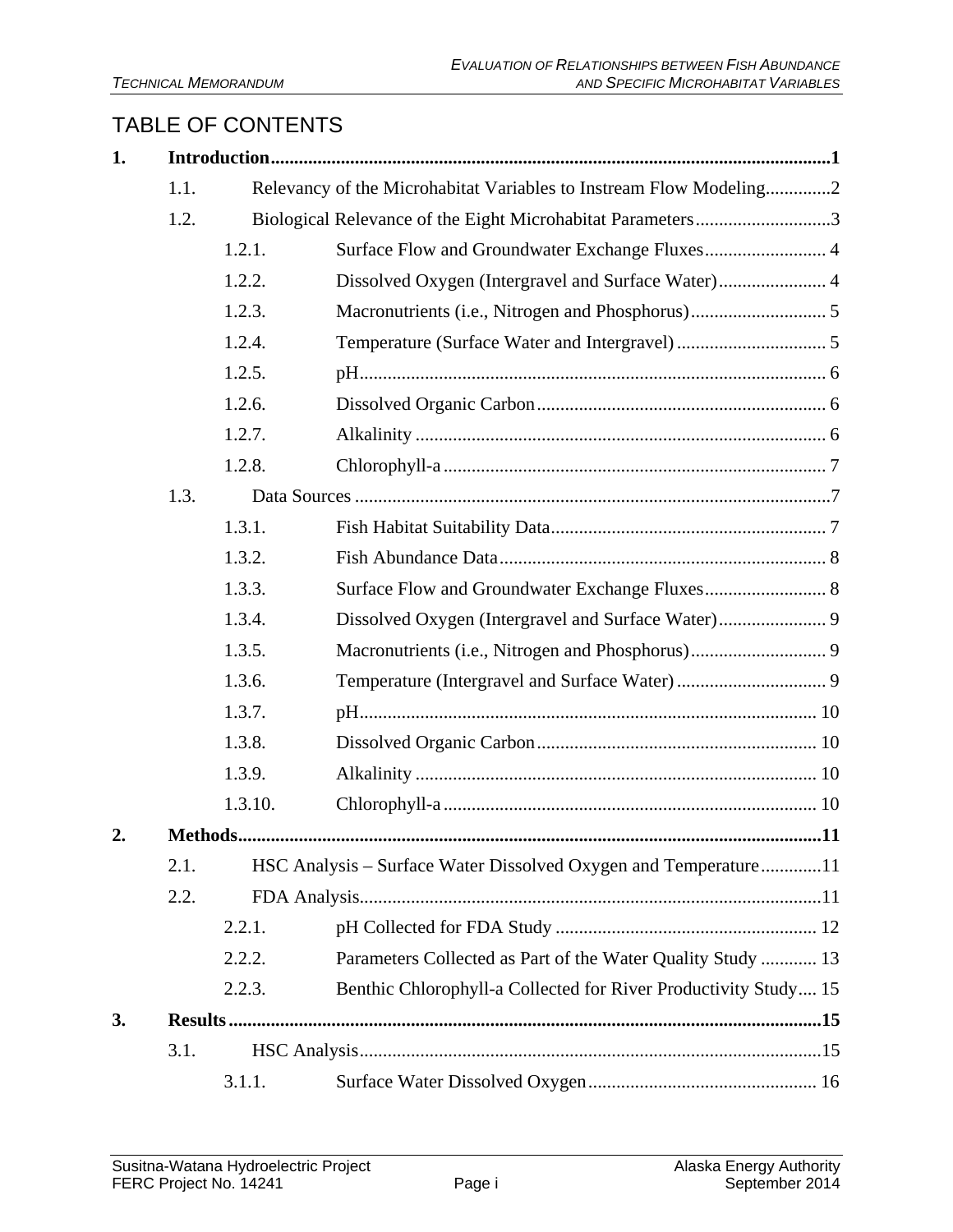|                  |      | 3.1.2. |                                                                 |  |
|------------------|------|--------|-----------------------------------------------------------------|--|
|                  | 3.2. |        |                                                                 |  |
|                  |      | 3.2.1. |                                                                 |  |
|                  |      | 3.2.2. |                                                                 |  |
|                  |      | 3.2.3. | Benthic Chlorophyll-a Collected for River Productivity Study 17 |  |
| $\overline{4}$ . |      |        |                                                                 |  |
|                  | 4.1. |        |                                                                 |  |
|                  | 4.2. |        |                                                                 |  |
|                  | 4.3. |        |                                                                 |  |
|                  | 4.4. |        |                                                                 |  |
|                  | 4.5. |        |                                                                 |  |
| 5.               |      |        |                                                                 |  |
| 6.               |      |        |                                                                 |  |
| 7.               |      |        |                                                                 |  |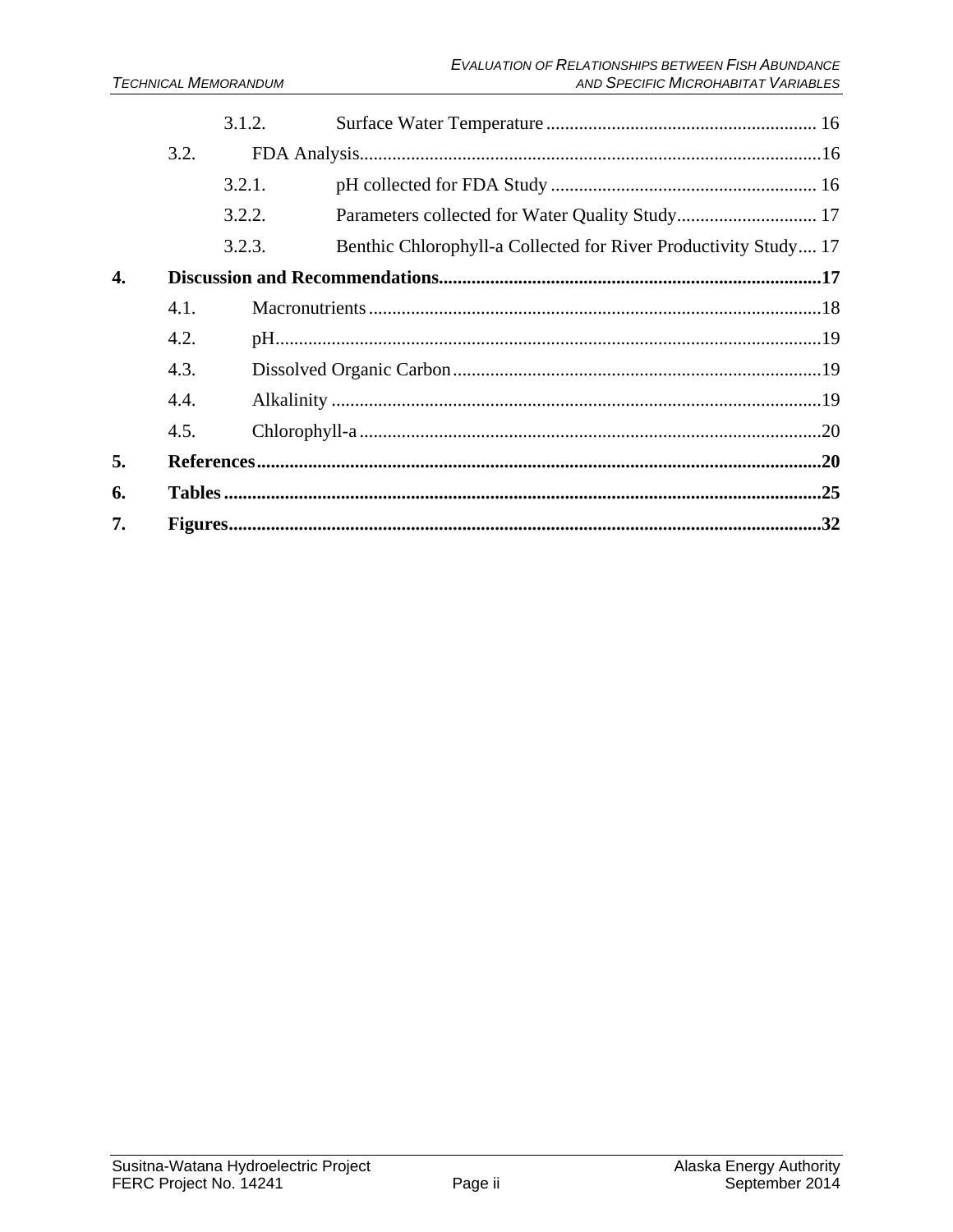### LIST OF TABLES

| Table 1.1-1. Microhabitat variables requested for inclusion by NMFS in the FERC SPD (FERC |  |
|-------------------------------------------------------------------------------------------|--|
| Table 1.3-1. Potential data sources for evaluation of relationships between microhabitat  |  |
| Table 1.3-2. Summary of relevant study sources and data used for the analyses of FERC     |  |
|                                                                                           |  |
|                                                                                           |  |
|                                                                                           |  |
| Table 4.1-1. Evaluation of FERC requested variables and recommendations for inclusion in  |  |

### LIST OF FIGURES

| Figure 1.3-1. Map of FA-104 (Whiskers Slough) showing example of fish abundance and water<br>quality samples from multiple sources that were combined to compare fish abundance with |
|--------------------------------------------------------------------------------------------------------------------------------------------------------------------------------------|
| Figure 2.2-1. Box plots of dissolved organic carbon concentrations for FDA-matched Water                                                                                             |
| Figure 2.2-2. Box plots of chlorophyll-a concentrations for FDA-matched Water Quality                                                                                                |
| Figure 2.2-3. Box plots of alkalinity for FDA-matched Water Quality samples by Geomorphic                                                                                            |
| Figure 2.2-4. Box plot of River Productivity benthic chlorophyll-a samples by macrohabitat                                                                                           |
| Figure 3.2-1. Scatterplot with fitted models showing relationship between pH and log-                                                                                                |
| Figure 3.2-2. Scatterplot with fitted model showing relationship between pH and log-                                                                                                 |
| Figure 3.2-3. Scatterplot showing relationship between pH and log-transformed $(+1)$ counts for                                                                                      |
| Figure 3.2-4. Scatterplot with anadromous juvenile salmonid counts plotted against dissolved                                                                                         |
| Figure 3.2-5. Scatterplot with resident salmonid counts plotted against dissolved organic carbon                                                                                     |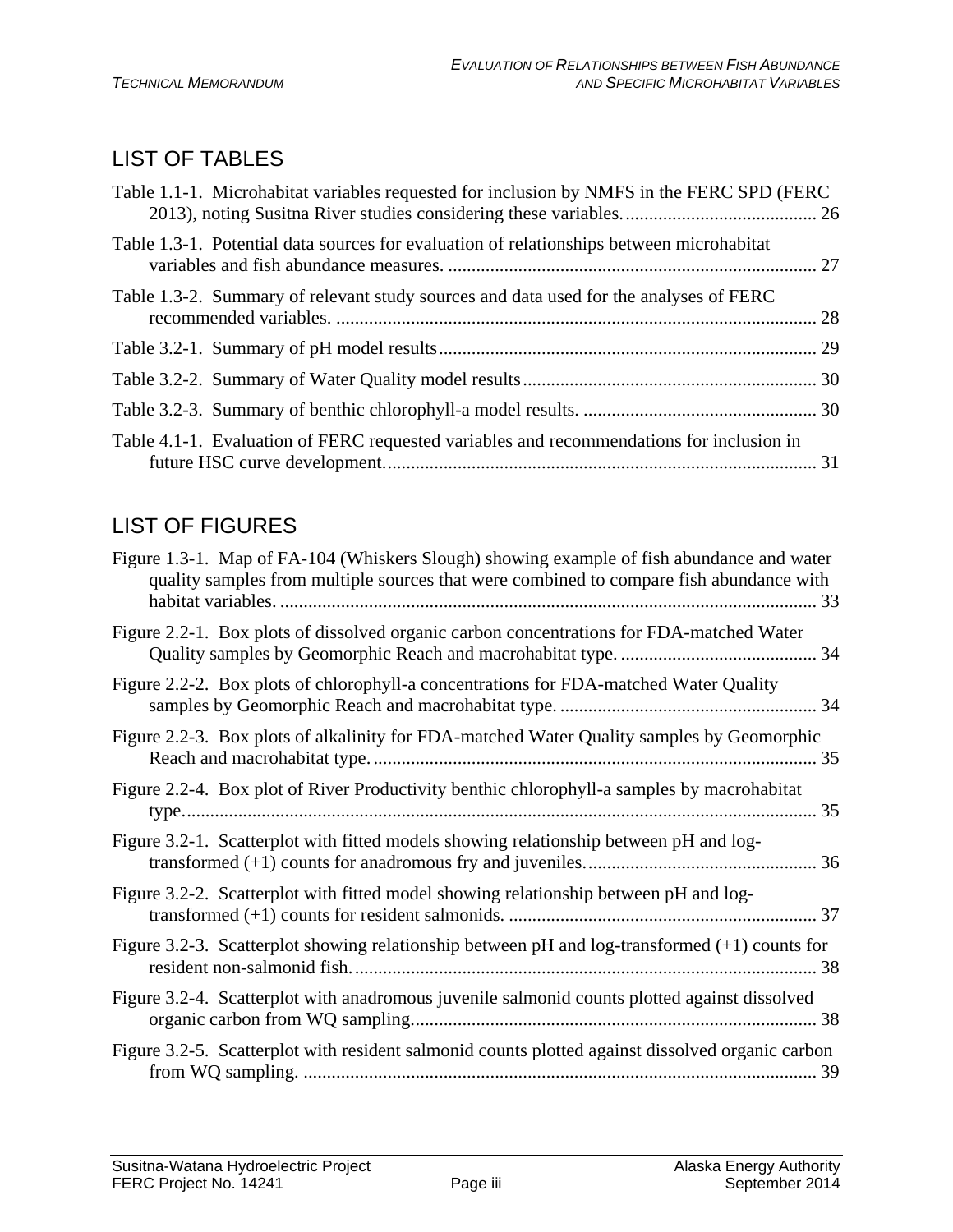| Figure 3.2-6. Scatterplot with resident non-salmonid counts plotted against dissolved organic                                                                     |
|-------------------------------------------------------------------------------------------------------------------------------------------------------------------|
| Figure 3.2-7. Scatterplot with anadromous juvenile salmonid counts plotted against chlorophyll-                                                                   |
| Figure 3.2-8. Scatterplot with resident salmonid counts plotted against chlorophyll-a from WQ                                                                     |
| Figure 3.2-9. Scatterplot showing relationship between water column chlorophyll-a<br>concentrations and log-transformed counts of resident non-salmonid fish.  40 |
| Figure 3.2-10. Scatterplot with resident salmonid counts plotted against alkalinity from WQ                                                                       |
| Figure 3.2-11. Scatterplot with resident non-salmonid counts plotted against alkalinity from WQ                                                                   |
| Figure 3.2-12. Scatterplot and fit models showing relationship between benthic chlorophyll-a                                                                      |
| Figure 3.2-13. Scatterplot and fit models showing relationship between benthic chlorophyll-a                                                                      |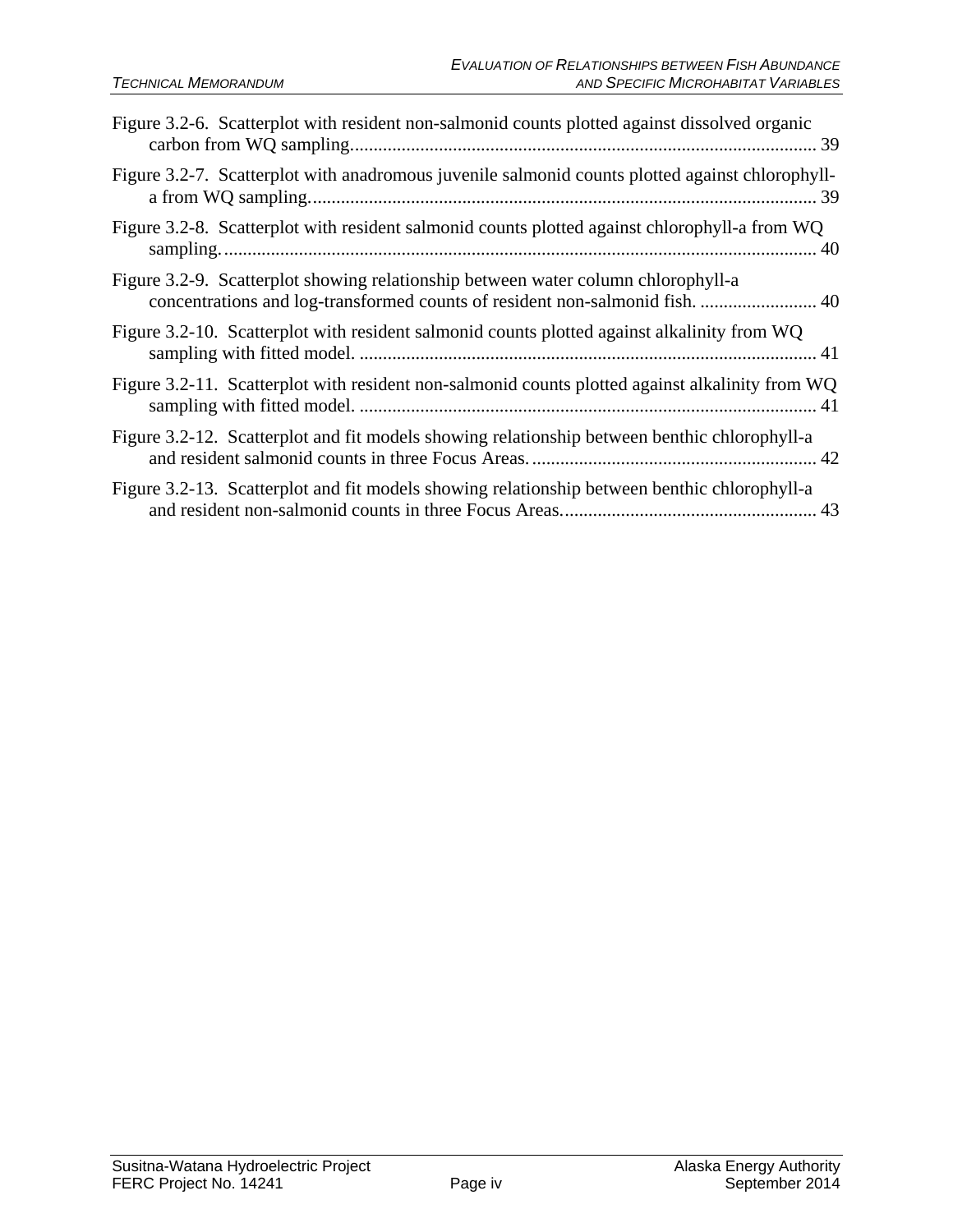## LIST OF ACRONYMS AND ABBREVIATIONS

| Abbreviation   | <b>Definition</b>                                                                                                                           |
|----------------|---------------------------------------------------------------------------------------------------------------------------------------------|
| ADF&G          | Alaska Department of Fish and Game                                                                                                          |
| AEA            | Alaska Energy Authority                                                                                                                     |
| D <sub>O</sub> | Dissolved Oxygen                                                                                                                            |
| <b>DOC</b>     | Dissolved Organic Carbon                                                                                                                    |
| EPA            | U.S. Environmental Protection Agency                                                                                                        |
| FA             | Focus Area                                                                                                                                  |
| <b>FDA</b>     | Fish Distribution and Abundance                                                                                                             |
| <b>FERC</b>    | Federal Energy Regulatory Commission                                                                                                        |
| <b>HSC</b>     | Habitat Suitability Criteria                                                                                                                |
| <b>HSI</b>     | Habitat Suitability Index                                                                                                                   |
| <b>ICPMS</b>   | Inductively Coupled Plasma-Mass Spectrometry                                                                                                |
| <b>IFS</b>     | Instream Flow Study                                                                                                                         |
| <b>ISR</b>     | Initial Study Report                                                                                                                        |
| LR             | Lower River                                                                                                                                 |
| LWD            | Large Woody Debris                                                                                                                          |
| <b>MR</b>      | Middle River                                                                                                                                |
| $\mathsf{N}$   | Nitrogen                                                                                                                                    |
| <b>NMFS</b>    | <b>NOAA National Marine Fisheries Service</b>                                                                                               |
| P              | Phosphorus                                                                                                                                  |
| <b>PRM</b>     | Project River Mile                                                                                                                          |
| Project        | Susitna-Watana Hydroelectric Project, FERC Project No. 14241                                                                                |
| QAIC           | Version of Akaike's Information Criteria (AIC) for overdispersed count data where<br>quasi-likelihood and sample size adjustments are made. |
| <b>RSP</b>     | Revised Study Plan                                                                                                                          |
| SPD            | Study Plan Determination                                                                                                                    |
| <b>TKN</b>     | Total Kjeldahl Nitrogen                                                                                                                     |
| <b>TP</b>      | <b>Total Phosphorus</b>                                                                                                                     |
| <b>TWG</b>     | <b>Technical Workgroup</b>                                                                                                                  |
| <b>UR</b>      | <b>Upper River</b>                                                                                                                          |
| <b>USR</b>     | <b>Updated Study Report</b>                                                                                                                 |
| <b>VHG</b>     | Vertical Hydraulic-head Gradient                                                                                                            |
| <b>WQ</b>      | <b>Water Quality</b>                                                                                                                        |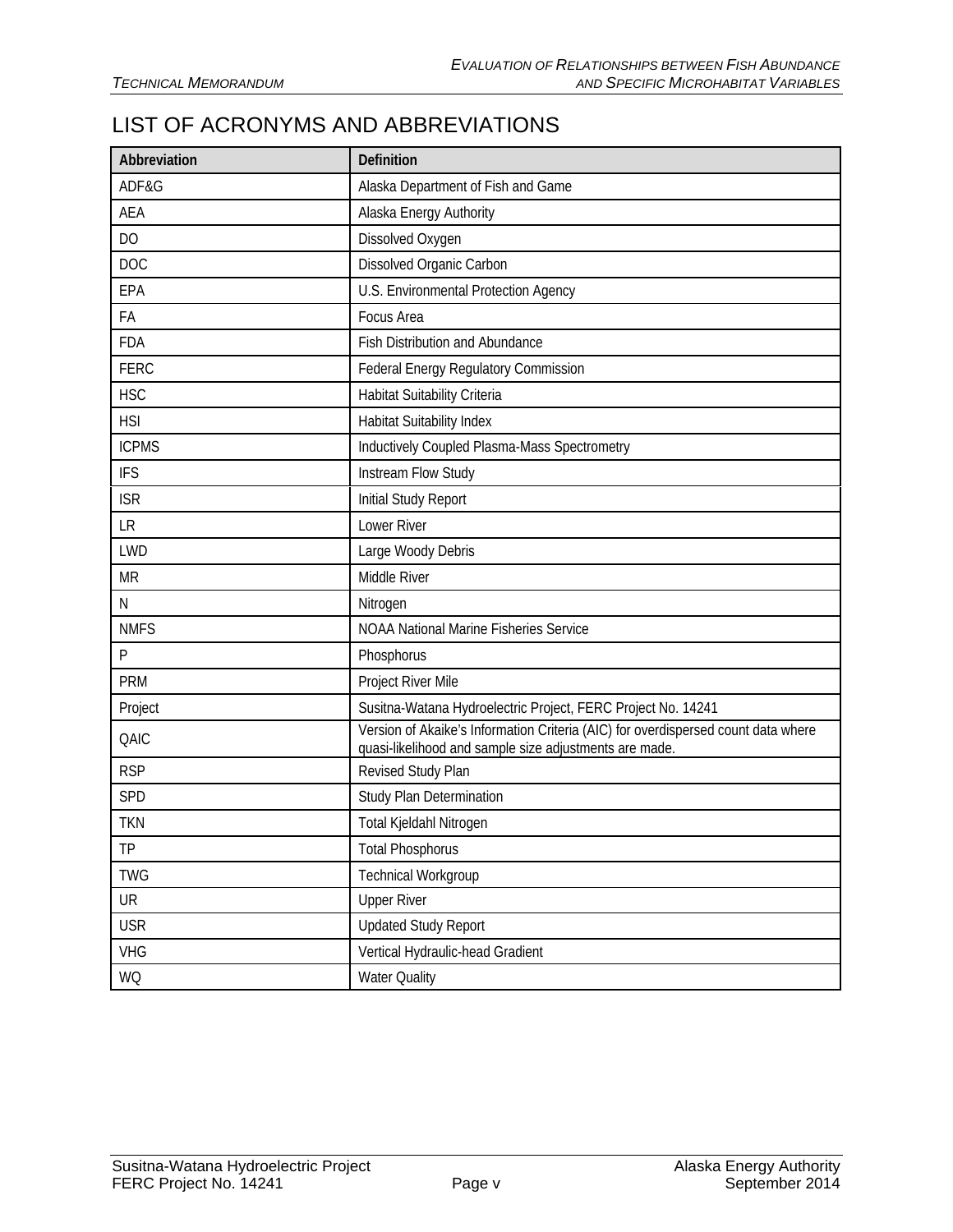### <span id="page-11-0"></span>**1. INTRODUCTION**

On April 1, 2013 the Federal Energy Regulatory Commission (FERC) issued its Study Plan Determination (SPD) for 14 of the 58 proposed individual studies in the Alaska Energy Authority's (AEA) Revised Study Plan (RSP) for the Susitna-Watana Hydroelectric Project, FERC Project No. 14241 (Project). When approving the Fish and Aquatics Instream Flow Study (IFS) (Study 8.5), FERC's April 1 SPD (FERC 2013) made recommendations for additional exploratory analyses to look for strong relationships between fish abundance and microhabitat variables that had not been planned for comparison to assess Project impacts. Responding to agency requests, the FERC SPD made specific recommendations on additional microhabitat variables that should be evaluated for possible inclusion in the HSC analyses (see Pages B-84-B-86 of April 1, 2013 SPD; excerpts provided below):

#### *Microhabitat Types, HSC and HSI Development*

*NMFS requests that the following microhabitat variables be collected: depth, velocity, surface flow and groundwater exchange fluxes, upwelling/downwelling (determined by vertical hydraulic gradient-head or VHG), substrate type, cover, woody debris, turbidity, dissolved oxygen (intragravel and surface water), macronutrients (N, P), temperature (intragravel and surface water), pH, dissolved organic carbon (DOC), alkalinity, invertebrate drift density, benthic organic matter, algal biomass, and Chlorophyll-a.*

*FWS states that VHG, intragravel water quality, and groundwater are particularly important microhabitats that are omitted from the assessment and should be included in HSC/HSI development.* 

*EPA states that relationships between the hierarchical habitat classifications proposed by AEA and microscale habitat variables that are statistically relevant to fish use, have not been tested and that the abundance and spatial distribution of microhabitat may not necessarily depend on the spatial distribution of larger-scale aspects of channel planform. EPA suggests that possible spatial relationship(s) between suitable microhabitat conditions (e.g., substrate, depth, velocity, temperature, etc.) and channel planform should be treated as hypotheses that require testing.* 

#### *Discussion and Staff Recommendation*

*As noted above, AEA proposes to develop site-specific HSC by collecting microhabitat data for depth, velocity, substrate, proximity to cover (including LWD), upwelling, and turbidity for specific locations where target species and lifestages are observed. Therefore, AEA is already addressing seven of the 18 microhabitat variables recommended by the agencies for detailed analysis and preparation of HSC curves for this study, and its proposed approach for developing HSC curves for these seven variables is consistent with accepted practices for implementing an instream flow study within the context of a hydroelectric licensing case (section 5.9(b)(6)).* 

*In regard to three of the 11 microhabitat variables recommended by the agencies (i.e., invertebrate drift density, benthic organic matter, and algal biomass), HSC would be developed for these resources as part of Study 9.8 (river productivity), in addition to supplementary measures of Chlorophyll-a.*

*In regard to the remaining eight of the 11 microhabitat variables recommended by the agencies for detailed analysis, there is insufficient information in the project record at*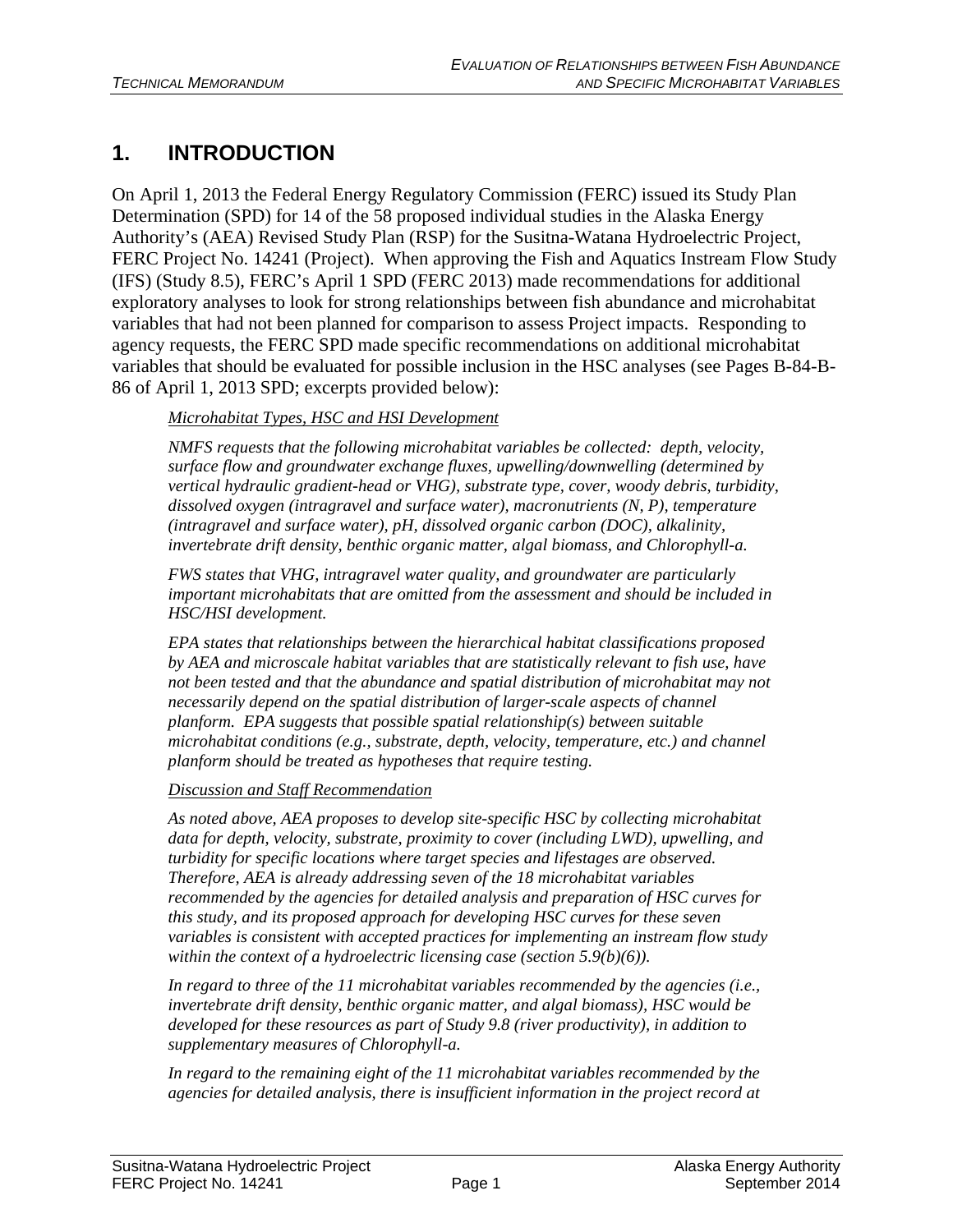*this time to make a determination on whether to require AEA to develop preference curves for these eight variables: surface flow and groundwater exchange fluxes, dissolved oxygen (intragravel and surface water), macronutrients (i.e., nitrogen and phosphorus), temperature (intragravel and surface water), pH, dissolved organic carbon, alkalinity, and Chlorophyll-a. Additional information on fish distribution within the project area would need to be obtained and compared to field measurements of these parameters prior to making a determination on whether there is a need to develop preference curves for the various target fish species and lifestages to be included in the instream flow study, as part of the required analysis of project effects (section 5.9(b)(5)). However, we envision that the initial analysis of any potential fish-habitat associations for these parameters would be relatively low-cost (section 5.9(b)(7)) because AEA is already proposing an intensive data collection effort within Middle River focus areas for fish distribution as part of Study 9.6 (middle and lower river fish distribution) and water quality sampling for these parameters as part of Study 5.5 (baseline water quality) and Study 7.5 (groundwater). Therefore, AEA could conduct the evaluation by relying on the extensive data collection already proposed in the RSP.* 

*We recommend that AEA file with the Initial Study Report, a detailed evaluation of the comparison of fish abundance measures (e.g., number of individuals by species and age class) with specific microhabitat variable measurements where sampling overlaps, to determine whether a relationship between a specific microhabitat variable and fish abundance is evident. We expect the majority of locations where fish sampling and the eight additional microhabitat variable sampling efforts would overlap at a scale where they could be related would occur in focus areas where these sampling efforts are concentrated. If results from these initial comparisons indicate strong relationships may exist between a specific microhabitat parameter and fish abundance for a target species and life stage, expanded sampling may be necessary in 2014 to investigate these microhabitat relationships further. Accordingly, we recommend that AEA include in the evaluation to be filed with the Initial Study Report, any proposals to develop HSC curves for any of the 8 additional parameters as part of the 2014 study season.*

This Technical Memorandum is in response to the FERC request, and first discusses the relevancy of the eight microhabitat variables (surface flow and groundwater exchange fluxes, dissolved oxygen (intergravel and surface water), macronutrients (i.e., nitrogen and phosphorus), temperature (intergravel and surface water), pH, dissolved organic carbon, alkalinity, and Chlorophyll-a) in the context of instream flow modeling, then presents the data that are available for testing of the variables, and finally describes the subset of data that are synoptic with fish presence or abundance measurements. In cases where statistical evaluation of the relationships between biological data and these microhabitat variables is appropriate, these analyses are provided. Finally, there is a summary discussion of the results and recommendations on whether to include any of the variables in future HSC curve development.

### <span id="page-12-0"></span>**1.1. Relevancy of the Microhabitat Variables to Instream Flow Modeling**

As background to this analysis, AEA lists the Susitna River licensing studies that are considering the 18 microhabitat variables requested by NMFS (as noted by FERC in SPD excerpt above) in Table 1.1-1.

The FERC noted in the SPD that AEA was already considering seven of the 18 parameters as part of the ongoing IFS HSC/HSI data collection and modeling efforts. In addition, AEA notes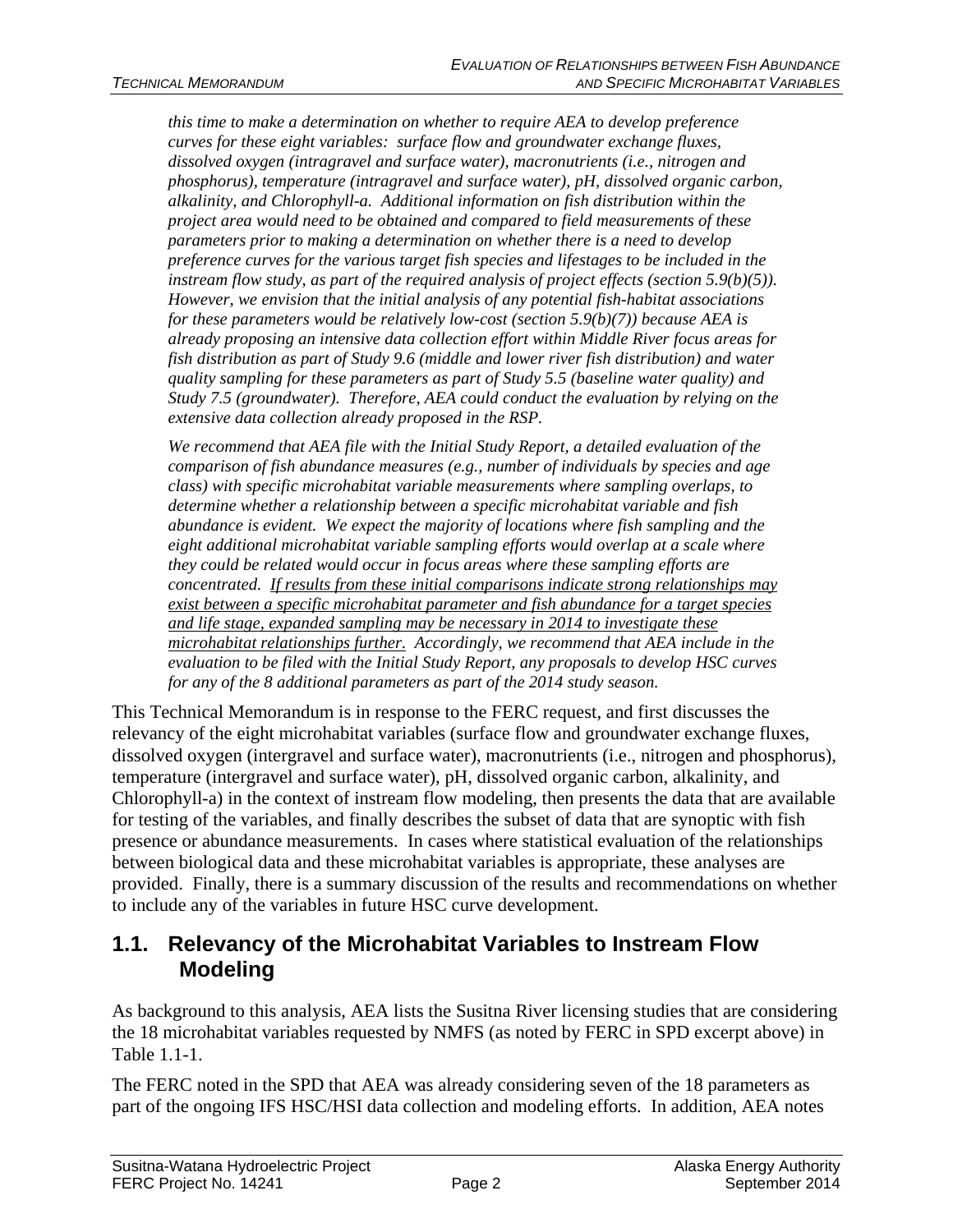that the IFS HSC analysis will also be evaluating surface water temperature and dissolved oxygen concentrations. Intergravel temperature and DO are being studied as part of the IFS Winter Studies for possible inclusion in the HSC and effective spawning habitat analyses. Thus, the IFS analysis is actually incorporating nine of the 18 parameters.

The FERC noted that the River Productivity Study (Study 9.8) was addressing three other variables (invertebrate drift density, benthic organic matter, and algal biomass). In addition, AEA again notes that the River Productivity Study is also evaluating chlorophyll-a, which brings the total number of variables being addressed by IFS and River Productivity up to 13.

Although the remaining five variables are not explicitly considered or integrated into HSC/HSI functions within the IFS modeling framework, they are being evaluated and/or modeled as part of other studies (Table 1.1-1). The results of these evaluations will be part of the overall effects analysis on fish and aquatic habitats.

AEA agrees that the eight microhabitat variables listed by FERC for further consideration have some biological relevance to fish, although some are more direct and pronounced than others (e.g., pH versus chlorophyll-a). From an HSC/HSI and modeling perspective, one of the key considerations is whether the microhabitat variables are directly flow dependent, and would or could be modified due to Project operations such that the changes would have a direct influence on the suitability of specific fish habitats. Only habitat variables meeting these criteria would factor into the development of flow versus habitat relationships that are central to the IFS modeling. The nine factors that AEA has incorporated directly into the IFS modeling are in fact those that are flow dependent and that may have a direct influence on fish and fish habitats. The remaining factors are those that would have more of an indirect effect and would not be expected to impart an immediate response to a direct change in flow.

Nevertheless, AEA proceeded with an exploratory analysis of the eight variables specified in the SPD. As stated by FERC, the overall objective of the analysis was to provide a comparison of fish abundance measures with additional microhabitat variables where sampling efforts overlap spatially and temporally. To achieve this, AEA applied appropriate statistical analysis to determine whether "strong" direct relationships were evident between fish abundance and any of the eight variables recommended by the FERC. Identification of such relationships may support further sampling and evaluation, and possibly inclusion of one or more of the parameters within the HSC/HSI model framework in 2015.

That one or more of the eight variables noted either singly or in combination with other variables is related to fish abundance is to be expected. Most salmonids have a well-defined range of parameter values within which they can function successfully. For many of the parameters, certain threshold values have been defined, and these may be considered for inclusion as part of the IFS modeling as either habitat indices or thresholds by which habitat quantities can be adjusted.

### <span id="page-13-0"></span>**1.2. Biological Relevance of the Eight Microhabitat Parameters**

The suitability of habitat is defined as the degree to which habitat has the right characteristics to support a target fish species during one or more life-history stages. Habitat suitability can be affected directly, for example by changes in water depth or temperature, or influenced indirectly, for example by changes in food availability due to changes in chlorophyll-a concentrations. Ecological communities are shaped by a complex array of direct and indirect interactions or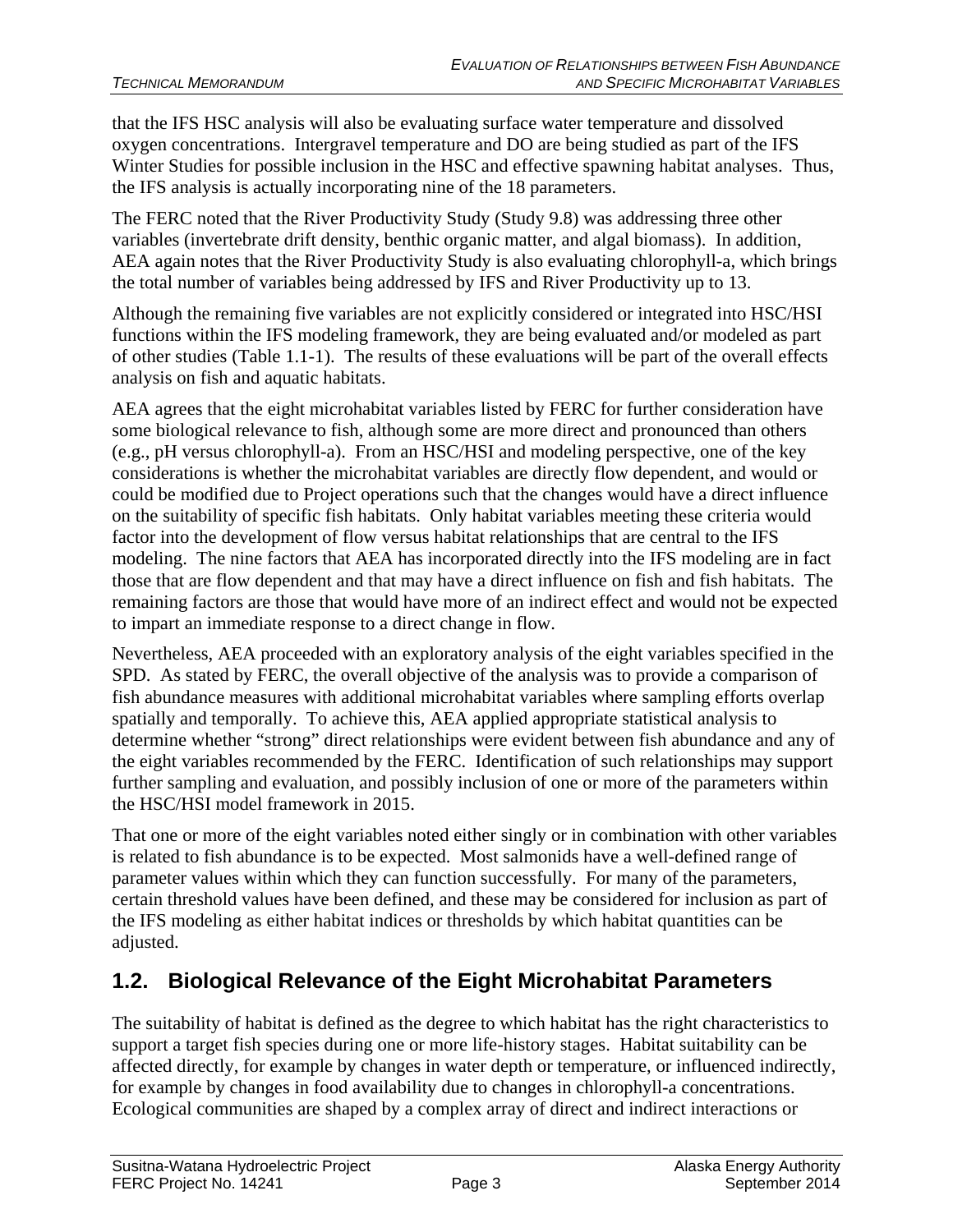relationships. These interactions are spatially and temporally dynamic and can be challenging to distinguish. In defining the relationship between fish abundance and the FERC variables, a direct effect is defined as the direct impact of one individual variable on habitat selection that is not influenced or mediated by another variable. An indirect effect is a general term referring to an impact that can occur through several trophic levels or chains of interactions among species, such as influences on food availability, predation or interference competition. It is much more difficult to specify an indirect relationship between an environmental variable and habitat selection or use, since that relationship is influenced by other unstable factors.

A brief review of each of the eight candidate variables and their potential influencing effect on fish and fish habitat is provided below. This provides important context from which to formulate hypotheses regarding Project operational effects on these variables and serves as a precursor to the quantitative analysis that follows.

#### <span id="page-14-0"></span>**1.2.1. Surface Flow and Groundwater Exchange Fluxes**

The exchange of groundwater and surface water is part of the natural process in most river systems, and in the Susitna River it is quite pronounced, as evidenced by the number of clearwater sloughs and side channels. The surface-groundwater exchange (i.e., upwelling and downwelling) alters thermal and chemical regimes in aquatic habitats, which in turn affect aquatic organisms (Soulsby et al. 2000, Ward and Tockner 2001; Malcolm et al. 2003). Within a river system, the chemical characteristics of the source (either ground- or surface) can alter the chemical characteristics in the recipient aquatic environment. Temperature regimes of groundand surface-sourced waters are also generally distinct. Groundwater is buffered from surficial influences whereas surface water is often heavily influenced by annual climate regimes and daily air temperatures. Therefore, thermal regimes in upwelling zones usually display less variability in annual temperatures than those without upwelling.

Ambient water temperature affects physiological processes in fish (Carter 2005). The presence of surface-groundwater exchange often provides cool (or warm depending on the season) water refuge, influencing fish habitat use and distribution (Ebersole et al. 2001). Furthermore, development and survival of intergravel eggs and embryos is dependent on intergravel thermal and chemical regimes, which are controlled by ground-surface water exchange (Geist and Dauble 1998, Baxter and Hauer 2000, Quinn 2005, Geist et al. 2006, Burril et al. 2010). However, because groundwater chemical composition can vary significantly over space at a fine scale, the presence of upwelling, by itself, does not always indicate that a site is appropriate for incubation (Malcolm et al. 2009).

#### <span id="page-14-1"></span>**1.2.2. Dissolved Oxygen (Intergravel and Surface Water)**

Dissolved oxygen (DO) is oxygen that is dissolved into water by diffusion from the surrounding air, through hydrologic turbulence or as a waste product of photosynthesis by aquatic plants. The gas-absorption capacity of water increases to saturation as water temperature decreases; therefore, DO concentration can be limited by water temperature (Welch et al. 1998).

DO is essential to the survival of all aerobic aquatic organisms, and has a direct effect on habitat suitability (Beschta et al. 1987), habitat use (Matthews and Berg 1997), physiology (Bjornn and Reiser 1991), and survival (Heard 1991) of fishes and other aquatic organisms. Minimum DO concentrations are required to satisfy metabolic needs of fish during all phases of the freshwater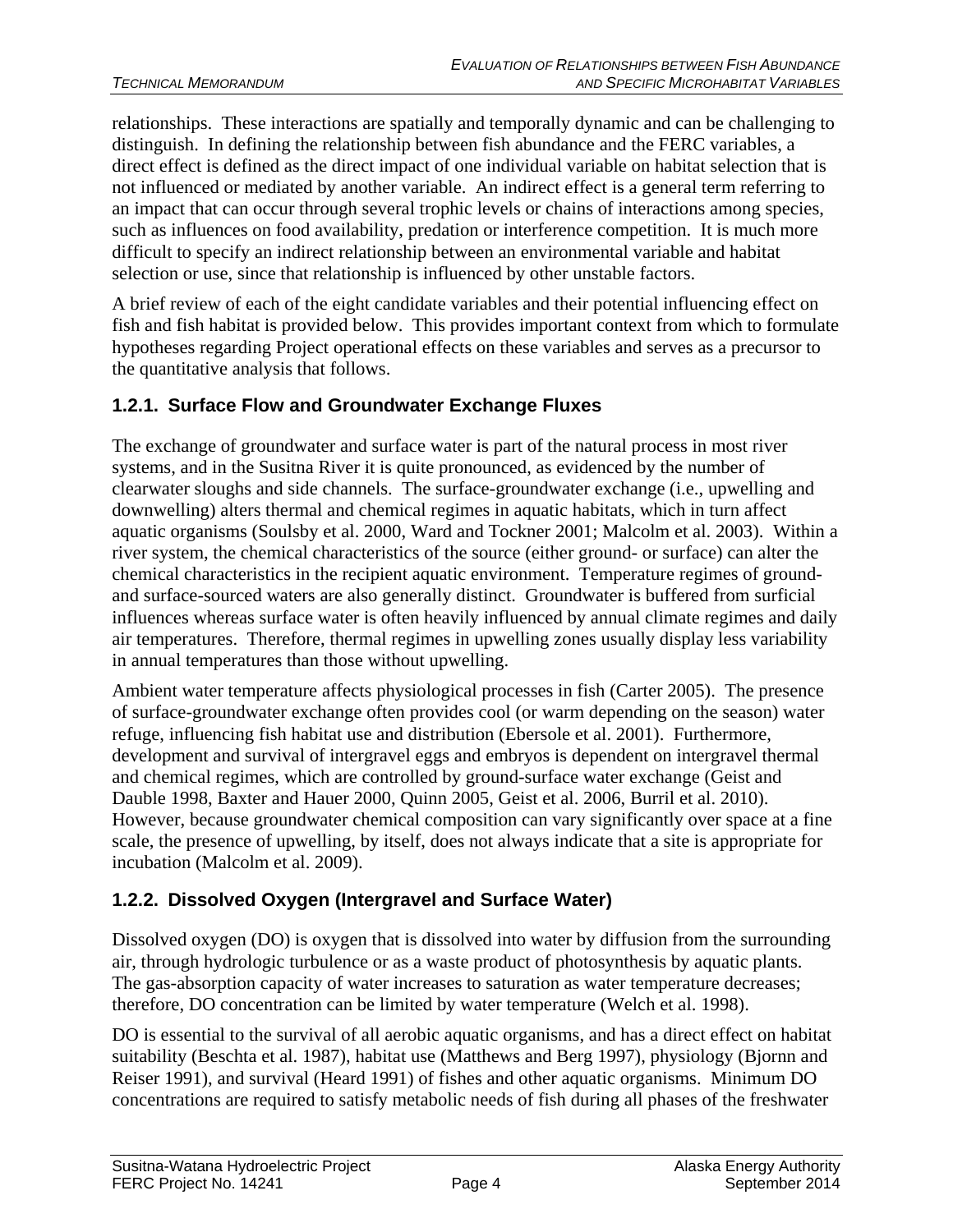life cycle; therefore, fish abundance could be affected by extremely low levels of ambient DO. For example, during the juvenile stage, salmonids may avoid habitats with low DO when concentrations fell below 4.5 mg/L (Carter 2005). The State of Alaska recommends that water column (surface) DO concentrations be maintained at a minimum of 7.0 mg/L, and that intergravel (i.e., depth of 20 cm in the gravel) DO concentrations remain above 5.0 mg/L (DEC 2012).

Intergravel DO affects development of fish eggs and embryos. Reiser and Bjornn (1979) reported that low DO concentrations during egg incubation may delay hatching, increase anomalous development, premature hatching, and result in smaller size at emergence. Overall survival of pre-emergent salmonids was significantly reduced when average intergravel DO concentrations fell below approximately 8 milligrams per liter (Davis 1975). However, development rate and growth performance of intergravel embryos does not necessarily relate to proximate fish abundance during non-intergravel development stages.

#### <span id="page-15-0"></span>**1.2.3. Macronutrients (i.e., Nitrogen and Phosphorus)**

Macronutrients, such as nitrogen (N) and phosphorus (P), are important in stream habitats because both play a significant role in limiting the amount of photosynthesis and overall productivity (Welch et al. 1998).

Most concern over macronutrient concentrations in streams relates to land use and development, where large volumes of point-source nutrient enrichment from agricultural and stormwater runoff can increase algal blooms, reduce fish habitat (Evans et al. 1996), and violate water quality (WQ) standards. In stream environments less vulnerable to point-source enrichment, concern over macronutrients often relates to nutrient cycling, the process during which macronutrients, such as P and N, are assimilated into the aquatic environment and provide a nutritional base for lower trophic organisms (e.g., periphyton and macroinvertebrates) (Chaloner and Wipfli 2002).

The concentration of N and P at one location in a stream or river is unlikely to relate directly to fish abundance at that same location, because N and P must first be assimilated into the food chain by macroinvertebrates. Although fish will eventually be impacted, this assimilation generally occurs along productivity gradients that vary broadly over space and time (Nakano and Murakami 2001, Meyer et al. 2007).

#### <span id="page-15-1"></span>**1.2.4. Temperature (Surface Water and Intergravel)**

Most fish are capable of inhabiting a broad range of water temperatures that naturally occur in northern latitude river systems. Water temperature controls metabolic demands, waste costs, and influences growth and development in freshwater fishes, so seemingly small incremental changes in water temperature, both surface and intergravel, can have a significant effect on physiological performance during each life stage (Hanson et al. 1997), and consequently could affect distribution and abundance of fish communities (Lantz 1970, Power et al. 1988, Eliason et al. 2011). However, the detection of a surface water temperature effect on fish is sensitive to the spatio-temporal scale at which the investigation is carried out (Jackson et al. 2000, Nakano and Murakami 2001). Considering spatio-temporal constraints of sampling in the Susitna River basin, presence or absence (not necessarily abundance) of thermally sensitive species (i.e., those with a narrow range of 'optimal' temperatures) might be a more informative response variable to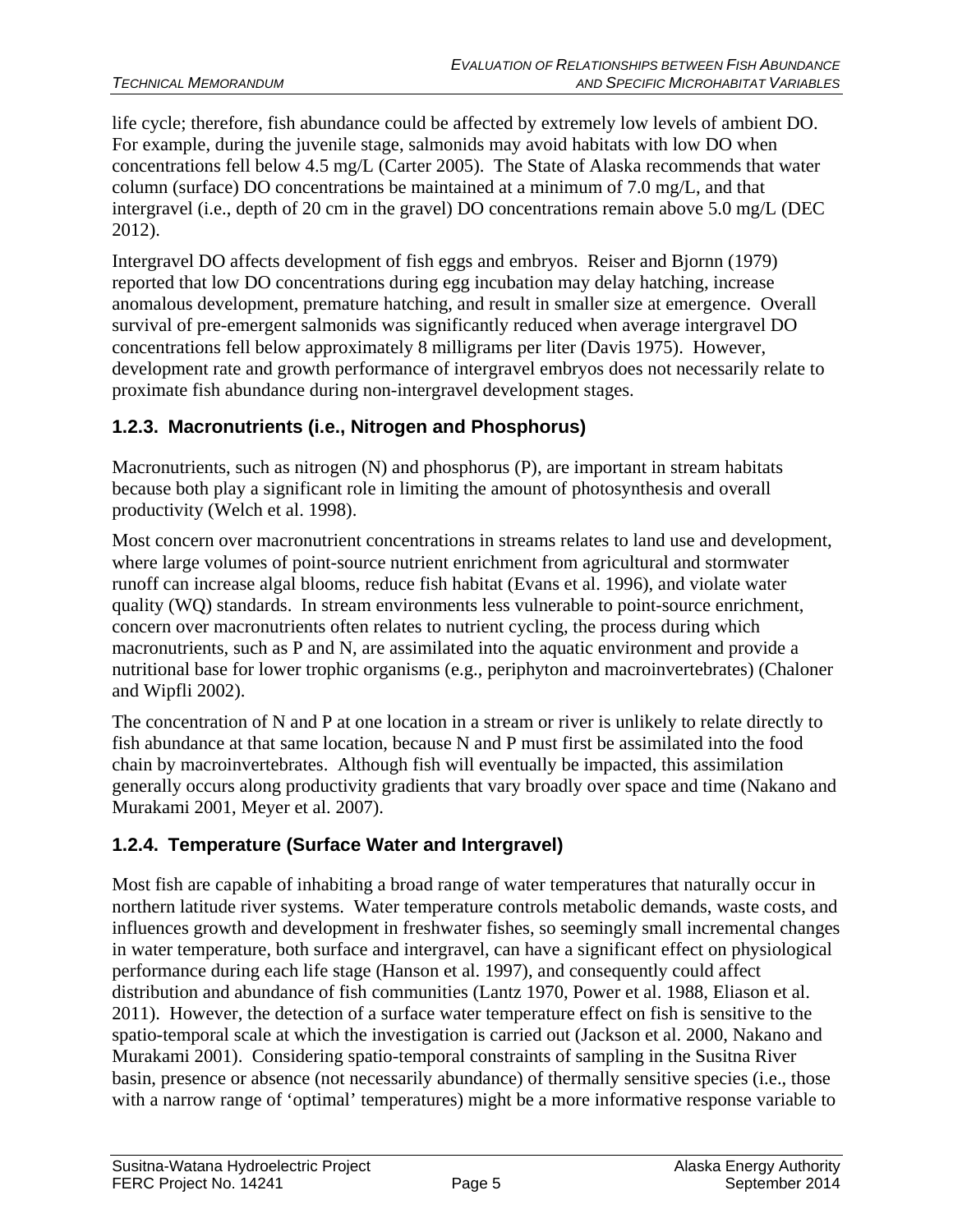correlate with maximum or minimum temperature. Regardless, in the Susitna River basin, water temperature could have significant influence on fish abundance because macrohabitat-associated temperature regimes could vary widely.

Not only is surface water temperature important to fish, but intergravel water temperature as well. Intergravel water temperature is a critical variable controlling the development and survival of salmonid embryos and alevins (Crisp, 1988, 1990). Warm water temperatures play an important role in providing potential sanctuary for incubating eggs from lower surface water temperatures and freezing substrate as well as accelerating the developmental rate of embryos and increasing egg-to-smolt survival (Wangaard and Burger, 1983). Like intergravel DO, intergravel temperature does not necessarily relate to proximate fish abundance during nonintergravel development stages.

#### <span id="page-16-0"></span>**1.2.5. pH**

The pH (acidity) of water directly affects physiology of fish (Herrmann et al. 1993, Marschall and Crowder 1996), and is measured on a scale between 1 and 14, with 1 being extremely acidic, 7 neutral, and 14 extremely basic. Generally, an acceptable range of pH for viability of aquatic life, particularly fish, depends on numerous factors, including acid neutralizing capacity (i.e., alkalinity, pH accumulation, water temperature, and dissolved oxygen levels (Wagner et al. 1997). Salmonids generally prefer a pH between 6.5 (slightly acidic) and 9 (slightly basic) (USEPA 1986, 1999). The State of Alaska has set a water quality standard for pH of 6.5-8.5 for growth and propagation of fish (DEC 2012).

#### <span id="page-16-1"></span>**1.2.6. Dissolved Organic Carbon**

Dissolved organic carbon (DOC) is a term used to describe organic matter that is broken down finely (0.2-0.5µm) by microbes and other biotic and physical processes, and is then made available for assimilation into higher levels of the trophic food web in streams, such as macroinvertebrates (Suberkropp 1998). While DOC is critical to productivity in streams, effects of DOC concentration on fish abundance is unlikely to be evident in the Susitna River because DOC tends to be stored in upstream habitats, then transported to downstream habitats where it can be assimilated into higher trophic organisms (Bisson and Bilby 1998). Thus, spatial and temporal variability in microbial processes and DOC would presumably confound the ability to detect relationships between DOC and fish abundance (McGuire et al. 2014).

#### <span id="page-16-2"></span>**1.2.7. Alkalinity**

Alkalinity is the name given to the quantitative capacity of an aqueous solution to neutralize an acid. Measuring alkalinity is important in determining a stream's ability to neutralize acidic pollution from rainfall or wastewater. It is one of the best measures of the sensitivity of a waterbody to acid inputs. In most stream-fish populations, alkalinity of stream water alone is not known to have a significant, direct effect on fish. However, as noted above, elevated acidity of water (pH) directly hinders reproduction, development, growth, and survival of fish (Herrmann et al. 1993, Marschall and Crowder 1996). Therefore, fish abundance could be lower where water is acidic and alkalinity is low. Though alkalinity has few if any direct impacts on fish of the Susitna River, a weakly buffered system is predisposed to fluctuations in pH.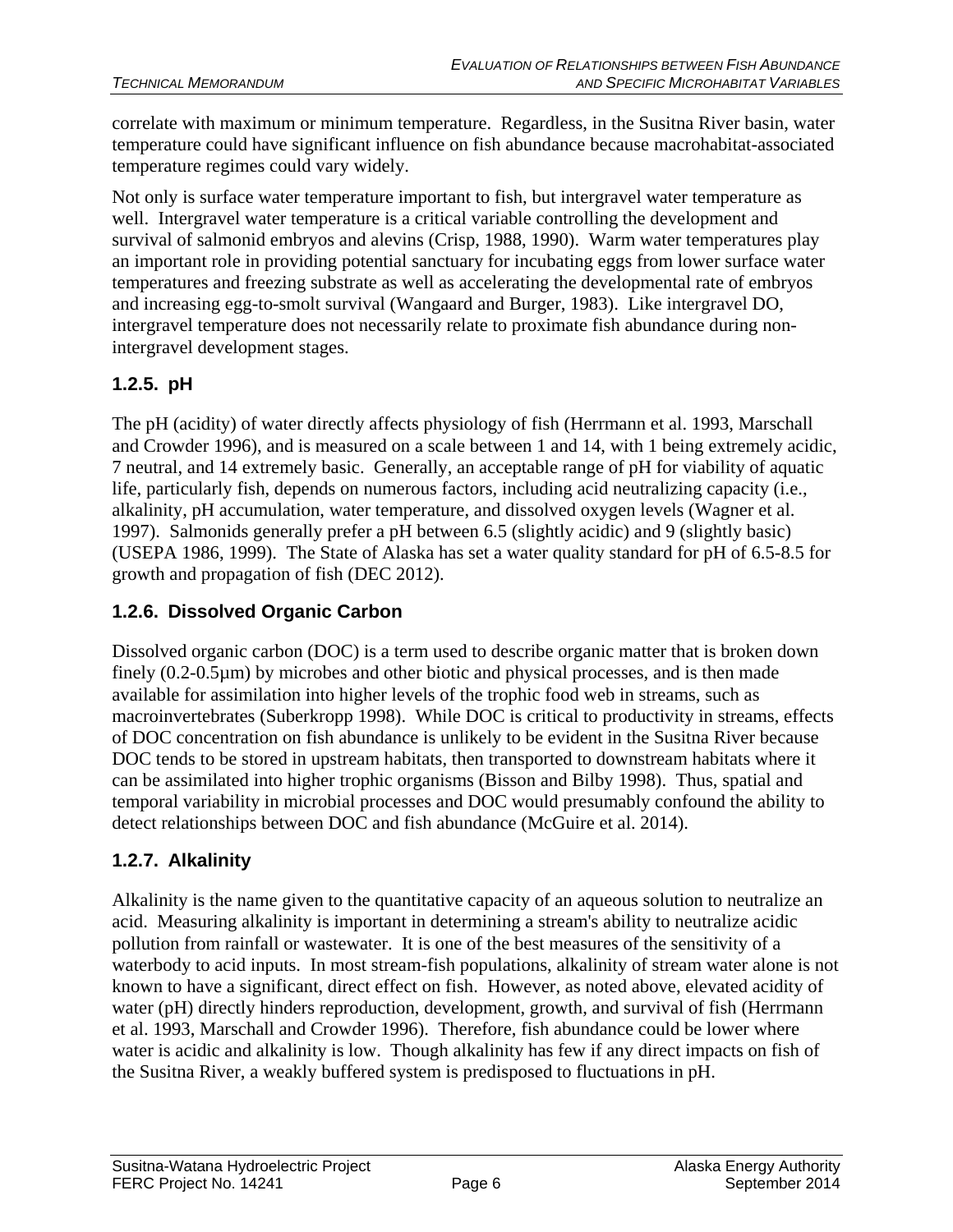#### <span id="page-17-0"></span>**1.2.8. Chlorophyll-a**

Chlorophyll-a is a biomolecule critical to photosynthesis, and is often measured in streams to estimate algal production (e.g., Hynes 1970). While a valuable indicator of overall water quality and productivity, chlorophyll-a concentration is unlikely to predict abundance of most fish species in the Susitna River basin. However, chlorophyll-a concentrations could correlate with abundance of some omnivorous fishes (e.g., longnose sucker) that feed extensively on algae.

### <span id="page-17-1"></span>**1.3. Data Sources**

Fish habitat use and abundance data for the Susitna River have been collected as part of the IFS HSC Study (Study 8.5) and Fish Distribution and Abundance (FDA) Study (Studies 9.5 and 9.6). If synoptic data for named microhabitat parameters are not available from these studies, then habitat data from other studies have been considered if they were collected within the same macrohabitat unit, and within two weeks of (frequency of Focus Area [FA] water quality sampling), relevant fish abundance data. These other sources were the Water Quality Study (Study 5.5), the River Productivity Study (Study 9.8), the Groundwater Study (Study 7.5), and the IFS Winter Study (Study 8.5).

As part of the Baseline Water Quality Study, there were two types of monitoring programs used to characterize surface water conditions: Baseline Water Quality Monitoring and Focus Area Monitoring. These programs were distinguished by the frequency of water quality sampling and the density of sampling efforts in a localized area (AEA 2012; RSP Section 5.5.4.4). Although similar water quality variables were collected during each monitoring effort, water quality data collected under the baseline monitoring occurred monthly from June-September 2013 at mainstem transects spaced at approximate 5-mile intervals. In contrast, the Focus Area monitoring included off-channel habitats, and had a higher frequency (every two weeks) and density of sampling locations. The locations were coordinated with the IFS study to provide some overlap with HSC and FDA sampling efforts (AEA 2014, Study 8.5 Section 4.4.2).

The River Productivity Study (AEA 2014; Study 9.8) also collected some relevant microhabitat parameters at point sampling locations in selected macrohabitat units in Focus Areas.

The IFS and Groundwater Winter Studies collected data on several named microhabitat variables in the same macrohabitat units where the FDA Winter Study (AEA 2014; Study 9.6) sampled for fish abundance during the 2013-2014 winter period. However, the number of sampling locations and overlapping time periods did not result in enough samples to evaluate relationships.

A summary of the fish habitat use and abundance and water quality data considered for this analysis are presented in Table 1.3-1 and discussed briefly below.

#### <span id="page-17-2"></span>**1.3.1. Fish Habitat Suitability Data**

The IFS HSC Study was designed to compare habitats in the Susitna River according to their suitability for target species and life stages of fish. Suitability criteria for in-stream flow studies typically use depth, velocity, substrate and/or cover for comparing suitable habitat because these variables can be directly impacted by dam operations and impacts can be predicted by wellestablished models (Bovee and Milhous 1978, Milhous et al. 1984, Bovee 1986, Bovee et al. 1998). In the Susitna River system, groundwater upwelling is also expected to have an influence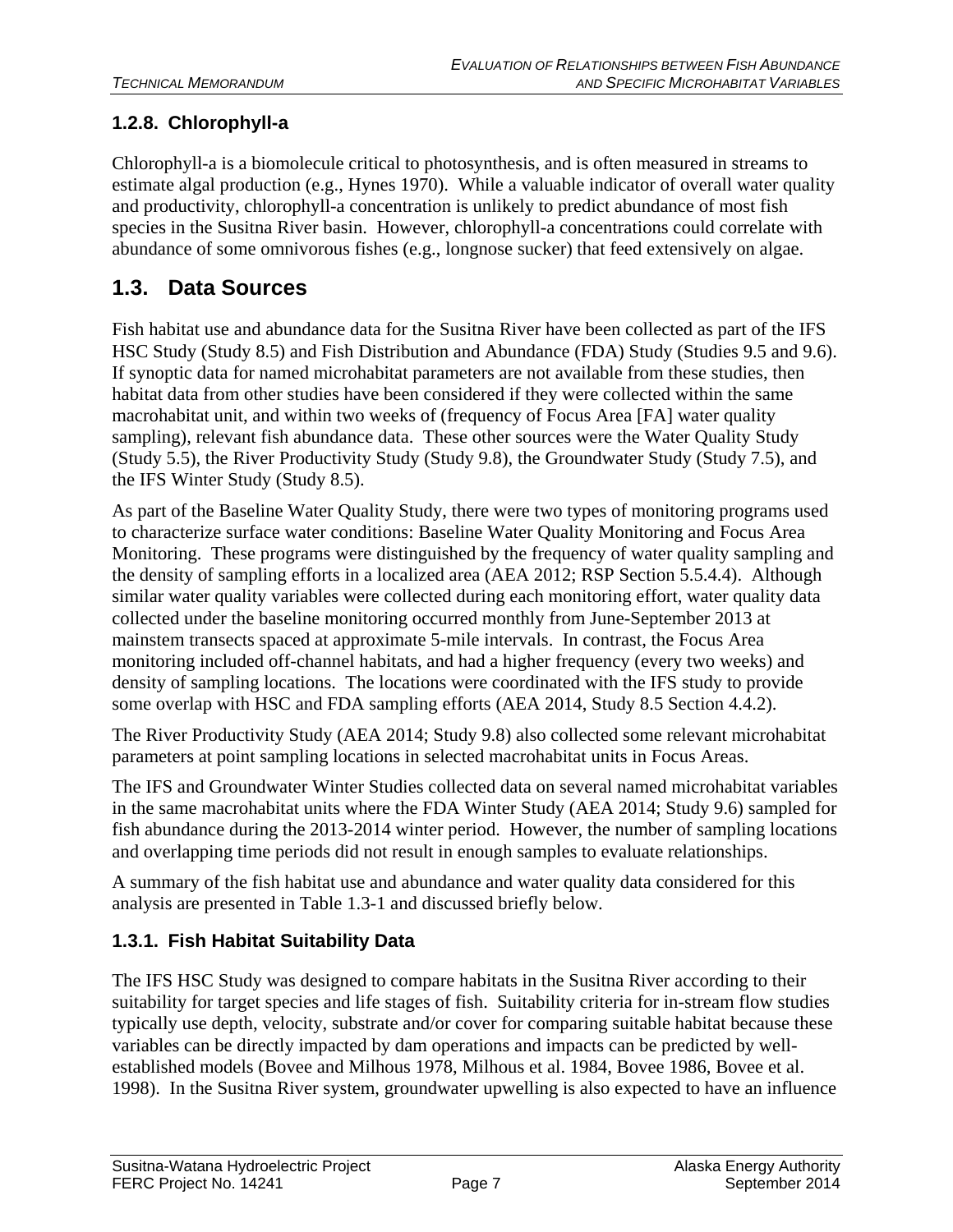on the selection of habitat by fish, and may be impacted by Project operations. The HSC study is in the process of developing HSC curves that consider water depth, velocity, substrate, cover, and groundwater upwelling, as well as surface water temperature, dissolved oxygen concentration, and conductivity. These variables were measured during 210 sampling events in the Middle River below Devils Canyon in 2013 (AEA 2014; Study 8.5). HSC field sampling is ongoing to resample some 2013 locations as well as additional locations in the Lower River and in the Middle River above Devils Canyon. At each site, habitat measurements have been taken where fish were observed and at random transect locations to represent unused habitats. These data are being used to estimate the probability that fish will use habitat units as a function of the measured habitat variables. Because the study was designed for this purpose, the HSC Study is more relevant for studying fish habitat preference than other data collection efforts. Because it is clear from the FERC recommendation that FERC agrees with this characterization, habitat data collected as part of the HSC study will be considered primary. Therefore, if data are available from the HSC Study for any of the FERC recommended microhabitat variable, no additional analyses are made here.

#### <span id="page-18-0"></span>**1.3.2. Fish Abundance Data**

The FDA Study was designed to estimate spatial distribution and relative abundance of juvenile anadromous salmonids and non-salmonid anadromous and resident fishes of the entire Susitna River and some tributaries. FDA surveys were seasonal events during the ice-free seasons, with various sampling methods chosen based on target species, life stage, and water conditions. Snorkeling and electrofishing were preferred methods for juvenile fishes in clearwater areas where velocities were safe. Minnow traps, beach seines, set nets, and fyke nets were employed as alternatives in deeper waters and in habitats with limited access, low visibility, or high velocities. Fish counts from baited minnow traps and fyke nets were not used as part of analysis because these capture methods may not reflect selected habitat, but instead represent migrating fish or fish drawn to an artificial food source.

Although microhabitat parameters were not an integral part of the FDA Study, some water quality data was collected synoptic with fish surveys. Because these data are synoptic in space and time, the microhabitat data collected as part of the FDA sampling will be used as a secondary source of data for this study. In other words, if data for a FERC requested microhabitat variable was not available from HSC sampling, but was available from FDA sampling, the FDA data was used for the comparisons in this report.

#### <span id="page-18-1"></span>**1.3.3. Surface Flow and Groundwater Exchange Fluxes**

As described in the ISR (AEA 2014; Study 8.5), micro-piezometers have been used as part of the HSC study to locate areas of upwelling and downwelling in sample reaches (i.e., vertical hydraulic-head gradient [VHG]). The use of micro-piezometers during HSC surveys have been effective in detecting points of upwelling and downwelling within sample reaches, and have therefore been used to characterize upwelling in macrohabitat units. However, these data are not appropriate for estimating quantitative exchange flux (i.e., volume of groundwater exchange), which is highly spatially variable based on substrate and flow. Native surface-groundwater exchange is being studied at selected sites in the Susitna River (Groundwater Study 7.5); however, these evaluations are being recorded at a spatio-temporal scale that cannot currently be compared to HSC or fish distribution and abundance data.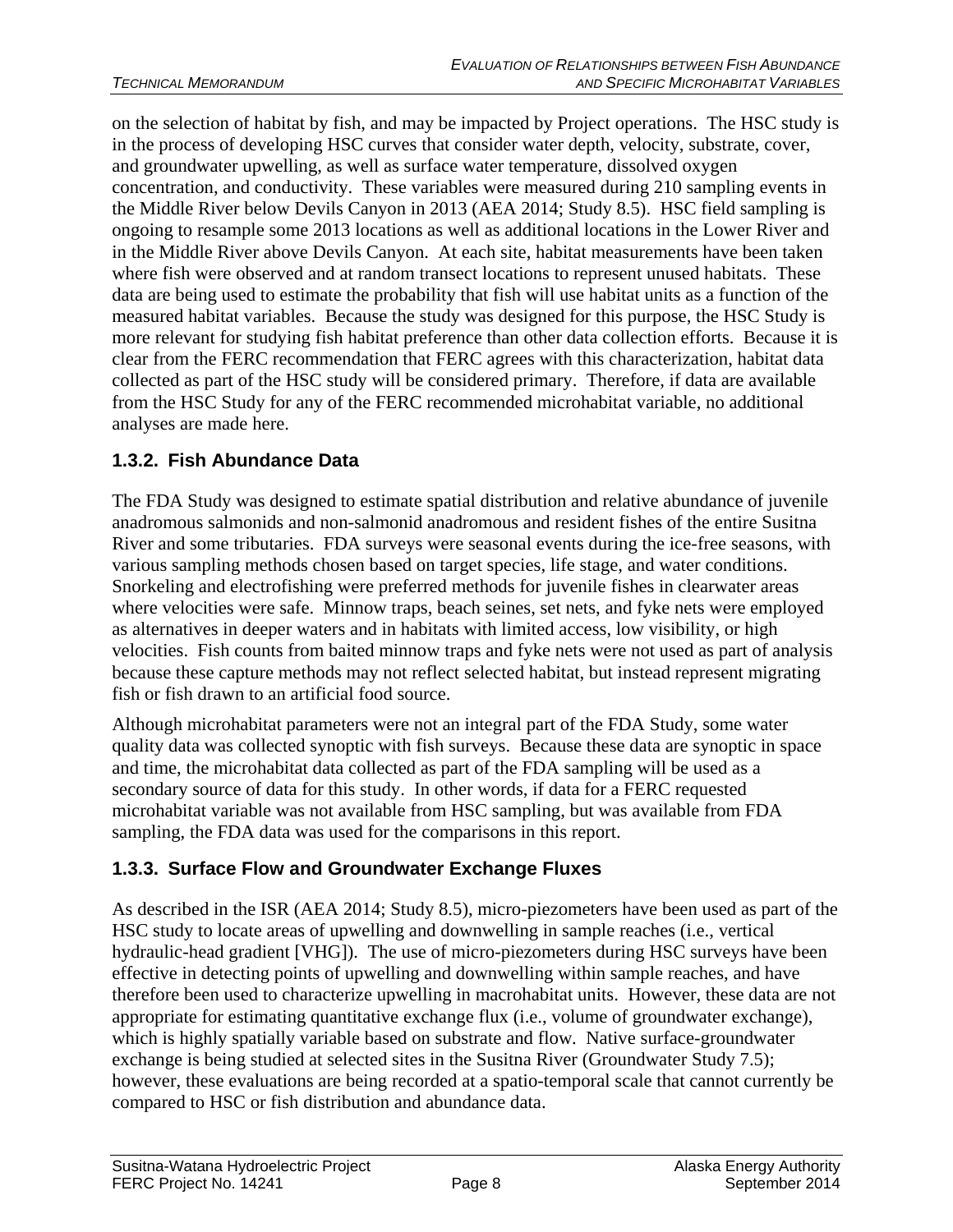Although the presence of groundwater upwelling and downwelling are being incorporated into the HSC curve development process (AEA 2014, Study 8.5 Appendix M), there are no surface flow and groundwater exchange flux data available and so no analysis of this variable has been completed.

#### <span id="page-19-0"></span>**1.3.4. Dissolved Oxygen (Intergravel and Surface Water)**

Surface water DO has been collected as part of the HSC Study, the FDA Study, and the Water Quality Study. The HSC data are most relevant (synoptic with fish data), and are already being analyzed as part of the HSC study (AEA 2014; Study 8.5 Appendix M). The preliminary results of this ongoing analysis are summarized in this Technical Memorandum.

There were no inchannel, intergravel (i.e., approximately 20-cm deep within the gravel) dissolved oxygen data collected during the open-water period in 2013. Both the Water Quality Study and the Groundwater Study collected groundwater dissolved oxygen concentrations in floodplain wells, but these data would not be relevant for intergravel concentrations in the river. Intergravel dissolved oxygen concentrations were recorded as part of the IFS Winter study at two sites during September 2013 – April 2014. Although one fish sampling event occurred in proximity to each dissolved oxygen monitoring site, these data are inadequate for describing potential correlations between intergravel dissolved oxygen and fish utilization. Consequently, no evaluation of the relationship between intergravel DO and fish abundance has been completed. Intergravel DO thresholds will be developed (literature based) and used as part of the effective spawning habitat analysis. This analysis will be used to determine potential impacts of Project operations during the egg incubation period when intergravel conditions (DO and temperature) are most critical to young salmonids.

#### <span id="page-19-1"></span>**1.3.5. Macronutrients (i.e., Nitrogen and Phosphorus)**

Macronutrient concentrations were collected in 2013 as part of the Baseline and Focus Area Water Quality Characterizations in 2013 (AEA 2014; Study 5.5). However, review of 2013 water quality results analyzed by the laboratory indicated overestimates for Total Phosphorus (TP) concentrations and for Total Kjeldahl Nitrogen (TKN) concentrations. High turbidity levels in the river water have a tendency to interfere with detection of specific nutrient particles using ICPMS (Inductively Coupled Plasma-Mass Spectrometry) instrumentation and are difficult to distinguish from the target analytes (e.g., TP and TKN). The 2013 results for these water quality parameters are being re-sampled in 2014 and a correction factor identified to enable use of the 2013 data. As such, no analysis of potential relationships between macronutrients and fish abundance measures could be completed.

#### <span id="page-19-2"></span>**1.3.6. Temperature (Intergravel and Surface Water)**

Surface water temperature has been measured as part of the HSC Study, the FDA Study, and the Water Quality Study. The HSC data are most relevant as they were synoptic and are already being analyzed as part of the HSC study; preliminary results of that analysis are discussed here.

Intergravel water temperature data have been collected in the Middle River in association with Groundwater and IFS winter studies programs, most broadly during winter 2013-2014 and to a lesser extent during open water 2014. Although approximately 30 intergravel temperature sites were maintained during 2013-2014, only two sites are co-located with fish sampling sites and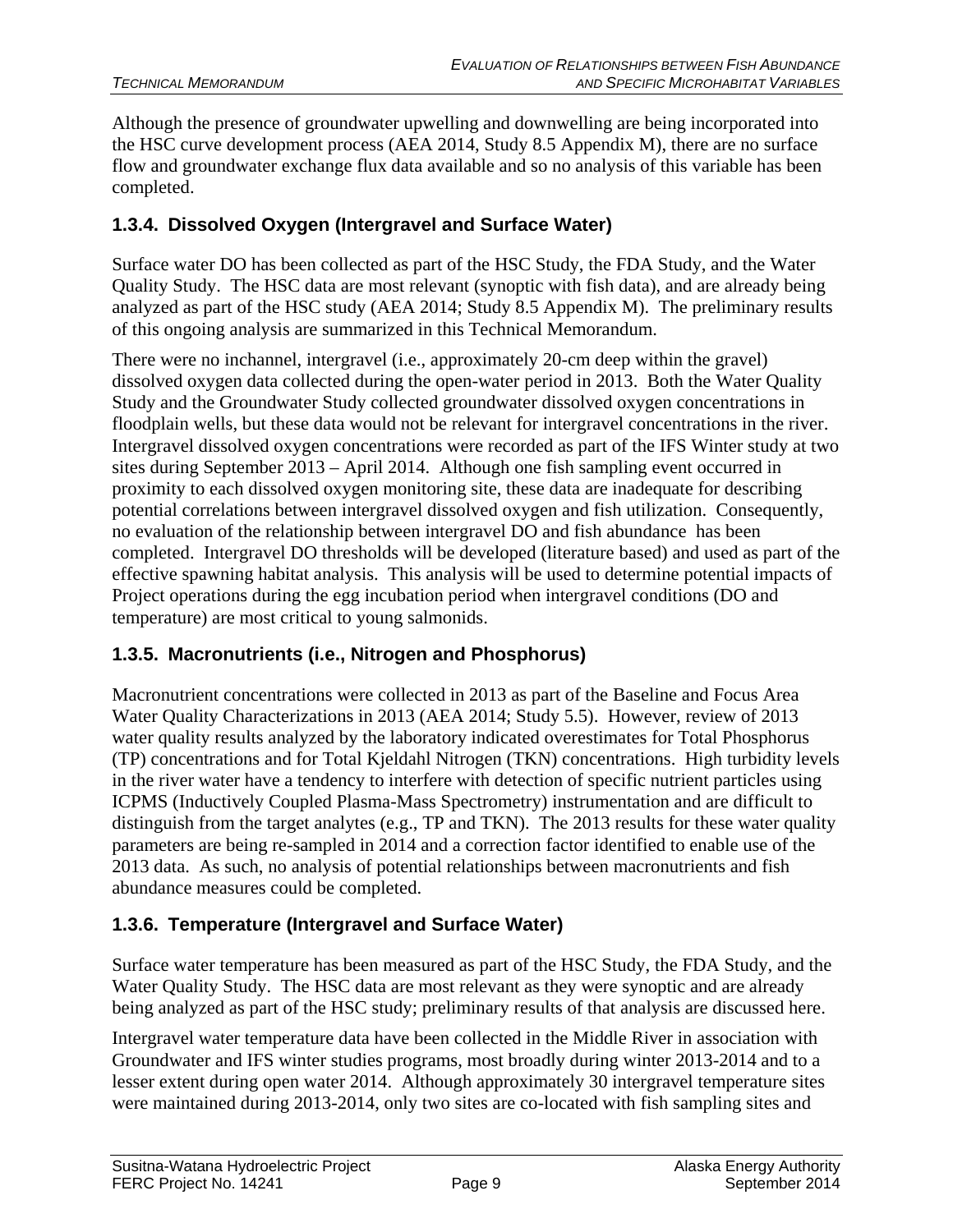have data records concurrent with fish sampling. There were multiple sampling events at one of the two sites such that a total of five samples from two macrohabitats could be compared. This is insufficient replication to evaluate evidence of a relationship between intergravel temperature and fish presence. The available data are further constrained to the winter time period when relatively small fluctuations in temperature occur. Similar to intergravel DO, intergravel temperature thresholds will be developed as part of the effective spawning habitat analysis.

#### <span id="page-20-0"></span>**1.3.7. pH**

The HSC Study collected and recorded pH only sporadically, so these data were not considered for the analysis in this report. Although the collection of pH was not part of the sampling protocol for FDA sampling, the multiparameter water quality meters used for sampling temperature and dissolved oxygen concentrations automatically recorded pH. Therefore, the numerous surface water pH measurements included in the FDA database (Table 1.3-2) have been used for this analysis.

#### <span id="page-20-1"></span>**1.3.8. Dissolved Organic Carbon**

Dissolved organic carbon was collected during the Water Quality Study as part of the Baseline and Focus Area Water Quality Characterizations in 2013 (AEA 2014; Study 5.5). Laboratory analyzed data were not reported in the ISR, but QC3 data are now available and have been used for this analysis. Fish samples collected by FDA within the same macrohabitat unit within 2 weeks of the water quality samples were used for the comparisons in this Technical Memorandum (Table 1.3-2, see example in Figure 1.3-1).

#### <span id="page-20-2"></span>**1.3.9. Alkalinity**

Alkalinity was collected by the Water Quality Study as part of the Baseline Water Quality Characterization in 2013, but not for the Focus Area Water Quality Characterization. Fish samples collected by FDA within the same macrohabitat unit within 2 weeks of the water quality samples were used for the comparisons in this Technical Memorandum (Table 1.3-2, see example in Figure 1.3-1).

#### <span id="page-20-3"></span>**1.3.10. Chlorophyll-a**

Chlorophyll-a in the water column was analyzed as part of the Water Quality Study for the Baseline and Focus Area Water Quality Characterizations in 2013. The River Productivity Study collected composite benthic algae samples from rock substrate at each benthic invertebrate site location sampled in the Susitna River in 2013 (AEA 2014, Study 9.8). The River Productivity and Water Quality chlorophyll-a samples could not be combined because the samples were collected from different sources (substrate particle – River Productivity Study; mid-water column – Water Quality Study) so they are analyzed separately in this report. Fish samples collected by FDA within the same macrohabitat unit within 2 weeks of the River Productivity or Water Quality samples were used for the comparisons in this report (Table 1.3-2, see example in Figure 1.3-1).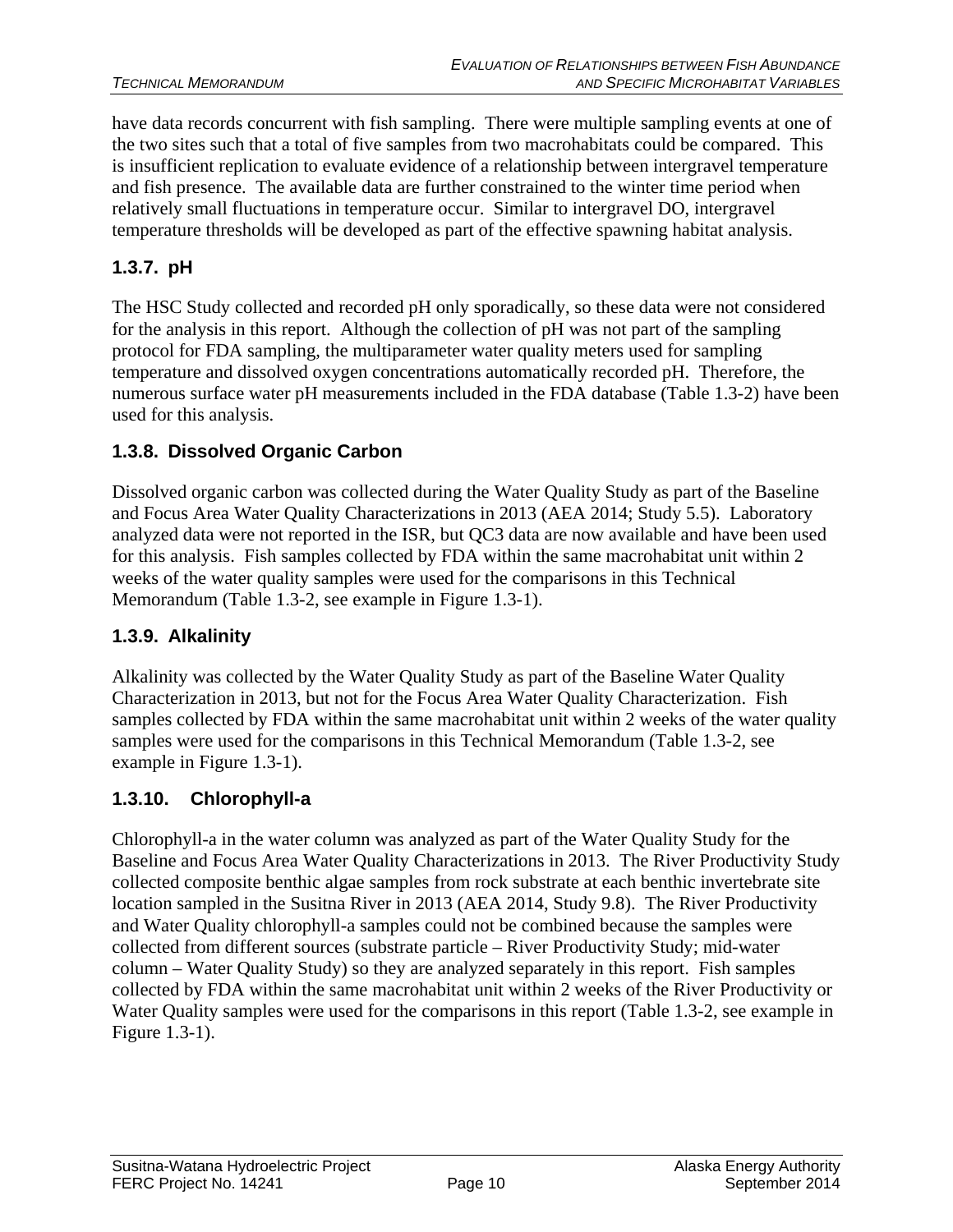### <span id="page-21-0"></span>**2. METHODS**

Although the data for microhabitat variables come from multiple sources, the fish data that are being correlated to the microhabitat variables come from only two main sources – HSC and FDA Studies. A description of the methods used to compare microhabitat variables to each fish data source are presented below.

### <span id="page-21-1"></span>**2.1. HSC Analysis – Surface Water Dissolved Oxygen and Temperature**

As mentioned by FERC in the SPD, the HSC study is collecting a suite of habitat metrics (water velocity, depth, temperature, DO, conductivity, turbidity, substrate composition, cover, and presence of groundwater) that are being evaluated for development of HSC which can be used to relate Project operations to changes in fish habitat. These data are collected with the objective of determining the relationship between the habitat variables and fish habitat preference. For each of the HSC variables, analyses are being conducted using logistic regressions with random effects for sites, which allow the overall probability of fish presence to vary by site after accounting for measured habitat variables. Using availability and utilization data, the HSC regressions predict the probability of fish presence as a function of a set of habitat variables, which include two of the additional variables (surface water dissolved oxygen and temperature) requested by FERC. These models were compared based on weight of evidence using Akaike's Information Criteria (AIC). A description of these analyses and preliminary results are described in the ISR (AEA 2014; Study 8.5, Appendix M), and are not further described here.

### <span id="page-21-2"></span>**2.2. FDA Analysis**

Most of the analyses presented in this report involve comparisons between habitat data collected by various studies and fish abundance data collected by the FDA study. Fish abundance data collected at random sites in the Upper, Middle, and Lower Rivers using electrofishing, seining, and snorkeling were used for these comparisons. Survey locations within tributary mouths and tributaries above the mouth were included, but results with and without these samples outside of the Susitna River were compared to ensure that tributary conditions were not biasing results. Subsets of this main dataset were used where synoptic data were available for each microhabitat parameter.

To increase the number of samples with observed fish and to avoid conflicting results for multiple species, fish counts were summed by species/life stage groups for the analyses, as follows:

- 1) Anadromous salmon fry (Chinook [*Oncorhynchus. tshawytscha*], chum [*O. keta*], coho [*O. kisutch*], sockeye [*O. nerka*])
- 2) Anadromous salmon juvenile fish (Chinook, coho, sockeye)
- 3) Resident salmonids (juvenile or adult; round whitefish [*Prosopium cylindraceum*], Arctic grayling [*Thymallus arcticus*], rainbow trout [*Oncorhynchus mykiss*], Dolly Varden [*Salvelinus malma*])
- 4) Resident non-salmonids (juvenile or adult; burbot [*Lota lota*], longnose sucker [*Catostomus catostomus*])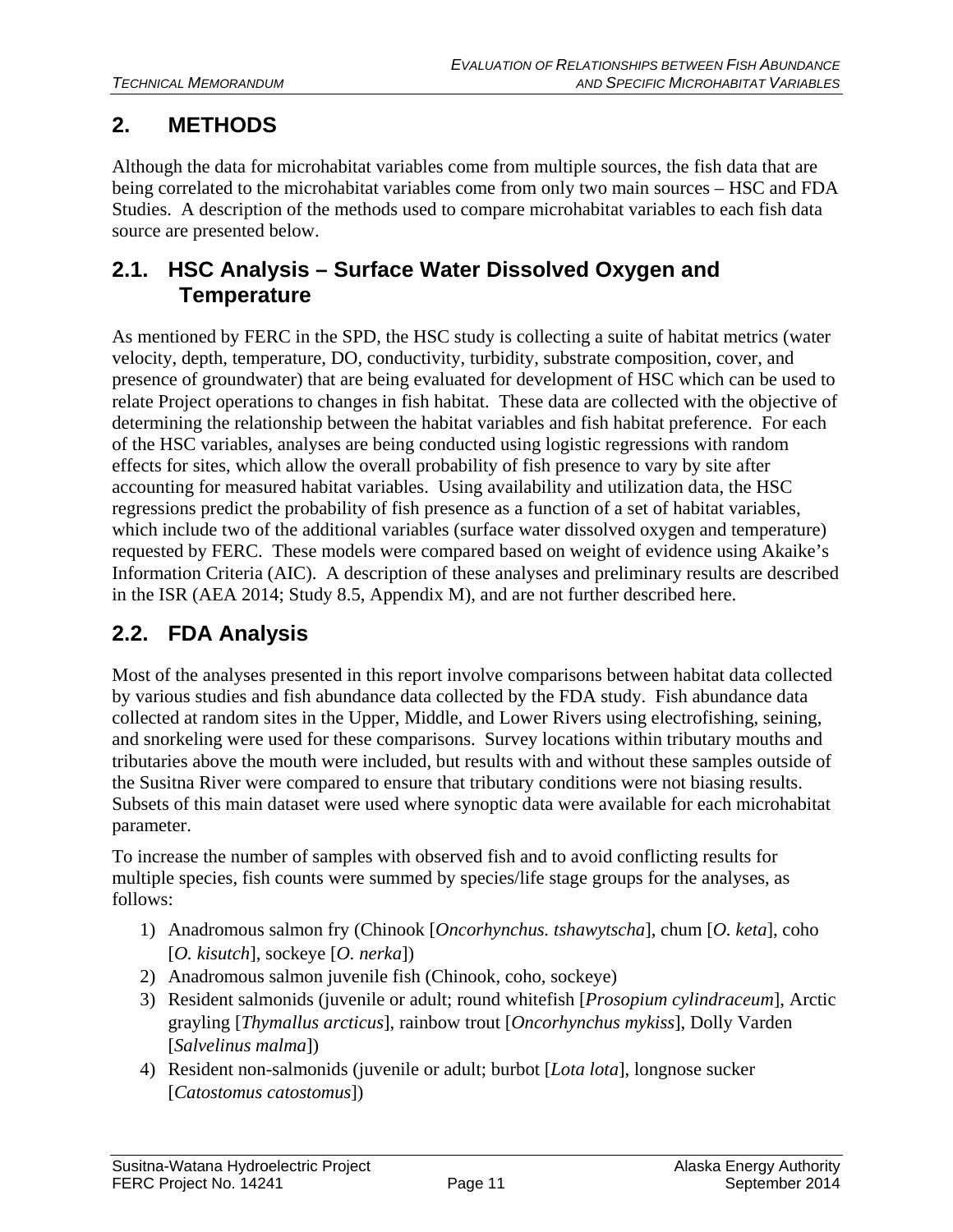Adult anadromous species were not included because they were not targeted by FDA sampling, and some sampling methods (i.e., electrofishing) were interrupted when anadromous adults were encountered.

Total abundance for each of the fish groups varies longitudinally in the Susitna River, particularly for the anadromous salmon groups. Because anadromous fish were not observed during FDA sampling using the selected gear types in the mainstem Susitna River above Devils Canyon, these zero count results are not included in the analysis for the anadromous categories, as they would likely bias the results. To account for other longitudinal differences not related to water quality, a fixed effect describing longitudinal location in the river was included as a candidate predictor in the models when possible.

The fish abundance data, like most count data, are highly skewed, with many zero counts (no fish captured or observed) and few large counts. Simple linear correlation or regression techniques are generally not appropriate for data which are not approximately normally distributed. For regression, log-transformed counts can be modeled using Poisson distribution, but when there are excessive zero counts these models can fit poorly due to overdispersion (extra variance). For the FDA data comparisons, a set of nested Poisson regression models are fit and compared using Akaike Information Criteria corrected for overdispersion and sample size (QAICc; Burnham and Anderson, 2002). The model with lowest QAICc is considered the "best fit" model. Models with QAICc greater than the null model (i.e., the model with no predictors) are considered to have "no evidence" of predictive capability, models with QAICc lower than but within 2 units of the null model to have "weak evidence" of predictive strength, and models with QAICc more than 2 units better (lower) than the null model to have "evidence" of predictive strength. Akaike weights (Burnham and Anderson, 2002) are then used to evaluate the weight of evidence for the best fit model over the null model when relevant.

#### <span id="page-22-0"></span>**2.2.1. pH Collected for FDA Study**

In 2013, there were 220 pH measurements taken by FDA crews in the Middle River, ranging from  $pH = 6.1$  to  $pH = 9.6$ , and 102 measurements taken in the Lower River, ranging from  $pH =$ 5.5 to pH = 12.7 (Table 1.3-2). A total of 34 of the MR and LR pH observations are in tributary mouths or in tributaries just above the mouth, and may be less relevant for habitat preferences in the Susitna River. Therefore, results with and without these tributary samples are compared.

For pH analysis, anadromous salmon fry and juveniles were combined because there were few locations where pH was sampled and anadromous fish were found (35 positive fry counts with corresponding pH and 19 positive juvenile counts).

There are 14 pH observations outside the general preferred range of pH for fish (6.5-9), with 4 of these samples corresponding to positive fish observations. One of these samples had an anadromous fry and juvenile count greater than 300 fish observed. This point was very influential in model fitting and generally caused nonsensical pH – abundance modeled relationships. In addition, there were three observations with  $pH > 10.5$  that may be considered extreme. Although there is no clear indication that these pH measurements were caused by equipment error, individual data points should not be allowed to greatly change regression coefficients. Results with and without these observations were compared to measure the influence of these high pH points.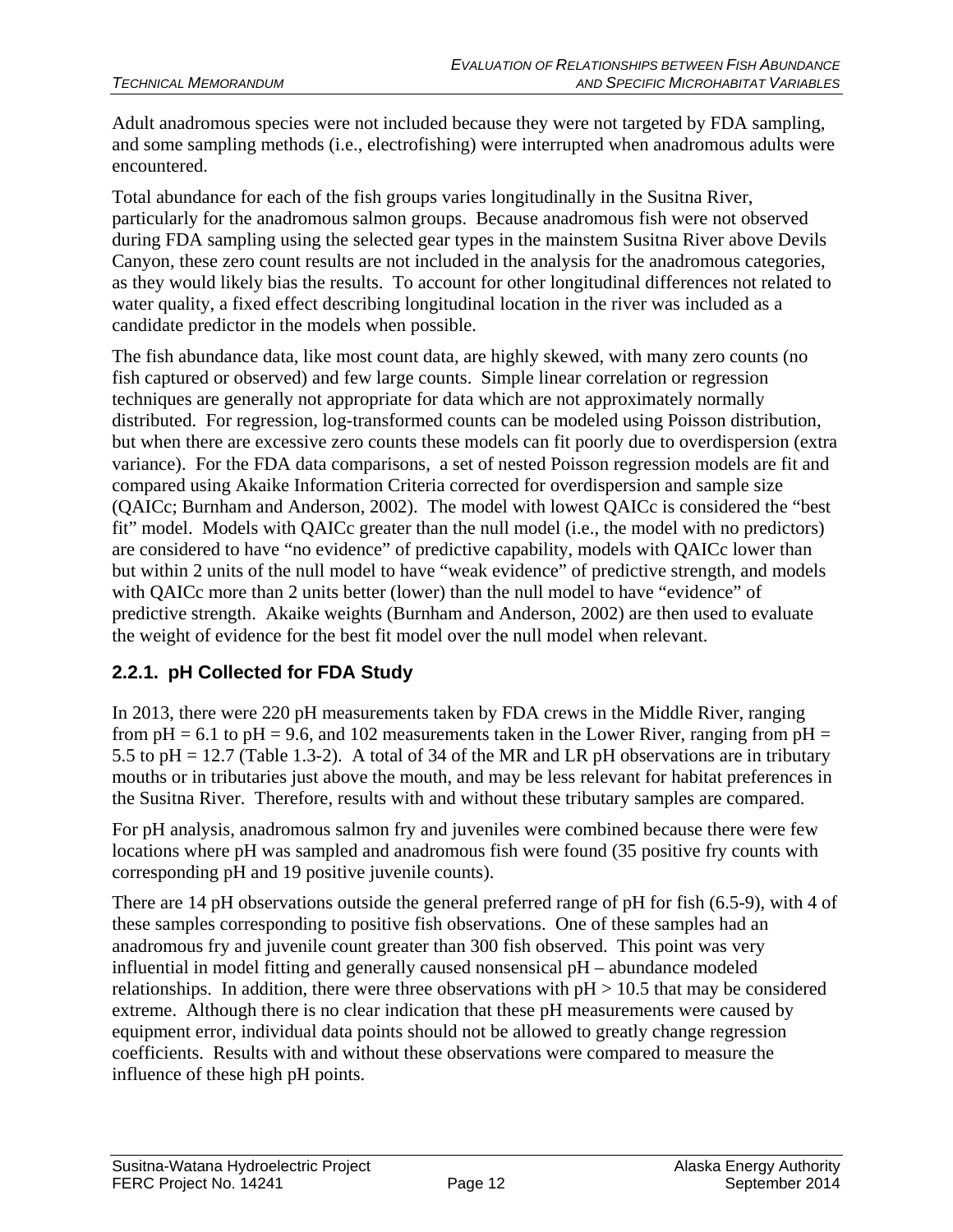A longitudinal fixed effect was included to account for spatial differences in fish abundance that may not be due to microhabitat variables. For pH models, geomorphic reaches were used, although some had to be combined because of low sample sizes. The factor levels used were: UR (all reaches combined), MR-1 and 2, MR-5 and 6, MR-7, MR-8, and LR (all reaches combined).

The following models with Poisson errors were considered and compared for each of the three fish groupings using QAICc:

#### **1) Null Model**

Log(*Abundance*) = *intercept,*

where *intercept* = the theoretical fish abundance value when  $pH = 0$ . This is a flat line at the mean abundance; pH has no influence.

#### **2) Reach Model**

Log(*Abundance*) = *reach,*

where *reach* = a fixed 6-level factor describing longitudinal location on the Susitna River. This is the null model within each longitudinal location in the river; pH has no influence.

### **3) Preference pH models**

 $Log(Abundance) = intercept + a^{*}pH + b^{*}pH^{2}$ 

 $Log(Abundance) = reach + a^{*}pH + b^{*}pH^{2}$ 

where *a* and *b* are estimated regression coefficients.

As discussed previously, if fish were to select habitat based on pH, there would be higher fish abundance in the mid-range of pH, and fewer fish in the extremes. This would be a quadratic model that is convex down  $(b<0)$  with a maximum value between pH of 6 and pH of 9. Observed relationships contrary to this hypothesized shape are assumed to be extraneous and likely due to variables other than pH.

Each of the three models described above were fit to 1) the entire pH dataset, 2) the dataset without the tributaries, and 3) with and without outliers for comparison.

### <span id="page-23-0"></span>**2.2.2. Parameters Collected as Part of the Water Quality Study**

There were only four transects from the Baseline Water Quality Study, and 12 transects and 7 point sample locations from the Focus Area Water Quality Study that overlapped with at least one FDA site within a two week time period. Average water quality concentrations (i.e., average of six points along transect) for main channel transects were used to compare to overlapping main channel FDA sites. If the overlapping FDA site was a plume or tributary mouth sample on one bank of the river, the transect point samples closest to the overlapping FDA site (i.e., a subset of the points along the transect) were averaged. A total of 26 FDA locations were matched with the Water Quality samples in seven macrohabitat types, but most were main channel sites with low numbers of fish observed. In some cases there were two water quality samples within two weeks of an FDA survey event; in this case the closest sampling date was used. When there were two fish observations within two weeks of a single water quality measurement, both fish observations were used. With multiple dates and some Water Quality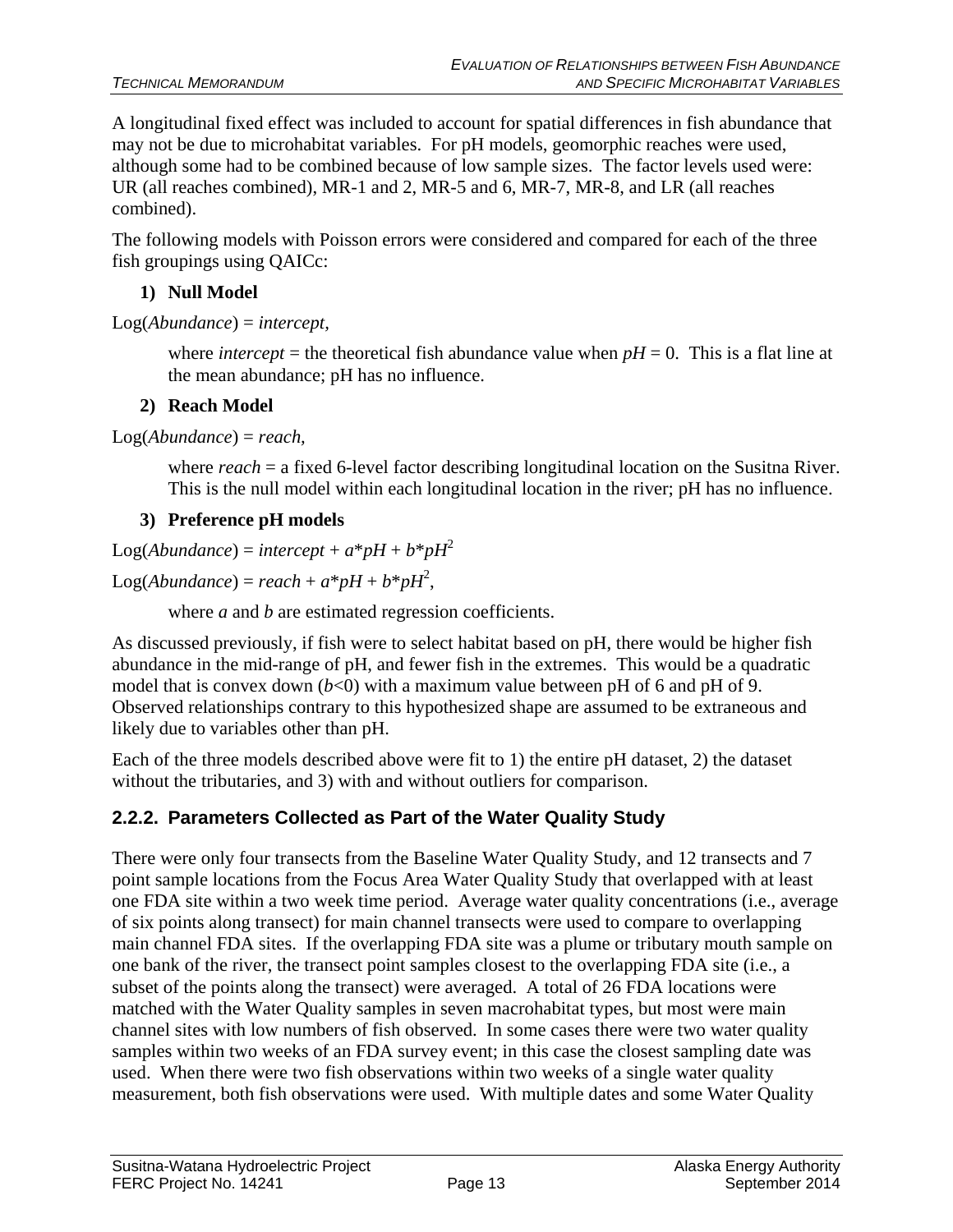sites that were matched with multiple FDA sites, there were a total of 67 data points for comparison (Table 1.3-2, see example in Figure 1.3-1).

Out of 67 data points, 56 had 0 observations of anadromous fry, 52 had 0 observations of anadromous juveniles, 35 had 0 observations of resident salmonids, and 36 had 0 observations of resident non-salmonids. Anadromous fry and juveniles were combined for the comparisons because of the low capture rates. For alkalinity, which was only sampled as part of the Baseline Water Quality Study, there were only 19 matched data points for comparison.

Because there were only three paired samples above Devils Canyon, these samples cannot be used for any longitudinal groupings. Below Devils Canyon, the longitudinal factor had two levels: MR-5 and 6 versus MR-7 and 8. If there were no differences between these two groups, then the MR-2 data were included (for non-anadromous fish groups only). For alkalinity, there was no longitudinal factor because of the small sample sizes.

For each habitat variable, the following models with Poisson errors were considered and compared for each of the fish abundance groups using QAICc:

#### **1) Null Model**

Log(*Abundance*) = *intercept,*

where *intercept* = the theoretical fish abundance value when the water quality parameter  $= 0$ . This is a flat line at the mean abundance with no influence of the water quality parameter.

#### **2) Habitat Model**

Log(*Abundance*) = *reach,*

where *reach* = a fixed factor describing longitudinal location on the Susitna River. This is the null model within each reach with no influence of the water quality parameter.

#### **3) Preference water quality models**

 $Log(Abundance) = intercept + a^*X$ 

 $Log(Abundance) = reach + a^*X$ 

where *a* is the estimated regression coefficient for *X*, the water quality parameter.

Dissolved organic carbon samples matched with FDA survey sites did not vary widely among macrohabitats except for samples in MR-8 side sloughs (4 matched samples) that ranged from 1.5 to 10.5 mg/L, while the maximum of all other habitats was 3.7 mg/L (Figure 2.2-1). Results with and without this high concentration value were compared.

The chlorophyll-a concentrations in the water column matched with FDA sites also did not vary widely among macrohabitats, except for samples within backwaters (5 matched samples) that ranged from 0 to 3.2 ug/L, while the maximum of all other habitats was 1.3 ug/L (Figure 2.2-2). Results with and without this high concentration value were compared.

Alkalinity concentrations for 19 matched WQ-FDA samples ranged from 25 to 54 mg/L, with most of the variability seen in MR-5 (Figure 2.2-3). Because of the small sample sizes, longitudinal location in the river could not be included in the models for alkalinity.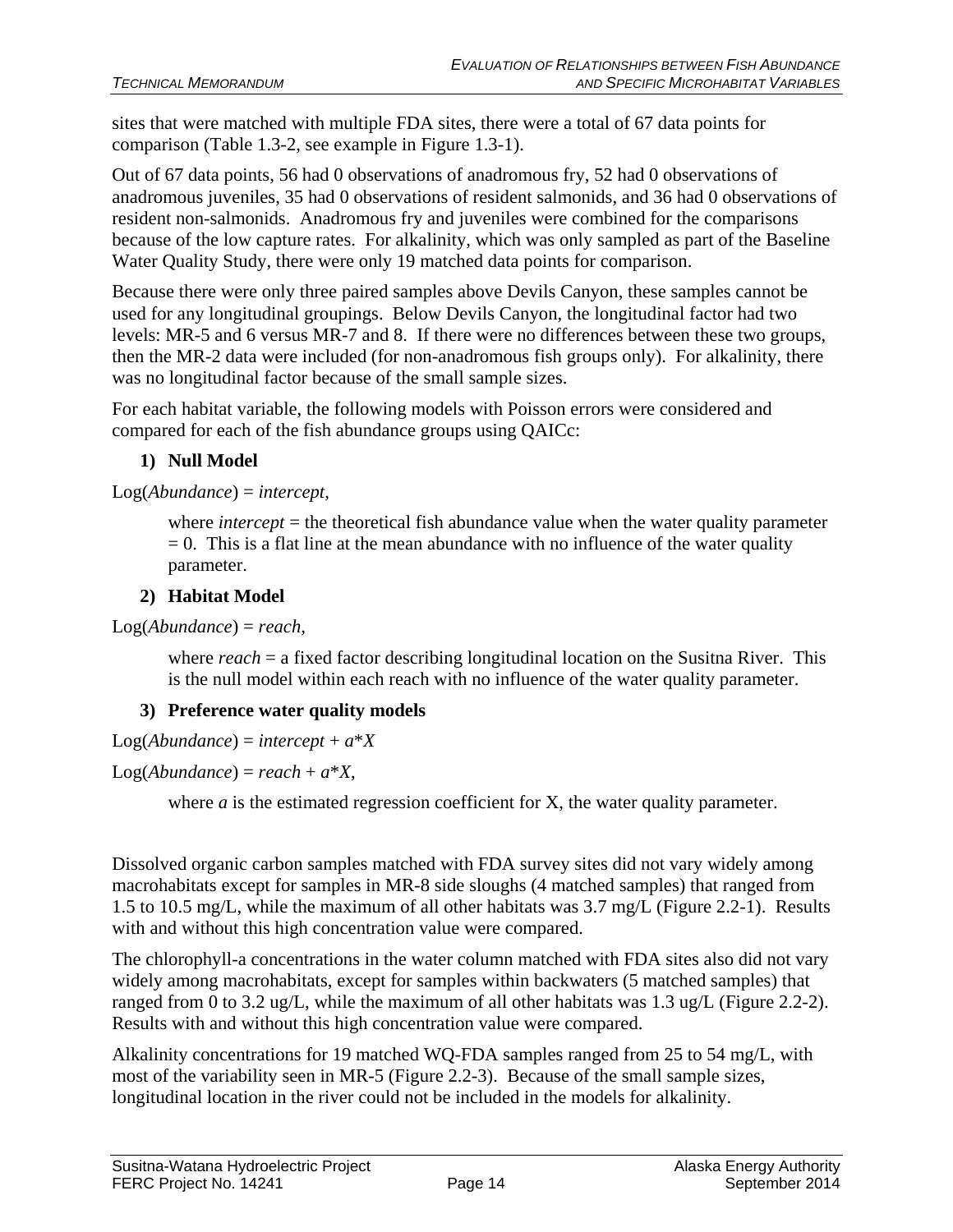#### <span id="page-25-0"></span>**2.2.3. Benthic Chlorophyll-a Collected for River Productivity Study**

The River Productivity Study collected composite benthic algae samples from wetted channel substrate at each benthic invertebrate site location for a total of 309 composited algae samples in the Susitna River in 2013 (AEA 2014, Study 9.8). There were seven River Productivity sampling sites within three Focus Areas (FA-104 [Whiskers Slough], FA-173 [Stephan Lake Complex], and FA-184 [Watana Dam]) that were sampled for benthic algae within two weeks of an FDA survey and within the same macrohabitat. At each site there were two sampling times that were concurrent with FDA samples. Most of these 14 sampling events could be closely associated with multiple FDA samples taken from nearby mesohabitats within the same macrohabitat unit. In total, there were 23 FDA samples matched with River Productivity benthic chlorophyll-a estimates (Table 1.3-2, see example in Figure 1.3-1). The benthic chlorophyll-a concentrations, taken from main channel, side channel, side slough, and tributary mouth habitats, ranged from 0.042 to 66 mg/m<sup>2</sup>.

The River Productivity samples that could be matched with FDA samples were collected between August 10 and September 27, 2013. There were no anadromous salmon fry, and a total of 4 anadromous juvenile salmon captured at the matched sites during this time period. Therefore, no comparisons for these fish groups were possible. There were a total of 94 resident salmonids captured during 15 of the 23 matched sampling events, and a total of 24 resident nonsalmonids captured during 7 of the 23 matched sampling events.

The models shown for comparisons with Water Quality data in the previous section were also used for the River Productivity benthic chlorophyll-a comparisons, with the following difference for the *reach* (longitudinal fixed factor) variable.

The best candidate for a longitudinal fixed effect for the River Productivity chlorophyll-a models would be comparing FA-104 (Whiskers Slough) to the Focus Areas above Devils Canyon (FA-173 [Stephan Lake Complex] and FA-184 [Watana Dam]). However, there are no matched side slough samples above Devils Canyon, and all FA-104 (Whiskers Slough) samples were from side sloughs. Both the chlorophyll-a concentrations and the fish counts were highly variable across macrohabitat types (Figure 2.2-4). Therefore it was most reasonable to combine the longitudinal consideration with macrohabitat. A categorical factor with three groups was used: 1) side sloughs in FA-104 (Whiskers Slough); 2) side channels in FA-173 (Stephan Lake Complex) and FA-184 (Watana Dam); and 3) main channel or tributary mouth in FA-173 (Stephan Lake Complex) and FA-184 (Watana Dam).

### <span id="page-25-1"></span>**3. RESULTS**

### <span id="page-25-2"></span>**3.1. HSC Analysis**

Preliminary HSC analysis results for chum salmon spawning and coho salmon fry are thoroughly described in the Initial Study Report (AEA 2014, Study 8.5, Appendix M), and are only briefly summarized here.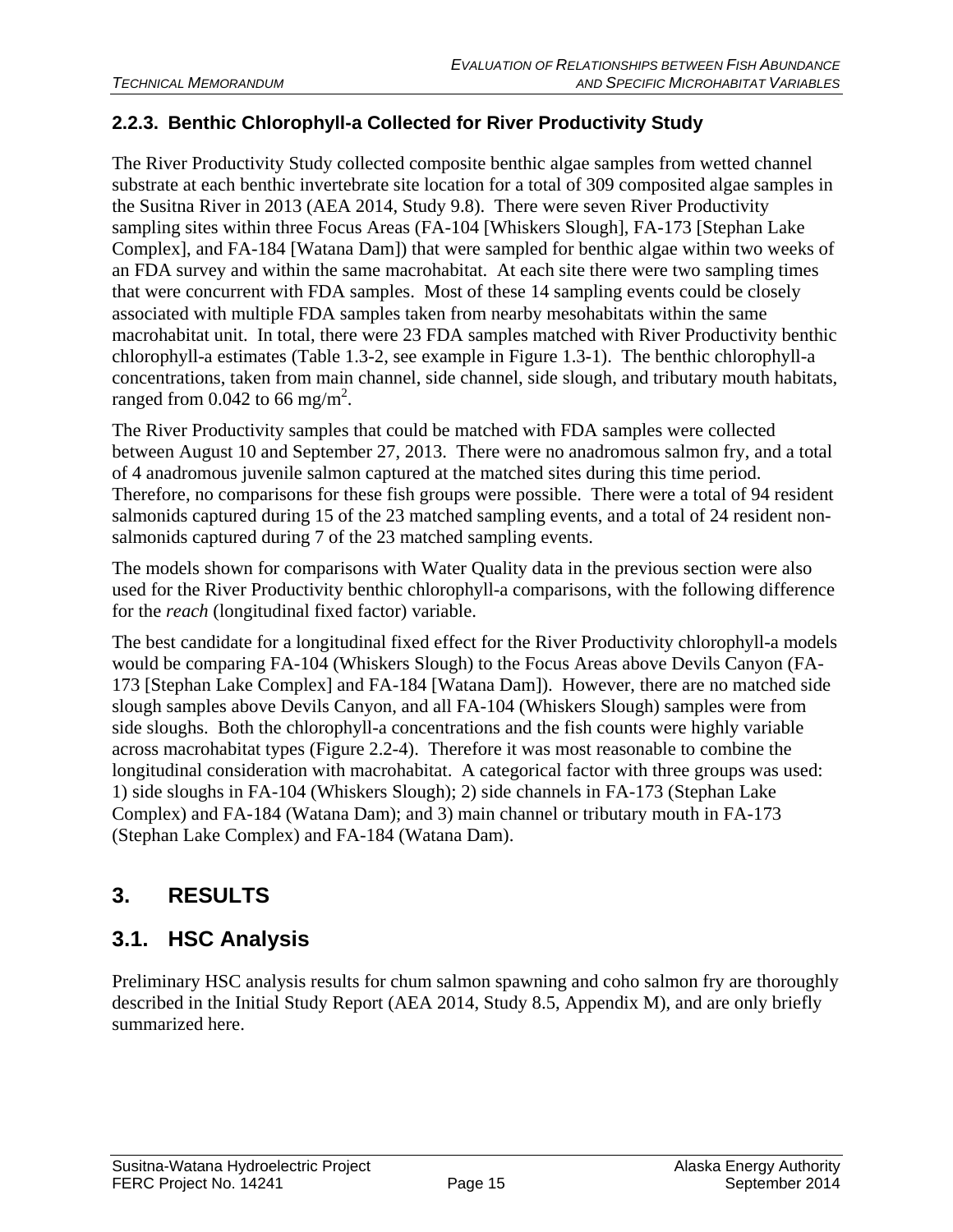#### <span id="page-26-0"></span>**3.1.1. Surface Water Dissolved Oxygen**

In the initial analyses of 2013 HSC data, there was no evidence of a predictive relationship between surface water DO and chum salmon spawning. For coho salmon fry, the data indicated a *negative* relationship between dissolved oxygen and the presence of fish, which was unlikely due to dissolved oxygen concentrations. Analysis for other target fish species/life stages will be presented in the Updated Study Report (USR).

#### <span id="page-26-1"></span>**3.1.2. Surface Water Temperature**

In the initial analyses of 2013 HSC data, there was no evidence of a predictive relationship between water temperature and chum salmon spawning. However, there was strong evidence of a predictive relationship between water temperature and coho fry presence. The fitted relationship indicates that coho salmon fry prefer cooler water temperatures during the open water period. This relationship and others will continue to be explored as part of the HSC analysis in the USR.

### <span id="page-26-2"></span>**3.2. FDA Analysis**

#### <span id="page-26-3"></span>**3.2.1. pH collected for FDA Study**

The pH model results for the three fish groups are summarized in Table 3.2-1. With the influential point (single sample point with  $pH = 9.64$  and 374 fish observed) removed, there is evidence of a quadratic relationship between pH and log-transformed anadromous juvenile counts. Anadromous fry and juvenile counts with the fitted pH preference models are displayed in Figure 3.2-1. The pH preference models displayed in Figure 3.2-1 do not include the influential point. Without this point, there is evidence that anadromous fry and juvenile abundance is higher in locations with pH near 6.7 (6.5 when tributary sites are included). The displayed model including a quadratic effect of pH on non-tributary samples has weight of evidence more than 10 times the null model based on Akaike weights (Table 3.2-1). The influential data point that was not included in this model contradicts this relationship – with this data point included, the relationship dissolves completely. The remaining observations with pH > 10 do not influence the model parameters or results.

For resident salmonids, there is strong evidence of a quadratic effect of pH, with preferred pH near 7 (Figure 3.2-2). The observations with  $pH > 10$  are plotted in red, but they do not influence the model parameters or results. The model without tributary samples is nearly identical to the model including tributary samples. The model including a quadratic effect of pH on non-tributary samples has weight of evidence more than 20 times the null model based on Akaike weights (Table 3.2-1).

For resident non-salmonids, there is no evidence of a relationship between pH and fish abundance (Figure 3.2-3). The extreme observations with  $pH > 10$  are plotted in red, but they do not influence the model parameters or results. There are significant differences in abundances of resident species among reaches, but adding pH to the model with a fixed reach effect did not improve the model fit.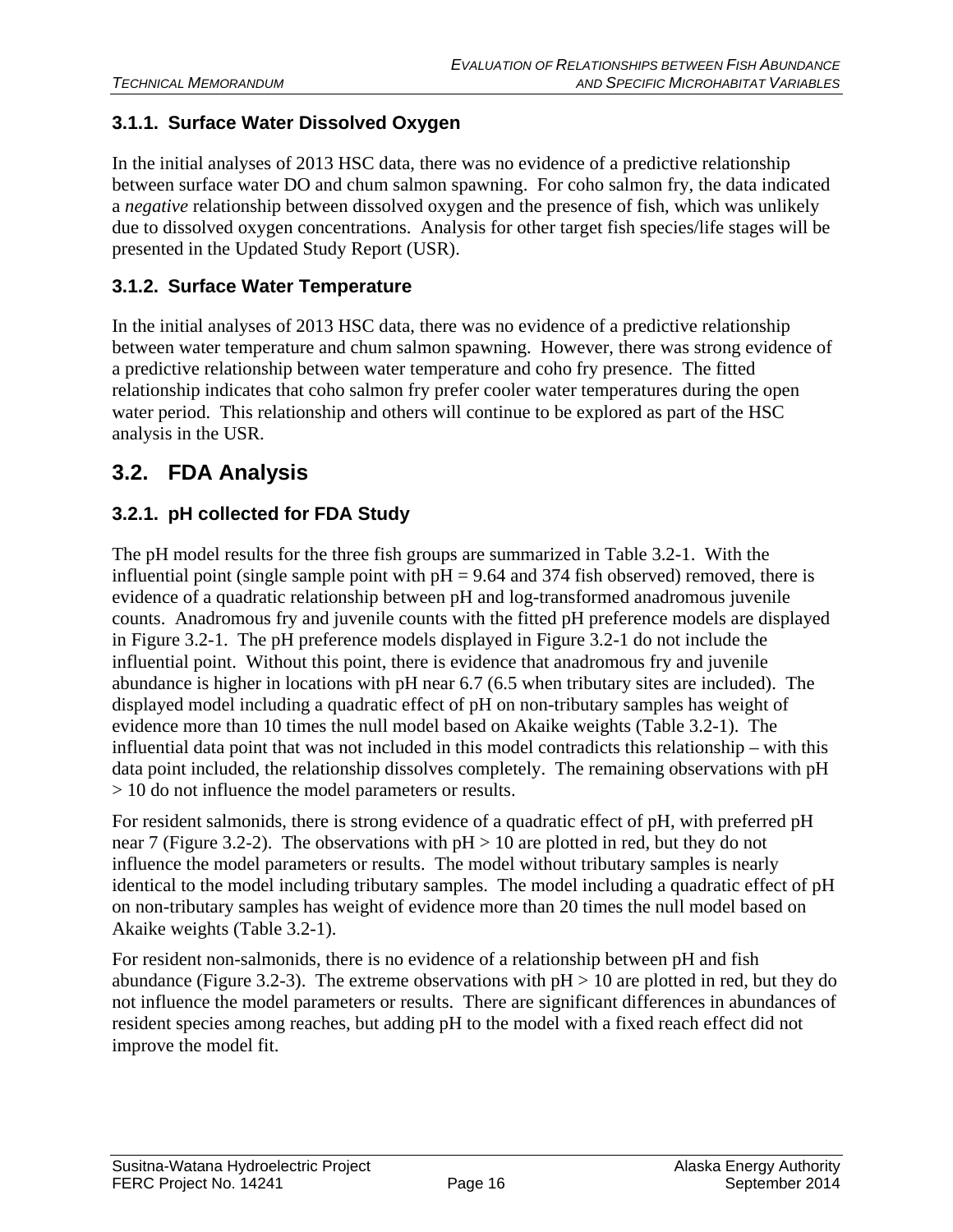#### <span id="page-27-0"></span>**3.2.2. Parameters collected for Water Quality Study**

Model results for Water Quality parameters compared to abundance of species/life stage groups are summarized in Table 3.2-2.

There is no evidence of a relationship between dissolved organic carbon and fish abundance. For anadromous fry and juveniles (Figure 3.2-4), the null model has the lowest QAICc, both with and without the samples with  $DO > 10$  mg/L. There are differences among reaches for resident salmonids but no relationship with DO (Figure 3.2-5), as the reach model has the lowest QAICc both with and without the highest DO values included. The null model has the lowest QAICc for resident non-salmonids, again indicating no relationship with DO (Figure 3.2-6).

For chlorophyll-a in the water column, the model fit to all data shows weak evidence of a relationship with anadromous fry and juvenile fish (QAICc is 0.67 units less than QAICc for the null model.) However, this relationship is driven by the extreme chlorophyll-a concentration, and disappears when this value is excluded (i.e., the null model is the best fit; Figure 3.2-7). The null model has the lowest QAICc for resident salmonids, indicating no evidence of a relationship (Figure 3.2-8). However, there is a strong evidence  $(QAICc 3.6 - 9.9)$  of an increasing relationship between chlorophyll-a in the water column and the presence of resident nonsalmonids (Figure 3.2-9). The chlorophyll-a model has weight of evidence 6 times that of the null model based on Akaike weights. Without the single high chlorophyll-a concentration, the weight of evidence ratio for the regression is increased to 142.

Although the alkalinity dataset is small  $(n=19)$ , there is evidence of an increasing relationship between alkalinity and counts of resident fish. For resident salmonids (Figures 3.2-10), the weight of evidence for the alkalinity model is 7 times the weight of evidence for the null model. For resident non-salmonids (Figure 3.2-11), the weight of evidence ratio is 8.

#### <span id="page-27-1"></span>**3.2.3. Benthic Chlorophyll-a Collected for River Productivity Study**

Model results for benthic chlorophyll-a compared to abundance of species/life stage groups are summarized in Table 3.2-3. Benthic chlorophyll-a concentrations have mixed results as a predictor of fish abundance with little to no relationship for anadromous fry and juvenile and resident salmonids, but strong evidence for a relationship for resident non-salmonids (Figure 3.2- 12 and Figure 3.2-13).

### <span id="page-27-2"></span>**4. DISCUSSION AND RECOMMENDATIONS**

Habitat suitability criteria curves and habitat suitability index (HSI) models have been utilized by natural resources scientists for over two decades to assess the effects of habitat changes on biota. HSC/HSI curves are designed to quantify changes in habitat under various flow regimes (Bovee et al. 1998). HSC curves describe the instream suitability of habitat variables (typically depth, velocity, substrate and cover) related to stream hydraulics and channel structure. HSC curves can also be developed for other variables influenced by flow including water quality (temperature, dissolved oxygen, turbidity, pH) and presence of groundwater upwelling or downwelling. It is the goal of the HSC Study to develop the best predictive models possible for habitat suitability of the target species and life stages (AEA 2014, Study 8.5). As previously stated, water depth, velocity, groundwater upwelling/downwelling, substrate type, cover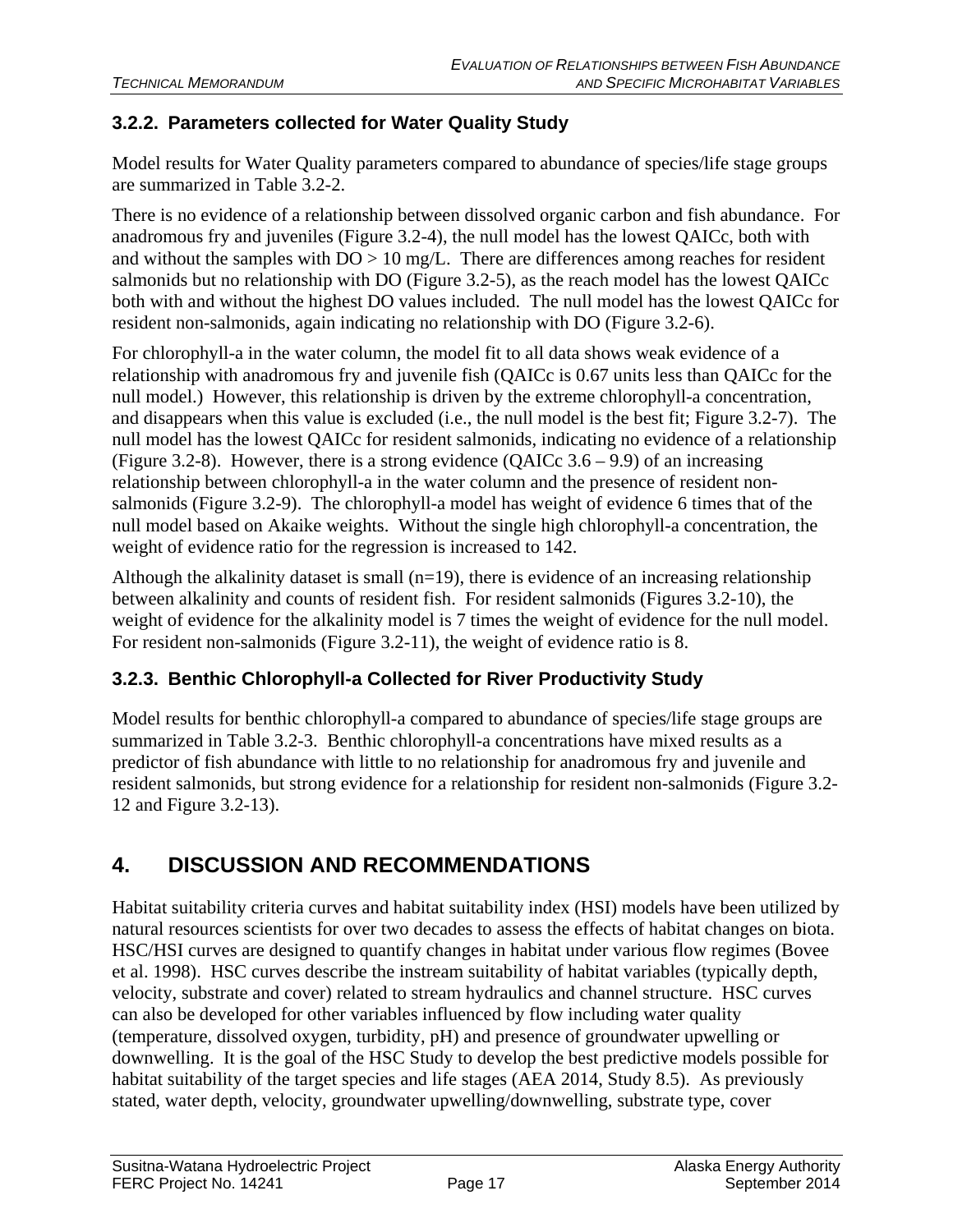(including woody debris), turbidity, DO, temperature, and specific conductance are already included in HSC curve development. The final HSC curves will be used with the hydraulic and habitat models (AEA 2014, Study 8.5) to estimate the effects (habitat gain or loss) of alternative operational scenarios at the Focus Area scale.

At the request of FERC, a detailed evaluation of fish abundance measures and eight additional habitat variables (surface flow and groundwater exchange flux, surface and intergravel DO and temperature, macronutrients, pH, DOC, alkalinity, and chlorophyll-a) was completed to determine whether relationships were evident and if additional HSC curve development was warranted.

There are three crucial requirements to be met for habitat variables to be included in HSC development. The first is that there is a predictive and direct relationship between the habitat variable and fish presence; second, that changes to the habitat variable as a function of flow can be spatially and quantitatively predicted at the Focus Area scale; and third, that predicted changes in the variable are observable at a temporal scale (hours to days) similar to changes in flow conditions in response to Project operations. If any of these criteria cannot be met, then AEA recommends that the individual variable not be included as part of site-specific HSC curve development.

Of the eight variables requested by FERC for further investigation, three (VHG as a surrogate for surface and groundwater exchange flux, surface water DO and temperature) will continue to be collected in ongoing HSC sampling events, and analyzed as part of the HSC suitability curve development process in the USR. Intergravel DO and temperature will also continue to be collected, but this data will be used to develop threshold (highs and lows) that can be applied as part of the effective spawning habitat analysis. Although not specifically requested by FERC, specific conductance will continue to be collected and included as part HSC curve development. For four of the remaining five variables (pH, DOC, alkalinity, and chlorophyll-a), statistical analysis has been completed to estimate the probability that these variables are "strong" predictors of habitat use by the target species and life stages. The remaining variable, macronutrients, had no data from 2013 that could be used to compare to fish abundance measures. A description of the predictive value of each of these five variables is presented below along with a recommendation regarding inclusion in future HSC development activities (Table 4.1-1).

### <span id="page-28-0"></span>**4.1. Macronutrients**

Review of surface water quality samples collected in middle Susitna River Focus Areas in 2013 indicated that the concentrations of Total Phosphorus and Total Nitrogen were overestimated and will need to be re-sampled in 2014. As such, no analysis of potential relationships between macronutrients and fish abundance measures could be completed as part of this effort. Although no site-specific macronutrient data was available, it is widely believed that the concentration of N and P does not relate directly to fish abundance because it must first be assimilated into the food web before utilized by fish (Nakano and Murakami 2001, Meyer et al. 2007). Furthermore, the rate of P and N assimilation varies over space and time making it unrealistic to believe that the water quality model can predict changes to total N and P concentrations within all macrohabitat types of a Focus Area on an hourly or daily time-step in response to changes in Project operations. Considering these facts, it is AEA's recommendation that macronutrients are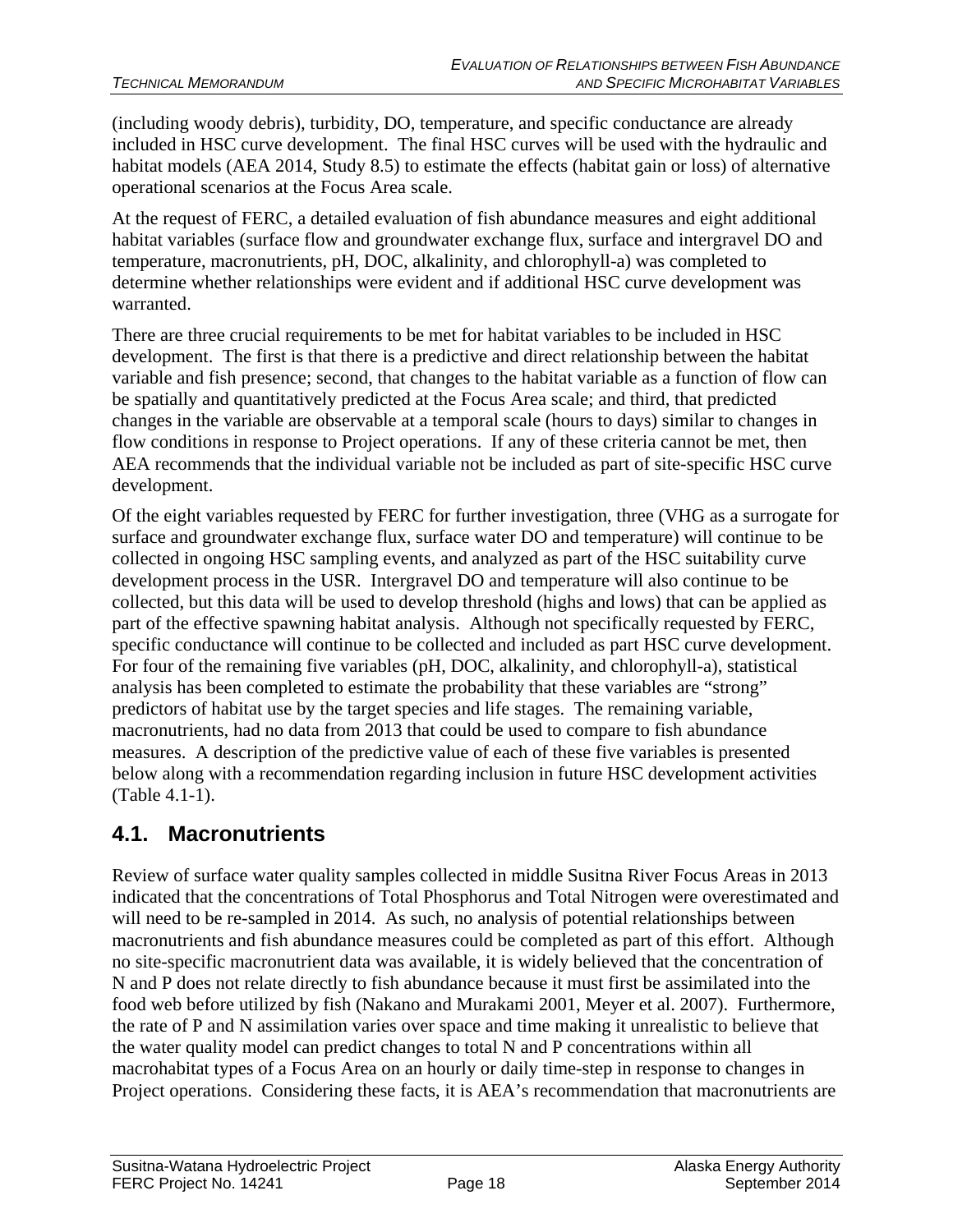not added as a variable to predict fish habitat use as part of the HSC curve development process, and that no additional data collection efforts are required.

### <span id="page-29-0"></span>**4.2. pH**

The pH of water can directly affect not only the habitat selection of fish but fish health as well. The degree to which pH affects fish depends on numerous factors, including acid neutralizing capacity (i.e., alkalinity, prior pH accumulation, water temperature, and dissolved oxygen levels (Wagner et al. 1997). Although pH was not collected as part of the HSC surveys, it was largely collected as part of FDA surveys (AEA 2014, Study 9.5 and 9.6). Results of this assessment show no clear evidence of a relationship between pH and abundance of resident, non-salmonid fish in the Susitna River. However, there is strong evidence that salmonids (resident and anadromous fry and juvenile) are found most commonly in areas with pH near 7 in the Middle and Lower River segments of the Susitna River. This result is not surprising given that salmonids generally prefer a pH between 6.5 and 9 (USEPA 1999).

It is anticipated that Focus Area water quality modeling will estimate pH levels throughout the Susitna River resulting from different flow release scenarios (AEA 2014, Study 5.5). The data used in this Technical Memorandum show that 90-100% of salmonids are selecting habitats in the range of 6.2-8.7, which is very similar to the USEPA determined preference range (USEPA 1999). Therefore, AEA is recommends that a pH range of 6.5-9 is used as a threshold by which to evaluate the loss or gain in habitat area. Utilizing threshold values for pH would satisfy the request by the agencies that pH be considered for suitable habitat, without requiring additional data collection or modeling to develop predictive fish-habitat relationships.

### <span id="page-29-1"></span>**4.3. Dissolved Organic Carbon**

There is no evidence that DOC can be used as a predictor of fish abundance or habitat use in the Susitna River. Dissolved organic carbon was collected during the Water Quality Study as part of both the Baseline and Focus Area Water Quality Characterizations in 2013 (Study 5.5). Levels of DOC can show considerable spatial and temporal variability depending on sample location and assimilation into the trophic food web. A more meaningful indicator of the influence of DOC on fish abundance might be macroinvertebrate productivity (relative abundance) and species richness (AEA 2014, Study 9.8). As such, AEA recommends DOC not be added as a variable to predict fish habitat use as part of the HSC curve development process.

### <span id="page-29-2"></span>**4.4. Alkalinity**

Alkalinity samples were not collected within middle Susitna River Focus Areas during the 2013 Water Quality Characterization Study (ISR Study 5.5). As a result, there were only 19 samples (where FDA and alkalinity sampling overlapped) from which to evaluate a relationship between alkalinity and fish abundance. Although in most stream-fish populations, alkalinity of stream water alone is not known to have a significant, direct effect on fish, results of the statistical analysis did show a weak relationship between alkalinity levels and both resident and nonresident salmonids abundance. Since alkalinity levels are not being collected or modeled on a Focus Area scale and the generally weak relationship between alkalinity and fish abundance, AEA recommends alkalinity not be added as a variable to predict fish habitat use as part of the HSC curve development process.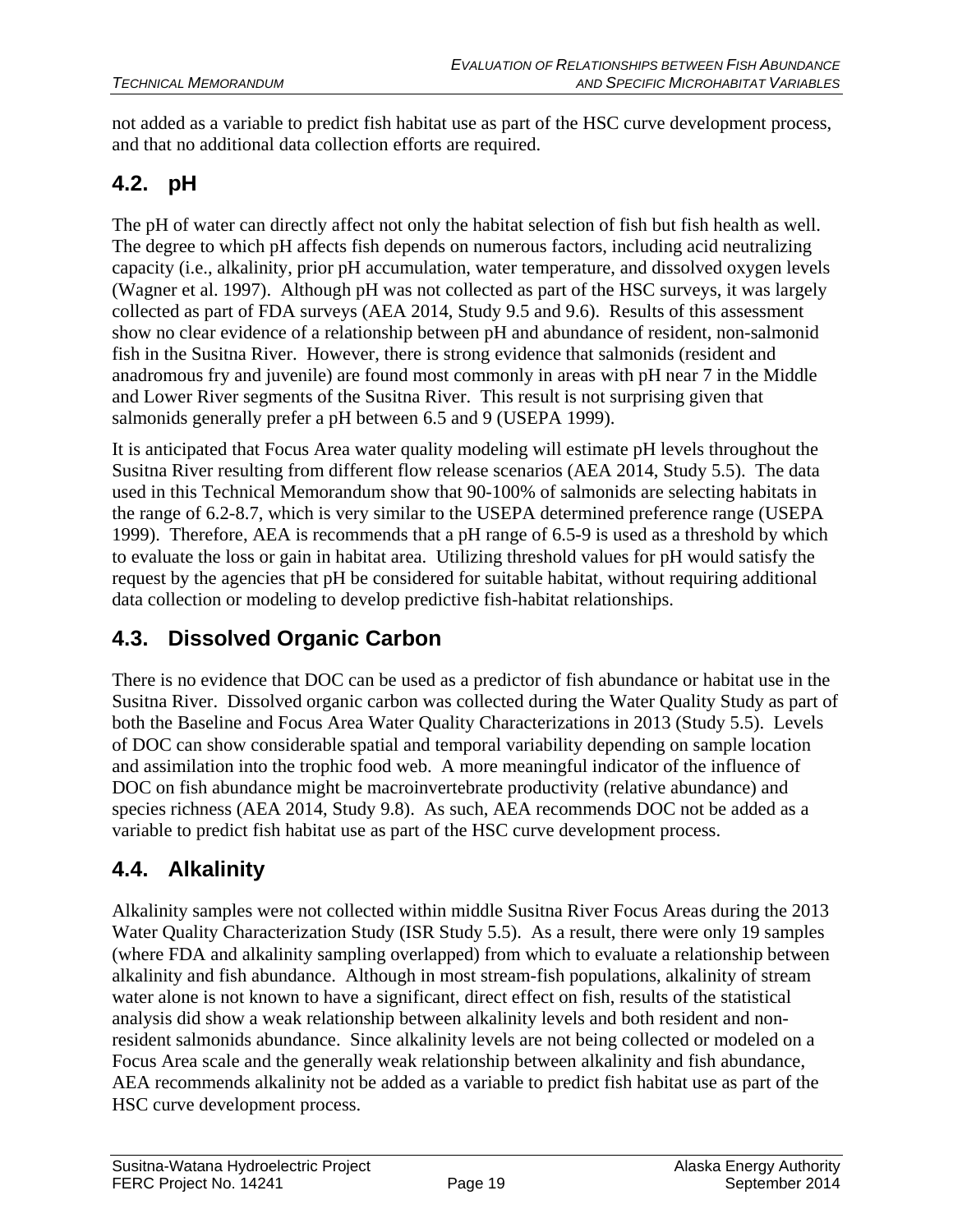### <span id="page-30-0"></span>**4.5. Chlorophyll-a**

In 2013, chlorophyll-a samples were collected by both the Water Quality Study (5.5) and River Productivity Study (9.8). Unfortunately, the samples were collected from two different sources (mid-water column and river substrate) and could not be combined as part of this analysis. Similar to DOC, chlorophyll-a levels are generally not considered a direct indicator of fish abundance (particularly for salmonids) or habitat use, but rather an indicator of overall water quality and productivity. That said, statistical modeling did show a strong relationship between chlorophyll-a levels and resident, non-salmonid fish species. This result is not entirely surprising since most of the non-salmonid species that are included in this group consume algae.

Chlorophyll-a data are being collected as part of the River Productivity Study (AEA 2014, Study 9.8) to evaluate and model benthic macroinvertebrates and algal communities. Since both macroinvertebrates and algae are direct food sources for several of the target fish species and life stages, it is AEA's recommendation to use the HSC curves developed from the River Productivity Study for benthic macroinvertebrates and algae. To reduce duplication of effort, it is AEA's recommendation to not add chlorophyll-a in development of HSC curves for the IFS Study.

### <span id="page-30-1"></span>**5. REFERENCES**

- AEA (Alaska Energy Authority). 2014. Initial Study Report: Susitna-Watana Hydroelectric Project FERC Project No. 14241. June 2014. Prepared for the Federal Energy Regulatory Commission by the Alaska Energy Authority, Anchorage, Alaska. <http://www.susitna-watanahydro.org/type/documents/>
- AEA (Alaska Energy Authority). 2012. Revised Study Plan: Susitna-Watana Hydroelectric Project FERC Project No. 14241. December 2012. Prepared for the Federal Energy Regulatory Commission by the Alaska Energy Authority, Anchorage, Alaska. [http://www.susitna-watanahydro.org/study-plan.](http://www.susitna-watanahydro.org/study-plan)
- Baxter, C.V. and F.R. Hauer. 2000. Geomorphology, hyporheic exchange, and selection of spawning habitat by bull trout (*Salvelinus confluentus*). Canadian Journal of Fisheries and Aquatic Sciences. 57:1470-1481.
- Beschta, R.L., R.E. Bilby, G.W. Brown, L.B. Holtby, and T.D. Hofstra. 1987. Stream temperature and aquatic habitat: fisheries and forestry interactions. Pages 191-232 in Streamside Management: Forestry and Fishery Interactions. E.O. Salo and T.W. Cundy eds. University of Washington, Institute of Forest Resources, Seattle, Washington, Contribution No. 57.
- Bisson, P. A. and R. E. Bilby. 1998 . Organic matter and trophic dynamics. Pages 373-391 in Naiman, R.J. and R. E. Bilby, eds. River ecology and management: Lessons from the Pacific coastal ecoregion. Springer-Verlag, New York.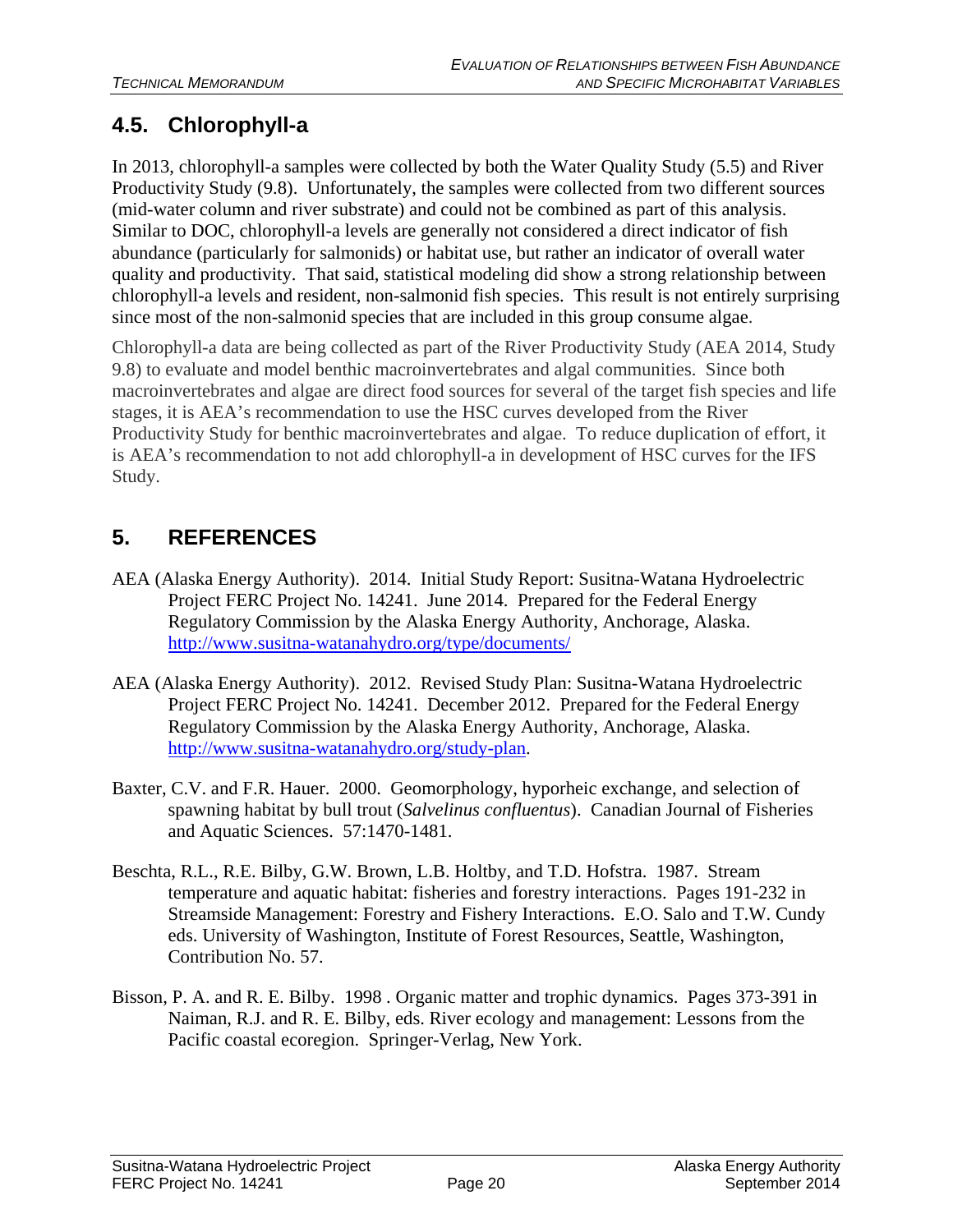- Bjornn, T. and D. Reiser. 1991. Habitat requirements of salmonids in streams. Pages 83-138 *in* Meehan, W. ed. Influences of Forest and Rangeland Management on Salmonids Fishes and Their Habitat. American Fisheries Society Special Publication 19. Bovee, K.D., and R. Milhous. 1978. Hydraulic simulation in instream flow studies: Theory and techniques. Instream Flow Information Paper No. 5: U.S. Fish and Wildlife Service. FWS/OBS-78/33. 156 p.
- Bovee, K.D. 1986. Development and evaluation of habitat suitability criteria for use in the instream flow incremental methodology. Washington DC: U.S. Fish and Wildlife Service (Biological Report 86[7]).
- Bovee, K.D., B.L. Lamb, J.M. Bartholow, C.B. Stalnaker, J. Taylor, and J. Henriksen. 1998. Stream habitat analysis using the instream flow incremental methodology. U.S. Geological Survey, Biological Resources Discipline Information and Technology Report USGS/BRD-1998-0004. viii + 131 pp.
- Burnham, Kenneth P., and David R. Anderson. 2002. Model Selection and Multimodal Inference: A Practical Information-Theoretic Approach. 2nd Edition. Springer. New York.
- Burril, S.E., C.E. Zimmerman, and J.E. Finn. 2010. Characteristics of Fall Chum Salmon Spawning Habitat on a Mainstem River in Interior Alaska: U.S. Geological Survey Open-File Report 2010-1164, 20 p.
- Carter, Katharine. 2005. The Effects of Dissolved Oxygen on Steelhead Trout, Coho Salmon, and Chinook Salmon Biology and Function by Life Stage. California Regional Water Quality Control Board, North Coast Region.
- Chaloner, D.T., and M.S. Wipfli. 2002. Influence of decomposing Pacific salmon carcasses on macroinvertebrate growth and standing stock in southeastern Alaska streams. Journal of the North American Benthological Society 21:430–442.
- Crisp, D.T. 1988. Prediction, from temperature, of eyeing, hatching and 'swim-up' times for salmonid embryos. Freshwater Biology 74: 897-923.
- Crisp, D.T. 1990. Water Temperature in a stream gravel bed and implications for salmonid incubation: Freshwater Biology, v.23, p. 601-612.
- Davis, J.C. 1975. Minimal dissolved oxygen requirements of aquatic life with emphasis on Canadian species: Journal of the Fisheries Research Board of Canada. 32:2295-2332.
- DEC (Department of Environmental Conservation). 2012. State of Alaska Water Quality Standards. 18 AAC 70. Amended as of April 8, 2012.
- Ebersole, J.L., W.J. Liss, and C.A. Frissell. 2001. Relationship between stream temperature, thermal refugia and rainbow trout Oncorhynchus mykiss abundance in arid-land streams in the northwestern United States. Ecology of Freshwater Fish 10:1-10.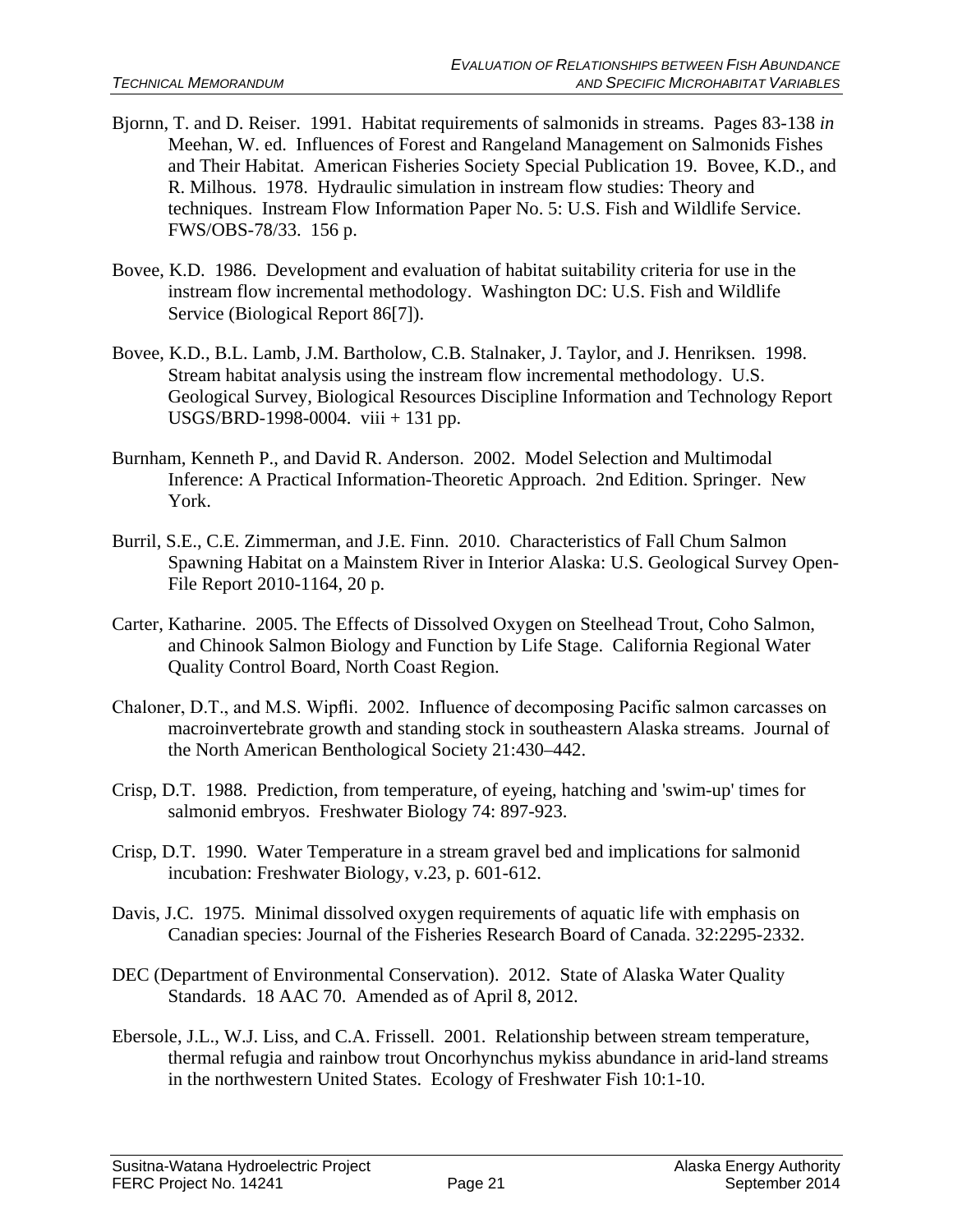- Eliason, E.J. 2011. Differences in thermal tolerance among sockeye salmon populations. Science 332:109-112.
- Evans, D.O., K.H. Nicholls, Y.C. Allen, and M.J. McMurty. 1996. Historical land use, phosphorus loading, and loss of fish habitat in Lake Simcoe, Canada. Canadian Journal of Fisheries and Aquatic Sciences 53:194-218.
- FERC (Federal Energy Regulatory Commission). 2013. Study Plan Determination on 14 remaining studies for the Susitna-Watana Hydroelectric Project. Issuance 20130401- 3022. Susitna-Watana Hydroelectric Project FERC No. P-14241. April 1, 2013.
- Geist, D.R., and D.D. Dauble. 1998. Redd site selection and spawning habitat use by fall Chinook salmon: The importance of geomorphic features in large rivers. Environmental Management Vol. 22, No. 5, pp. 655–669.
- Geist, D.R., Abernethy, CS, Hand K.D., Cullinan VI, Chandler, JA and PA Groves (2006) Survival, development, and growth of fall Chinook salmon embryos, alevins, and fry exposed to variable thermal and dissolved oxygen regimes. Transactions of the American Fisheries Society, 135:1462-1477.
- Hanson, P.C., T.B. Johnson, D.E. Schindler, and J.F. Kitchell. 1997. Fish Bioenergetics 3.0. University of Wisconsin Sea Grant Inst., Madison, Wisconsin.
- Heard, W.R. 1991. The life history of pink salmon (*Oncorhynchus gorbuscha*). Pages 120-230 in C. Groot and G. Margolis, eds., Pacific Salmon Life Histories. UBC Press, Vancouver, Canada.
- Herrmann, J., E. Degerman, A. Gerhardt, C. Johansson, P.E. Lingdell, and I.P. Muniz. 1993. Acid-stress effects on stream biology. Ambio 22:298-307.
- Hynes, H.B.N. 1970. The ecology of running waters. University of Toronto Press, Toronto, Ontario, Canada. 555 pp.
- Jackson, D.A., P.R. Peres-Neto, and J.D. Olden. 2000. What controls who is where in freshwater fish communities – the roles of biotic, abiotic, and spatial factors. Canadian Journal of Fisheries and Aquatic Sciences 58:157-170.
- Lantz, R.L. 1970. Influence of water temperature on fish survival, growth and behavior. Pages 182-193 in Morris, J.W. ed., Proceedings of a symposium on forest land uses and the stream environment. Oregon State University, Corvallis.
- Malcolm, I.A., A.F. Youngson, and C. Soulsby. 2003. Survival of salmonid eggs in gravel bed streams: effects of groundwater-surface water interactions. River Research and Applications 19:303-316.
- Malcolm, I.A., C. Soulsby, A.F. Youngson, and D. Tetzlaff. 2009. Fine scale variability of hyporheic hydrochemistry in salmon spawning gravels with contrasting groundwatersurface water interactions. Hydrogeology Journal 17:161-174.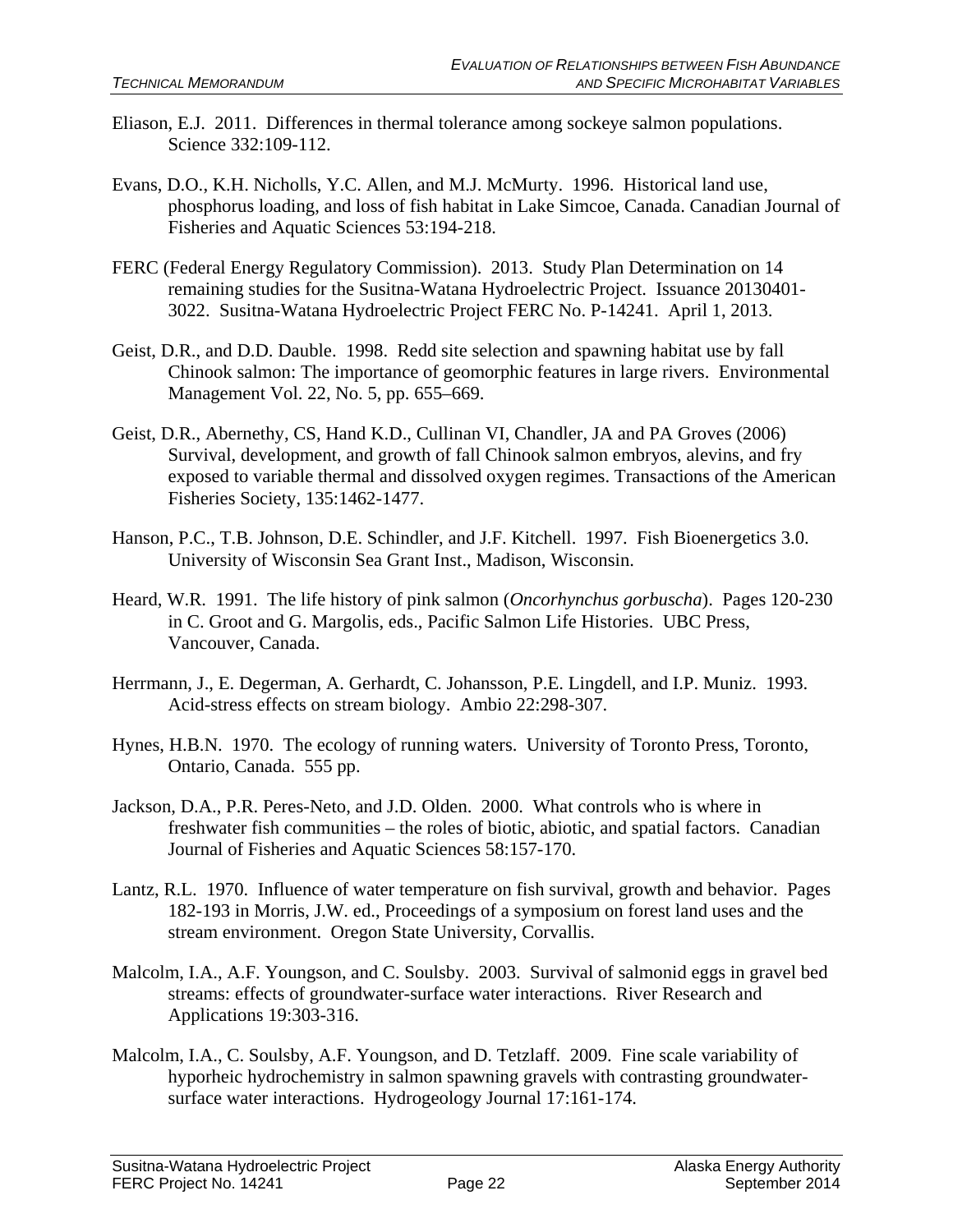- Marschall, E.A., and L.B. Crowder. 1996. Assessing population responses to multiple anthropogenic effects: a case study with brook trout. Ecological Applications 6:152-167.
- Matthews, K.R., and N.H. Berg. 1997. Rainbow trout responses to water temperature and dissolved oxygen stress in two southern California stream pools. Journal of Fish Biology 50:50-67.
- McGuire, K.J., C.E. Torgersen, G.E. Likens, D.C. Buso, W.H. Lowe, and S.W. Bailey. 2014. Network analysis reveals multiscale controls on streamwater chemistry. Proceedings of the National Academy of Science 111:7030-7035.
- Meyer, J.L., D.L. Strayer, J.B. Wallace, S.L. Eggert, G.S. Helfman, and N.E. Leonard. 2007. The contribution of headwater streams to biodiversity in river networks. Journal of the American Water Resources Association 43: 86-103.
- Milhous, R.T., D.L. Wegner, and T. Waddle. 1984. Users guide to the physical habitat simulation system (PHABSIM). Instream Flow Information Paper No. 11. Washington, DC: U.S. Fish and Wildlife Service (FWS/OBS-81/43). Revised.
- Nakano, S. and M. Murakami. 2001. Reciprocal subsidies: dynamic interdependence between terrestrial and aquatic food webs. Proceedings of the National Academy of Science 98:166-170.
- Power, M.E., R.J. Stout, C.E. Cushing, P.P. Harper, F.R. Hauer, W.J. Matthews, P.B. Moyle, B. Statzner, and I.R. Wais De Badgen. 1988. Biotic and abiotic controls in river and stream communities. Journal of the North American Benthological Society 7:456-479.
- Quinn, T.P. 2005. The Behavior and Ecology of Pacific Salmon and Trout. University of Washington Press, Seattle, Washington. 378 pp.
- Soulsby C., I. Malcolm, J. Petry, and A. Youngson. 2000. Groundwater-surface water interactions in the hyporheic zone of headwater streams: assessing the influence on salmonid habitats. Conference Proceedings, British Hydrological Society, Seventh National Hydrology Symposium, the University of Newcastle Upon Tyne 4-6 September, 2000, 2.1-2.8.
- Suberkropp, K.F. 1998. Microorganisms and matter decomposition. Pages 120-143 in Naiman, R.J., and R.E. Bilby, eds., River ecology and management: lessons from the Pacific coastal ecoregion. Springer Verlag.
- USEPA (U.S. Environmental Protection Agency). 1986. Quality criteria for water 1986. Office of Water Regulations and Standards. Washington, D.C. EPA/440/5-86-001.
- USEPA (U.S. Environmental Protection Agency). 1999. National Recommended Water Quality Criteria – Correction. Office of Water. EPA 822-Z-99-001. April 1999.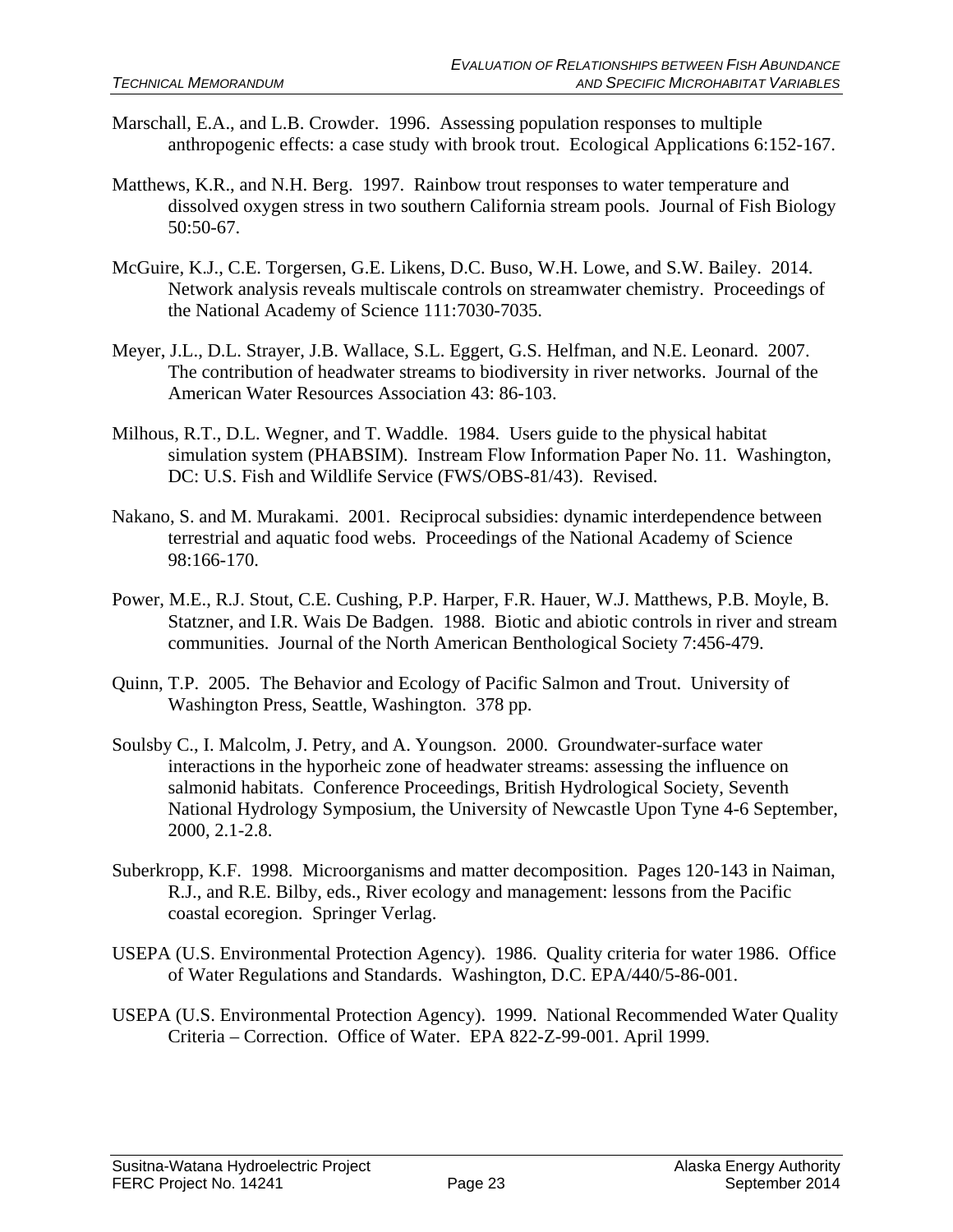- Wangaard, D.B., and C.V. Burger. 1983. The effects of various water temperature regimes on the egg and alevin incubation of Susitna River chum and sockeye salmon. United States Fish and Wildlife Service, National Fishery Research Center, Alaska Field Station, Anchorage, Alaska.
- Wagner, E.J., T. Bosakowski, and S. Intelmann. 1997. Combined effects of temperature and high pH on mortality and the stress response of rainbow trout after stocking. Transactions of the American Fisheries Society 126:985-998.
- Ward, J.V., and K. Tockner. 2001. Biodiversity: towards a unifying theme for river ecology. Freshwater Biology 46:807-819.
- Welch, E.B., J.M. Jacoby, and C.W. May. 1998. Stream quality. Pages 69-94 in R.J. Naiman and R.E. Bilby, eds., River ecology and management: lessons from the Pacific coastal ecoregion. Springer Verlag.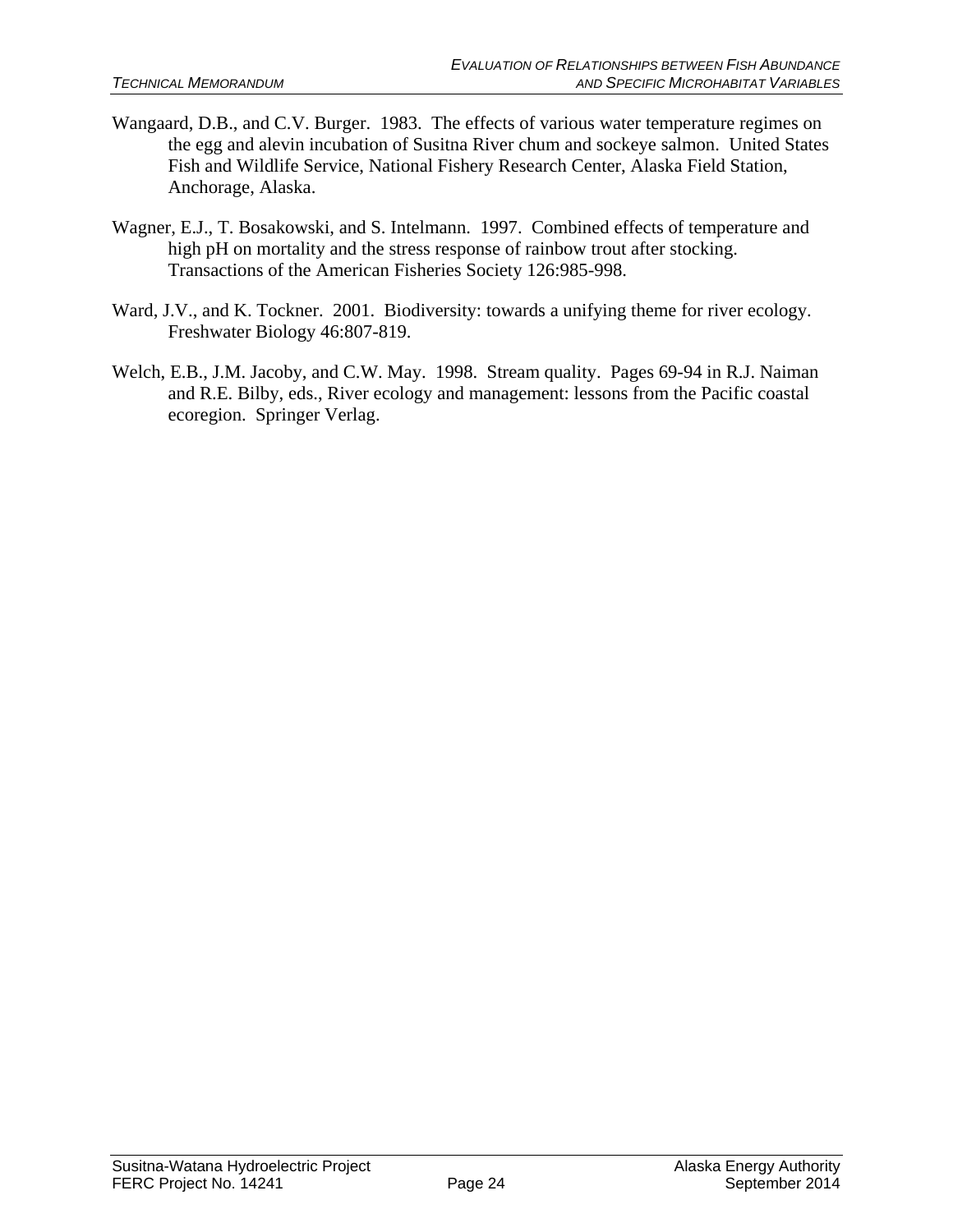### <span id="page-35-0"></span>**6. TABLES**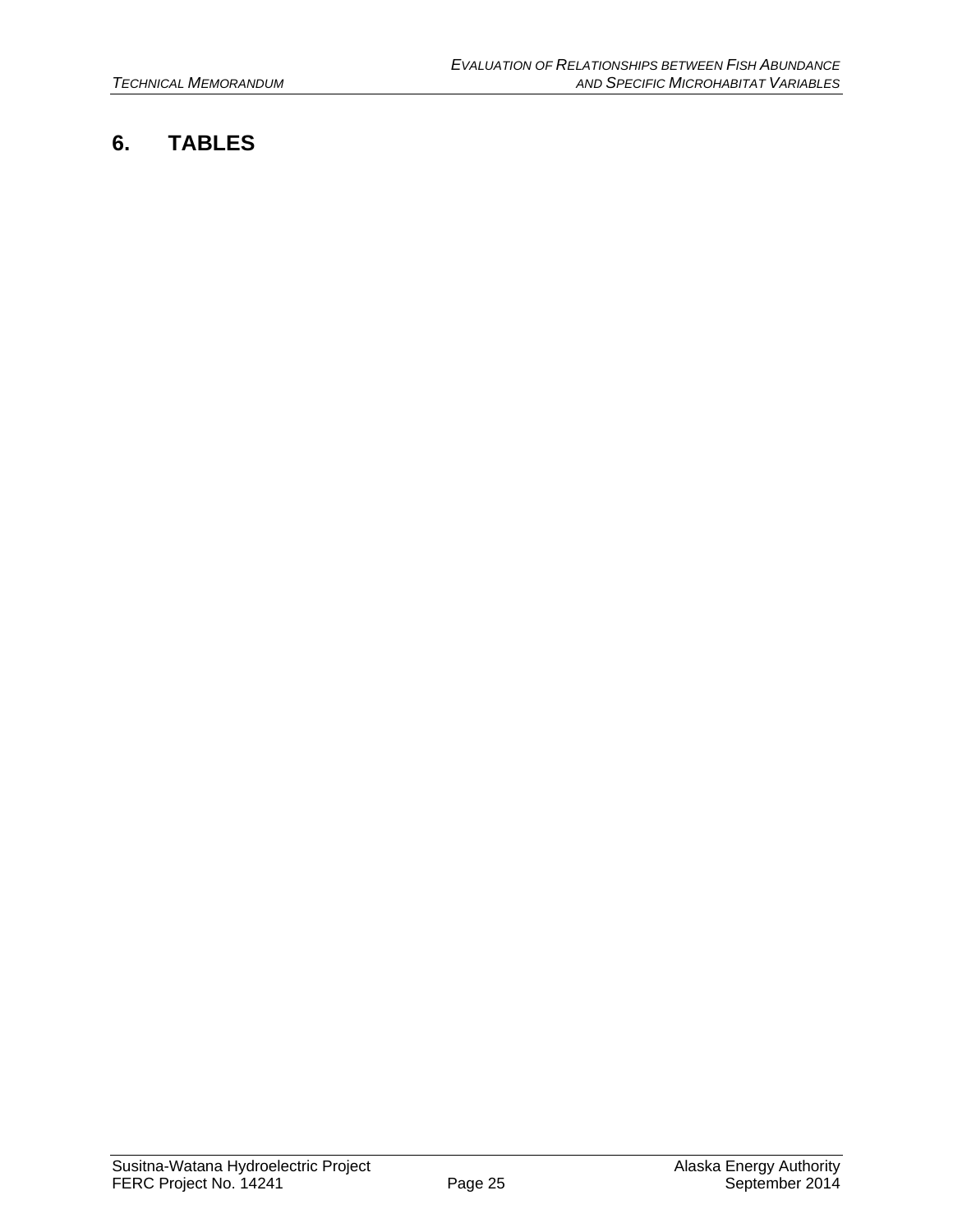|                                       | Variable Currently Included |                                             |
|---------------------------------------|-----------------------------|---------------------------------------------|
| <b>NMFS Requested Microhabitat</b>    | and/or Considered in IFS    | Variable Included, Considered or Modeled    |
| Variable                              | Modeling                    | by Other Resource Study                     |
| Water depth                           | Yes                         | Fluvial Geomorphology (Study 6.6)           |
| Water velocity                        | Yes                         | Water Quality (Study 5.5)                   |
| Surface flow and groundwater flux     |                             | Groundwater Study (Study 7.5)               |
| Upwelling/downwelling (via VHG)       | <b>Yes</b>                  | Groundwater Study (Study 7.5)               |
| Substrate type                        | Yes                         | Fluvial Geomorphology (Study 6.6)           |
| Cover                                 | Yes                         | Geomorphology (LWD; Study 6.5)              |
| <b>Woody Debris</b>                   | Yes                         | Geomorphology (Study 6.5)                   |
| Turbidity                             | Yes                         | River Productivity Study (TSS; Study 9.8);  |
|                                       |                             | Water Quality Modeling (Study 5.6)          |
| Dissolved Oxygen (intergravel and     |                             | Water Quality Modeling (Study 5.6)          |
| surface)                              | <b>Yes</b>                  | Groundwater Study (Study 7.5)               |
|                                       |                             | Effective Spawning Analysis (Study 8.5)     |
| Macronutrients (N,P)                  |                             | Water Quality Modeling (Study 5.6)          |
|                                       |                             | Water Quality Modeling (surface; Study 5.6) |
| Temperature (intergravel and surface) | Yes                         | Groundwater Study (Study 7.5)               |
|                                       |                             | Effective Spawning Analysis (Study 8.5)     |
| pH                                    |                             | Water Quality (Study 5.5)                   |
| Dissolved Organic Carbon (DOC)        |                             | Water Quality (Study 5.5)                   |
| Alkalinity                            |                             | Water Quality (Study 5.5)                   |
| Invertebrate drift density            |                             | River Productivity Study (Study 9.8)        |
| Benthic Organic Matter                |                             | River Productivity Study (Study 9.8)        |
| Algal biomass                         |                             | River Productivity Study (Study 9.8); Water |
|                                       |                             | Quality Modeling (Study 5.6)                |
| Chlorophyll-a                         |                             | River Productivity Study (Study 9.8); Water |
|                                       |                             | Quality Modeling (Study 5.6)                |

**Table 1.1-1. Microhabitat variables requested for inclusion by NMFS in the FERC SPD (FERC 2013), noting Susitna River studies considering these variables.**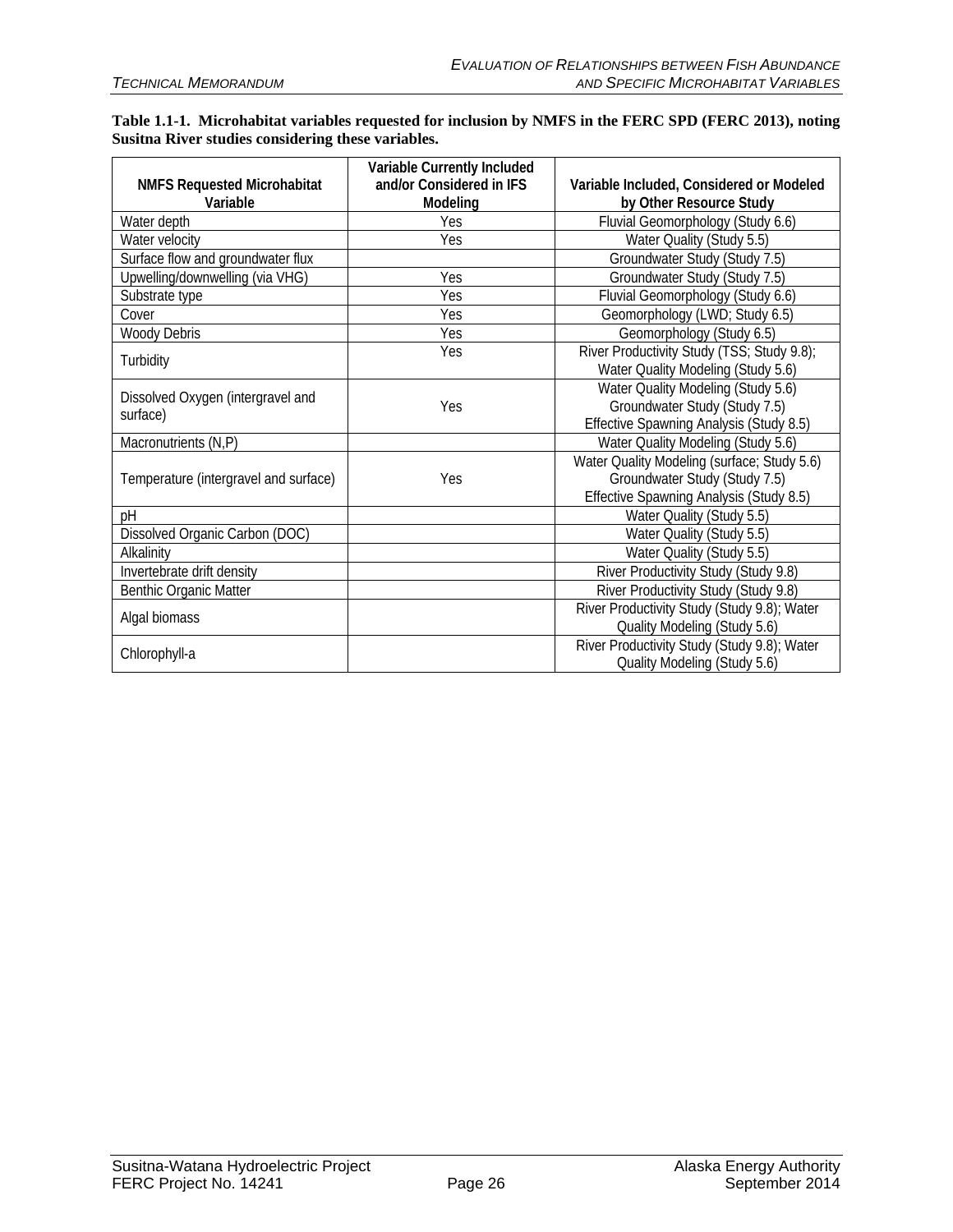|                                                                 | Named<br>Variable(s)<br>Measured                                                                                                              | <b>Collection Area</b>                         | Collection<br>Period               | Sample                   | Sampling                                                                      |
|-----------------------------------------------------------------|-----------------------------------------------------------------------------------------------------------------------------------------------|------------------------------------------------|------------------------------------|--------------------------|-------------------------------------------------------------------------------|
| Study<br><b>Water Quality</b><br>Monitoring -<br>Baseline (5.5) | Surface Water<br>Temperature, DO,<br>pH, Alkalinity,<br>Total Phosphorus,<br>Total Nitrogen,<br>Chlorophyll-a,<br>Dissolved Organic<br>Carbon | Mainstem from<br>PRM 29.9-235.2                | June-September,<br>2013            | Frequency<br>Monthly     | Intensity<br>Approximately<br>every 5-miles                                   |
| <b>Water Quality</b><br>Monitoring -<br>Focus Area (5.5)        | Surface Water<br>Temperature, DO,<br>pH, Total<br>Phosphorus, Total<br>Nitrogen,<br>Chlorophyll-a,<br>Dissolved Organic<br>Carbon             | FA-104, 113,<br>115, 128, 138,<br>141, and 144 | Late July-Early<br>September, 2013 | Every 2-weeks            | 3-4 stations per FA                                                           |
| Groundwater<br>Study (7.5)                                      | Surface flow and<br>groundwater<br>exchange fluxes?                                                                                           | FA-104, FA-113,<br>FA-115, FA-128,<br>FA-138   | August -<br>December, 2013         | Continuous               | 1-7 stations per FA                                                           |
| <b>Instream Flow</b><br>Study - $HSC(8.5)$                      | Surface Water<br>Temperature, DO                                                                                                              | FA-104, 113,<br>115, 128, 138,<br>141, and 144 | June-September,<br>2013            | Every 2-weeks            | 6-12 sample sites<br>per FA                                                   |
| <b>Instream Flow</b><br>Study - Winter<br>(8.5)                 | Surface Water<br>Temperature, DO                                                                                                              | FA-104 & 128                                   | February-April,<br>2013            | Monthly                  | 6-12 sample sites<br>per FA                                                   |
| Groundwater<br>Study - Winter<br>(7.5)                          | Water<br>Temperature, DO                                                                                                                      | FA-104 & 128                                   | March & April,<br>2013             | Continuous               | 1-intergravel D.O.<br>site per FA, 9-<br>intergravel temp.<br>sites in FA 104 |
| <b>Fish Distribution</b><br>and Abundance<br>(9.5 & 9.6)        | Surface Water<br>Temperature, DO,<br>pH                                                                                                       | <b>Entire Susitna</b><br>River                 | July-October,<br>2013              | Three seasonal<br>events | Varies                                                                        |
| <b>River Productivity</b><br>Study (9.8)                        | Chlorophyll-a<br>(benthic)                                                                                                                    | 4 Focus Areas, 1<br><b>LR Site</b>             | June-September,<br>2013            | Three seasonal<br>events | 3-5 Stations per<br>Site                                                      |

#### **Table 1.3-1. Potential data sources for evaluation of relationships between microhabitat variables and fish abundance measures.**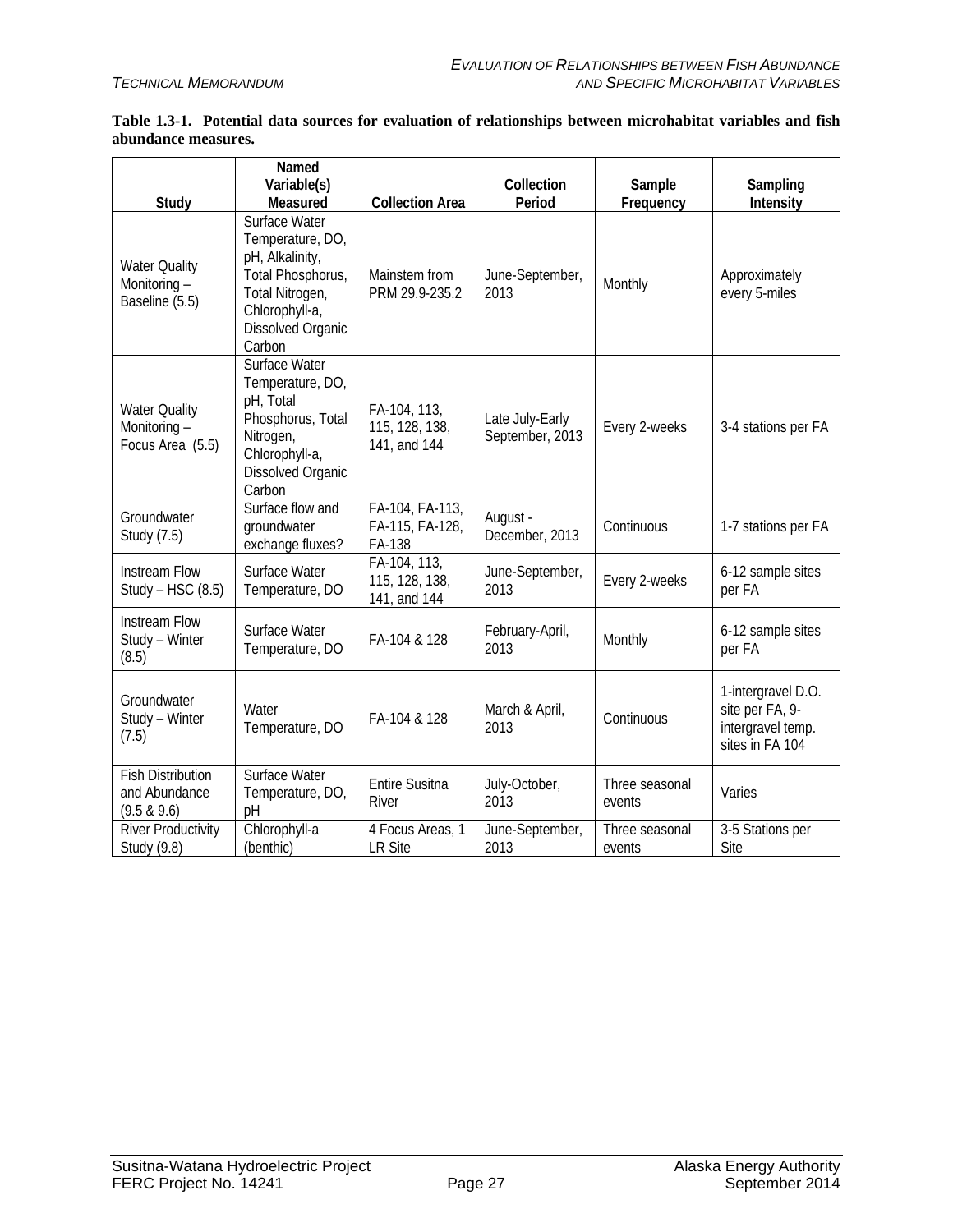| Variable(s) Analyzed                                       | <b>Most Relevant</b><br>Study/Source                                             | <b>Total Number of Samples</b><br>Available                                                     | <b>Number of Samples</b><br>Matched to Fish Data |
|------------------------------------------------------------|----------------------------------------------------------------------------------|-------------------------------------------------------------------------------------------------|--------------------------------------------------|
| Surface flow and<br>groundwater exchange<br>fluxes         | Groundwater Study (7.5)                                                          | Temporally Continuous Data<br>at Limited Number of<br>Stations; Not designed to<br>measure flux | n/a                                              |
| Dissolved Oxygen (Surface)                                 | Instream Flow Study - HSC<br>(8.5)                                               | Chum Spawning (n=960);<br>Coho Fry (n=669)                                                      | Chum Spawning (n=960);<br>Coho Fry (n=669)       |
| Dissolved Oxygen<br>(Intergravel)                          | Instream Flow Study -<br>Winter $(8.5)$                                          | Multiple samples at two sites                                                                   | 2 total (not used)                               |
| <b>Macronutrients: Total</b><br>Phosphorus, Total Nitrogen | Water Quality Monitoring -<br>Baseline and Focus Area<br>(5.5)                   | Samples rejected for Quality<br>Control issues                                                  | n/a                                              |
| Water Temperature<br>(Surface)                             | Instream Flow Study - HSC<br>(8.5)                                               | Chum Spawning (n=992);<br>Coho Fry (n=833)                                                      | Chum Spawning (n=992);<br>Coho Fry (n=833)       |
| Water Temperature<br>(Intergravel)                         | Instream Flow Study -<br>Winter (8.5) and<br>Groundwater Study - Winter<br>(7.5) | Multiple samples at 30<br>stations                                                              | 5 total (not used)                               |
| рH                                                         | Fish Distribution and<br>Abundance (9.5 & 9.6)                                   | 322                                                                                             | 322                                              |
| Dissolved Organic Carbon                                   | Water Quality Monitoring -<br>Baseline and Focus Areas<br>(5.5)                  | Multiple samples at 45 sites                                                                    | 67                                               |
| Alkalinity                                                 | Water Quality Monitoring -<br>Baseline (5.5)                                     | Multiple samples at 18 sites                                                                    | 19                                               |
| Chlorophyll-a (Water)                                      | Water Quality Monitoring -<br><b>Baseline and Focus Areas</b><br>(5.5)           | Multiple samples at 45 sites                                                                    | 67                                               |
| Chlorophyll-a (benthic)                                    | River Productivity Study (9.8)                                                   | Multiple samples at 25 sites                                                                    | 23                                               |

**Table 1.3-2. Summary of relevant study sources and data used for the analyses of FERC recommended variables.**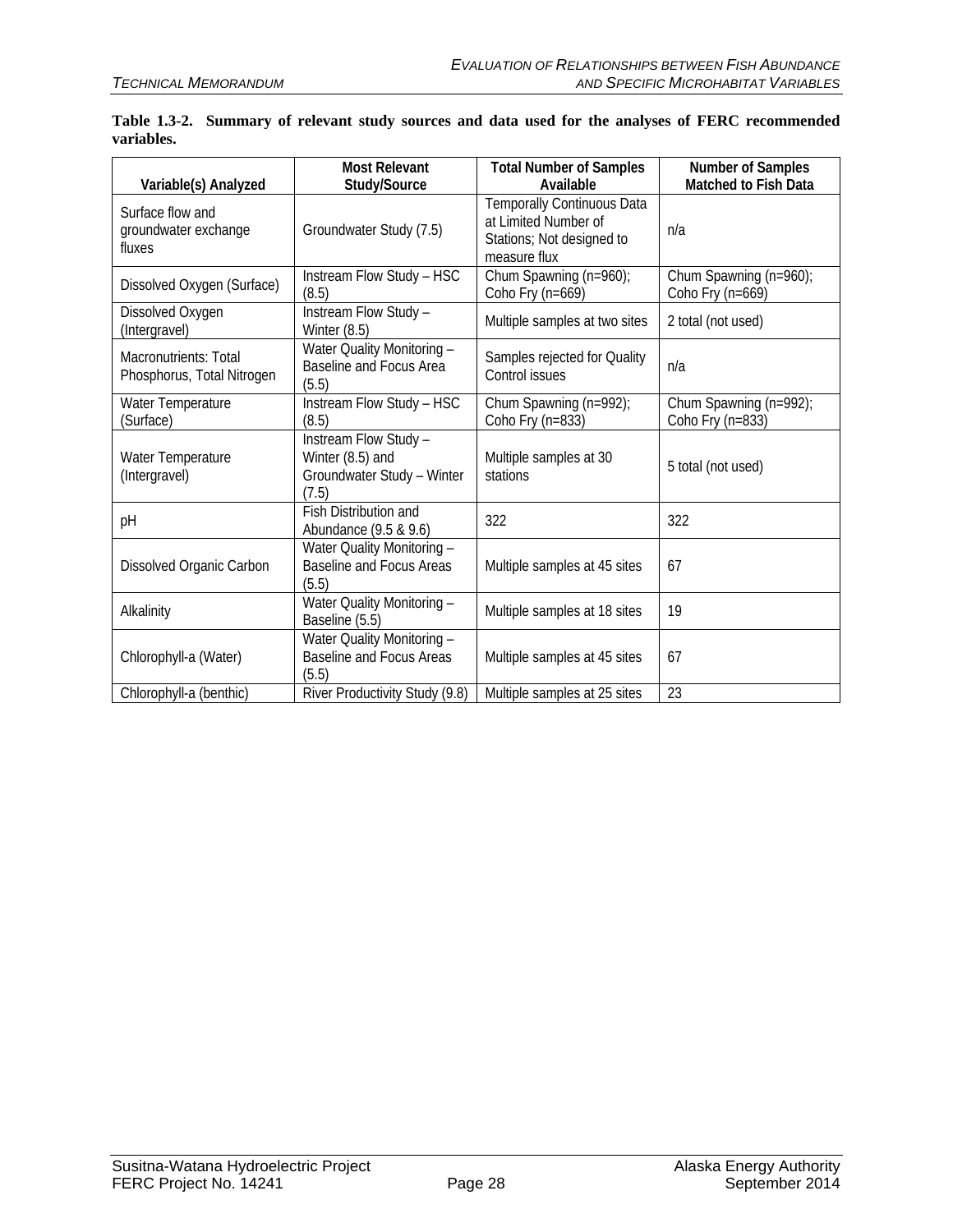#### **Table 3.2-1. Summary of pH model results**

| Species/Lifestage    | <b>Dataset</b>                               | <b>Best Fit Model</b>               | Delta (Null or<br>Reach Model -<br><b>Best Fit Model)</b> | <b>Ratio of Akaike</b><br><b>Weights (Best</b><br><b>Fit/Null or</b><br>Reach Model) |
|----------------------|----------------------------------------------|-------------------------------------|-----------------------------------------------------------|--------------------------------------------------------------------------------------|
|                      | All Samples                                  | Null                                | 0                                                         |                                                                                      |
|                      | Remove Influential Point                     | Reach and Quadratic Effect of<br>pН | 21                                                        | 33000                                                                                |
| Anadromous Fry +     | pH< 9.5                                      | Reach and Quadratic Effect of<br>рH | 20                                                        | 27000                                                                                |
| Juv                  | No Trib Samples                              | Null                                | $\theta$                                                  | 1                                                                                    |
|                      | No Trib Samples; Remove<br>Influential Point | Quadratic Effect of pH              | 5                                                         | 11                                                                                   |
|                      | No Trib Samples; pH<9.5                      | Quadratic Effect of pH              | 5                                                         | 9.8                                                                                  |
|                      | All Samples                                  | Reach and Quadratic Effect of<br>pΗ | 10                                                        | 150                                                                                  |
| Resident             | pH< 10                                       | Reach and Quadratic Effect of<br>pН | 9.5                                                       | 110                                                                                  |
| Salmonids            | No Trib Samples                              | Reach and Quadratic Effect of<br>pΗ | 6.2                                                       | 22                                                                                   |
|                      | No Trib Samples; pH<10                       | Reach and Quadratic Effect of<br>рH | 5.9                                                       | 19                                                                                   |
|                      | All Samples                                  | Reach                               | 0                                                         | n/a                                                                                  |
| <b>Resident Non-</b> | pH< 10                                       | Reach                               | $\theta$                                                  | n/a                                                                                  |
| Salmonids            | No Trib Samples                              | Reach                               | $\theta$                                                  | n/a                                                                                  |
|                      | No Trib Samples; pH<10                       | Reach                               | $\theta$                                                  | n/a                                                                                  |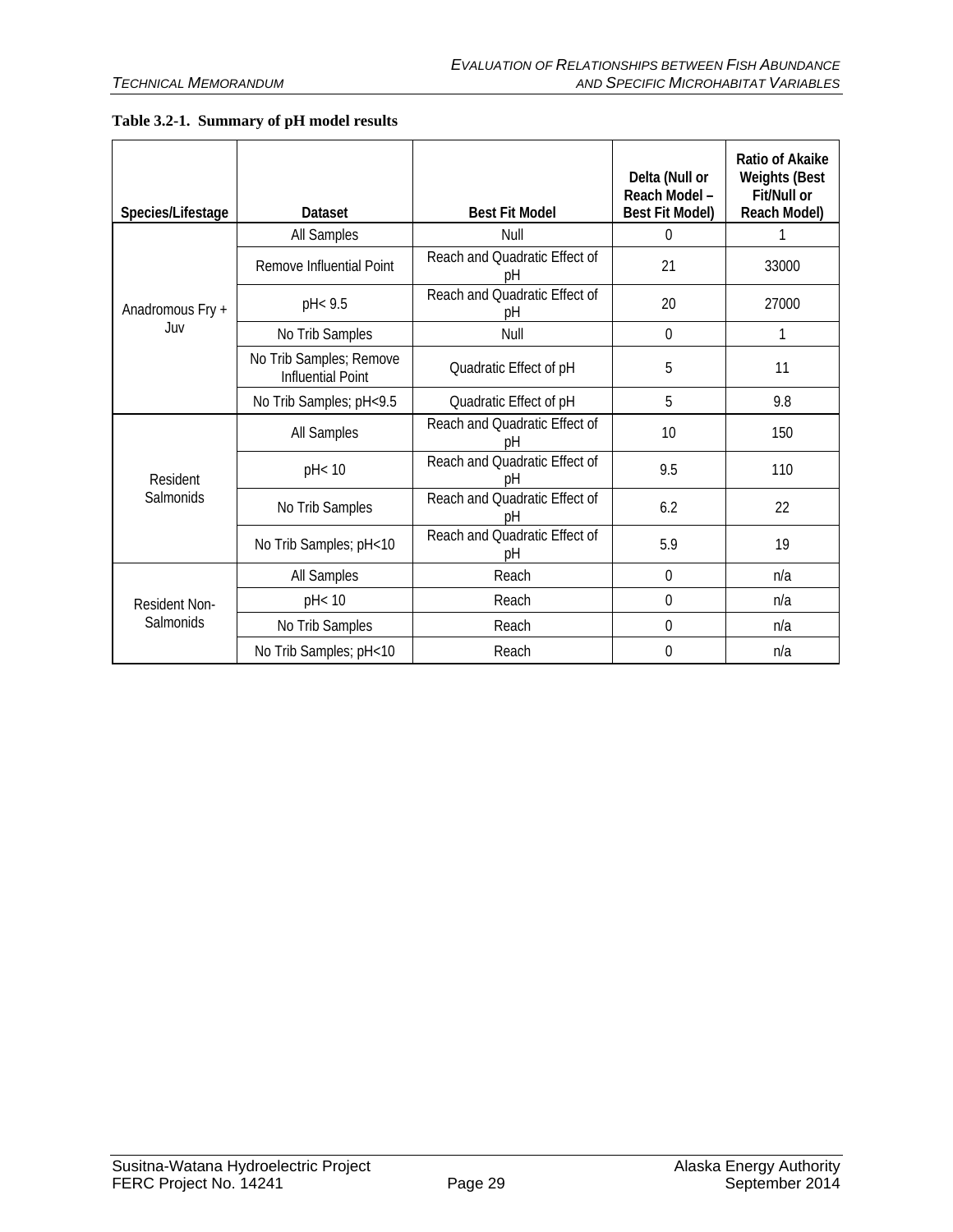| Parameter     | Species/Lifestage                 | <b>Dataset</b>                    | <b>Best Fit Model</b> | Delta (Null or<br>Reach Model -<br><b>Best Fit Model)</b> | Ratio of Akaike<br><b>Weights (Best</b><br>Fit/Null or<br>Reach Model) |
|---------------|-----------------------------------|-----------------------------------|-----------------------|-----------------------------------------------------------|------------------------------------------------------------------------|
|               |                                   | All data                          | Null                  | $\theta$                                                  | n/a                                                                    |
|               | Anadromous<br>Fry+Juv             | without high DOC<br>value         | Null                  | $\Omega$                                                  | n/a                                                                    |
|               |                                   | All data                          | Reach Model           | $\theta$                                                  | n/a                                                                    |
| <b>DOC</b>    | <b>Resident Salmonids</b>         | without high DOC<br>value         | Reach Model           | $\overline{0}$                                            | n/a                                                                    |
|               | <b>Resident Non-</b>              | All data                          | Null                  | $\mathbf 0$                                               | n/a                                                                    |
|               | <b>Salmonids</b>                  | without high DOC<br>value         | Null                  | $\mathbf{0}$                                              | n/a                                                                    |
|               | Anadromous<br>Fry+Juv             | All data                          | Chlorophyll-a         | 0.67                                                      | 1.4                                                                    |
|               |                                   | without high<br>chlorophyll value | Null                  | $\Omega$                                                  | n/a                                                                    |
|               | <b>Resident Salmonids</b>         | All data                          | <b>Reach Model</b>    | $\overline{0}$                                            | n/a                                                                    |
| Chlorophyll-a |                                   | without high<br>chlorophyll value | Reach Model           | $\Omega$                                                  | n/a                                                                    |
|               | <b>Resident Non-</b><br>Salmonids | All data                          | Chlorophyll-a         | 3.6                                                       | 6.2                                                                    |
|               |                                   | without high<br>chlorophyll value | Chlorophyll-a         | 9.9                                                       | 142                                                                    |
| Alkalinity    | <b>Resident Salmonids</b>         | All data                          | Alkalinity            | 3.9                                                       | $\overline{7}$                                                         |
|               | <b>Resident Non-</b><br>Salmonids | All data                          | Alkalinity            | 4.2                                                       | 8.1                                                                    |

#### **Table 3.2-2. Summary of Water Quality model results**

#### **Table 3.2-3. Summary of benthic chlorophyll-a model results.**

| Species/Lifestage                        | <b>Dataset</b> | <b>Best Fit Model</b>                                 | Delta (Null or<br>Reach Model -<br><b>Best Fit Model)</b> | Ratio of Akaike<br><b>Weights (Best</b><br>Fit/Null or<br>Reach Model) |
|------------------------------------------|----------------|-------------------------------------------------------|-----------------------------------------------------------|------------------------------------------------------------------------|
| Resident<br><b>Salmonids</b>             | All Samples    | Habitat and Linear Effect of<br>Benthic Chlorophyll-a | 33                                                        | $1.7E + 07$                                                            |
| <b>Resident Non-</b><br><b>Salmonids</b> | All Samples    | Habitat and Linear Effect of<br>Benthic Chlorophyll-a | 21                                                        | $3.2E + 04$                                                            |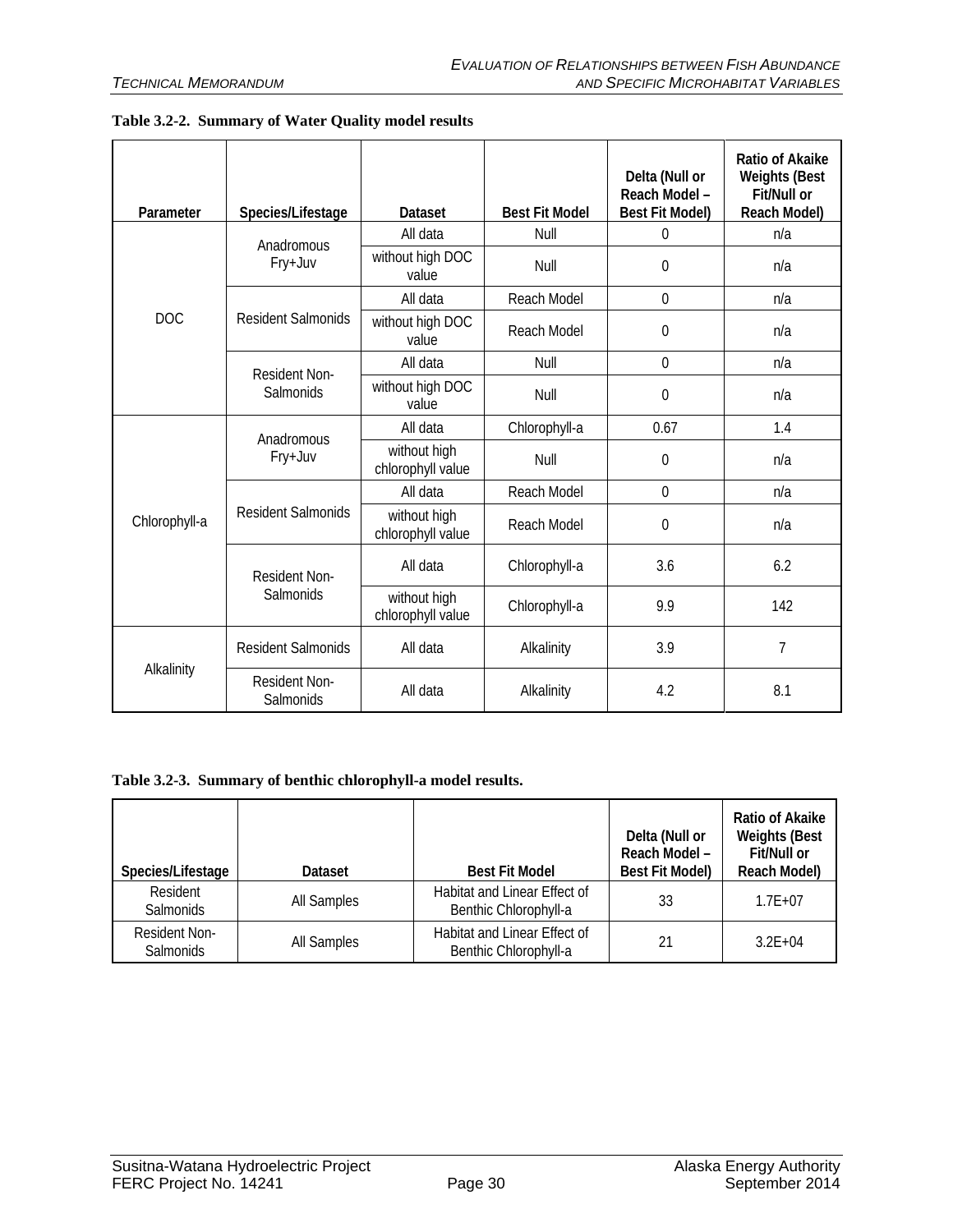|                    |  |  | Table 4.1-1. Evaluation of FERC requested variables and recommendations for inclusion in future HSC |  |  |  |
|--------------------|--|--|-----------------------------------------------------------------------------------------------------|--|--|--|
| curve development. |  |  |                                                                                                     |  |  |  |

| Variable                                         | Relationship with<br><b>Fish Abundance</b><br><b>Measures</b><br>(Strong, Weak,<br>None) | Direct Link<br>to Fish<br><b>Habitat Use</b> | Modeled at<br><b>Focus</b><br>Area Scale | Recommende<br>d for Future<br><b>HSC Analysis</b> |
|--------------------------------------------------|------------------------------------------------------------------------------------------|----------------------------------------------|------------------------------------------|---------------------------------------------------|
| Macronutrients: Total Phosphorus, Total Nitrogen | <b>Insufficient Data</b>                                                                 | Unknown                                      | No.                                      | No                                                |
| pΗ                                               | Strong                                                                                   | Yes                                          | Yes                                      | Yes                                               |
| <b>Dissolved Organic Carbon</b>                  | None                                                                                     | No                                           | Yes                                      | No                                                |
| Alkalinity                                       | Weak                                                                                     | No                                           | <b>No</b>                                | No                                                |
| Chlorophyll-a                                    | Strong                                                                                   | No                                           | Yes                                      | No                                                |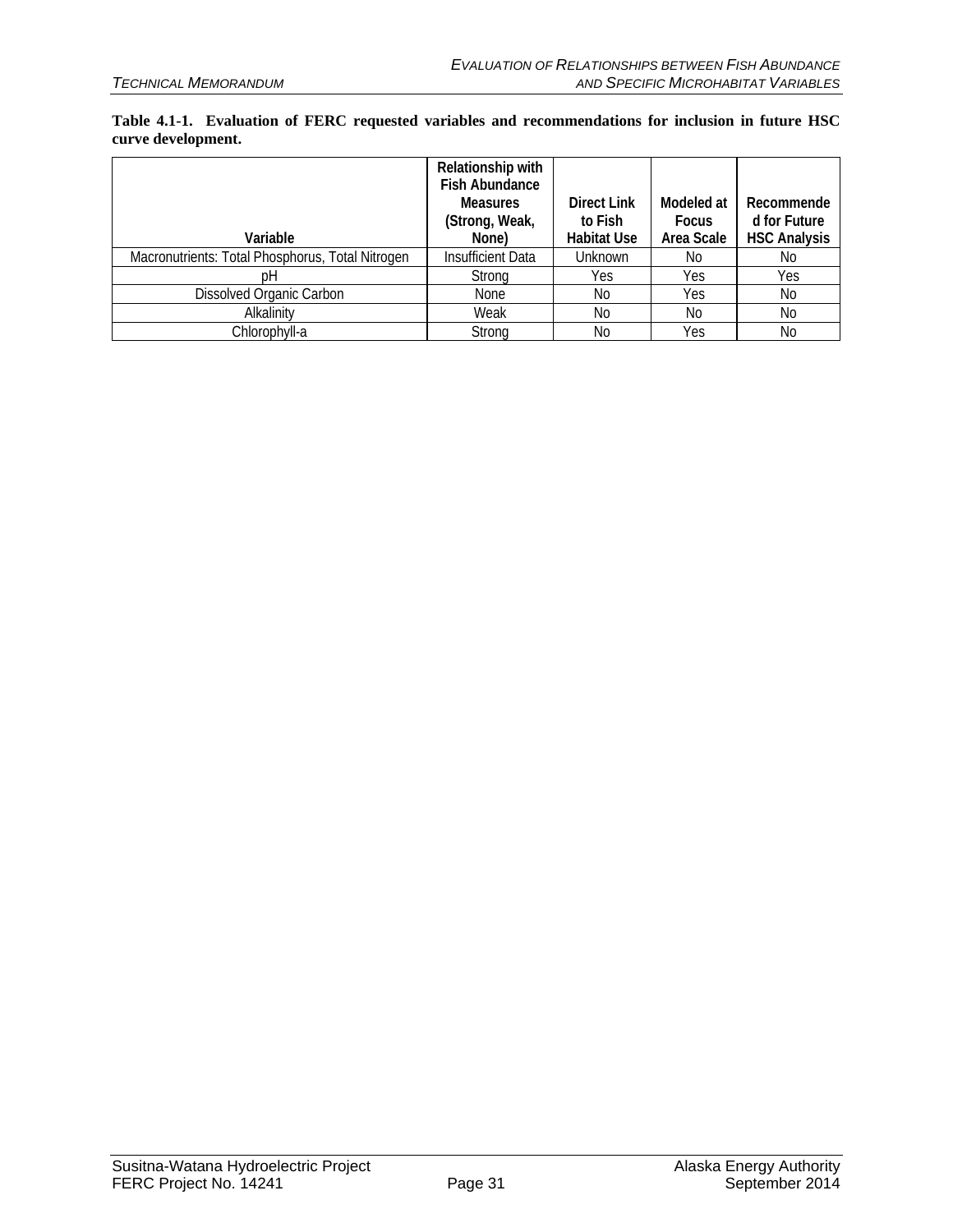## <span id="page-42-0"></span>**7. FIGURES**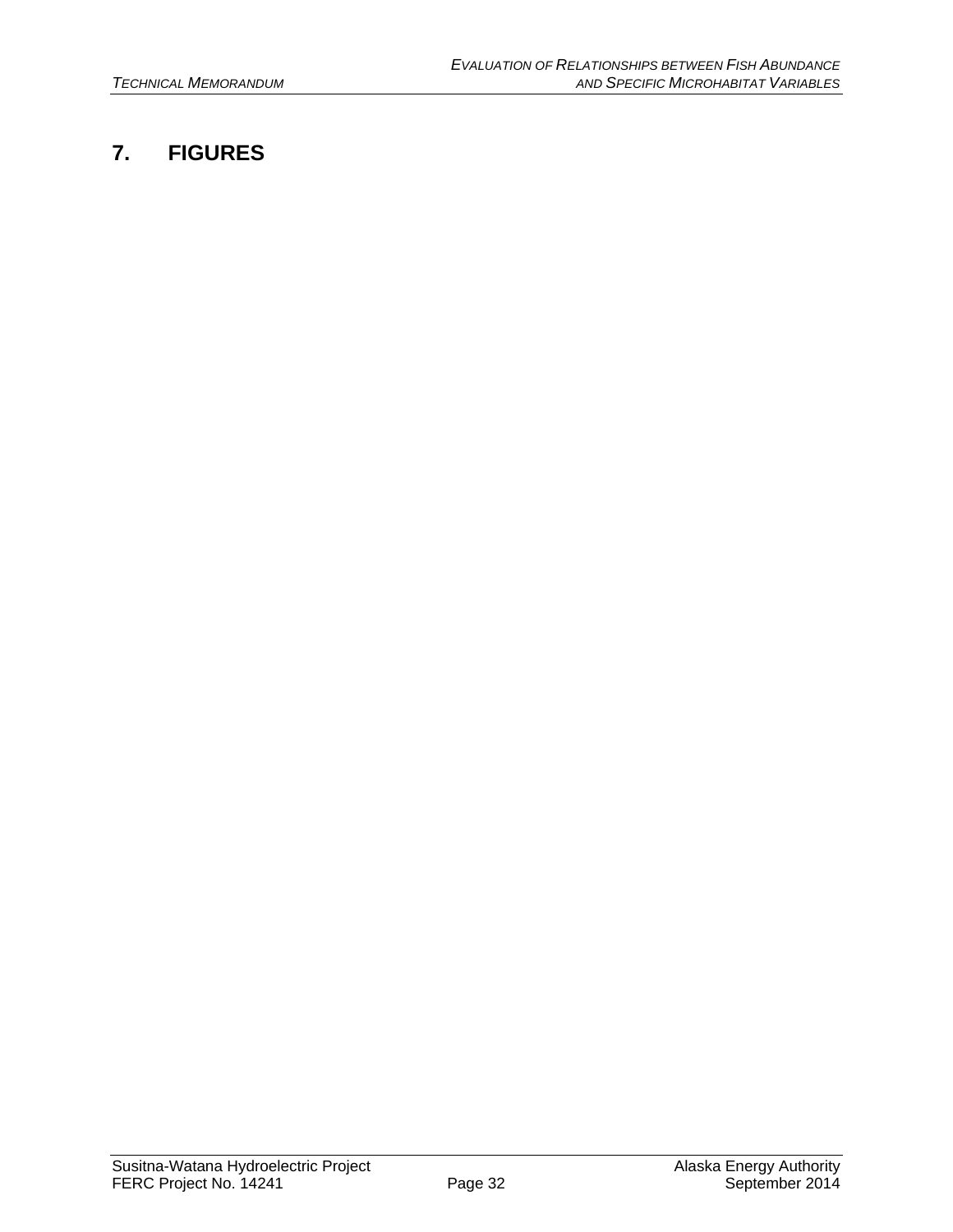#### *EVALUATION OF RELATIONSHIPS BETWEEN FISH ABUNDANCE TECHNICAL MEMORANDUM AND SPECIFIC MICROHABITAT VARIABLES*



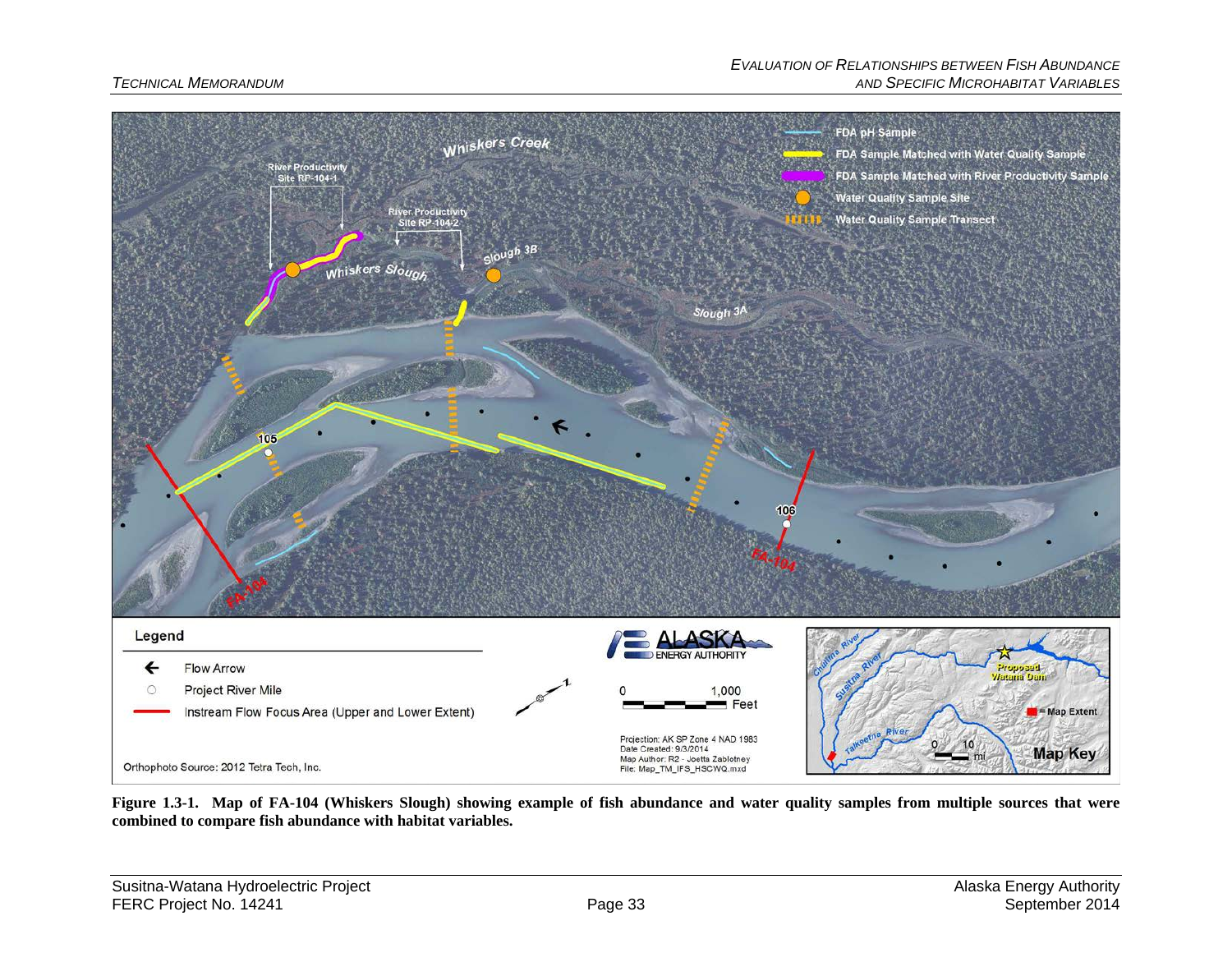

**Figure 2.2-1. Box plots of dissolved organic carbon concentrations for FDA-matched Water Quality samples by Geomorphic Reach and macrohabitat type.**

Notes:

 $MC =$  main channel,  $CWP =$  clearwater plume,  $SC =$  side channel,  $SSB =$  side slough beaver,  $US =$  upland slough,  $BW =$  backwater,  $TM =$  tributary mouth,  $SS =$  side slough.



**Figure 2.2-2. Box plots of chlorophyll-a concentrations for FDA-matched Water Quality samples by Geomorphic Reach and macrohabitat type.**

Notes:

 $MC =$  main channel,  $CWP =$  clearwater plume,  $SC =$  side channel,  $SSB =$  side slough beaver,  $US =$  upland slough,  $BW =$  backwater,  $TM =$  tributary mouth,  $SS =$  side slough.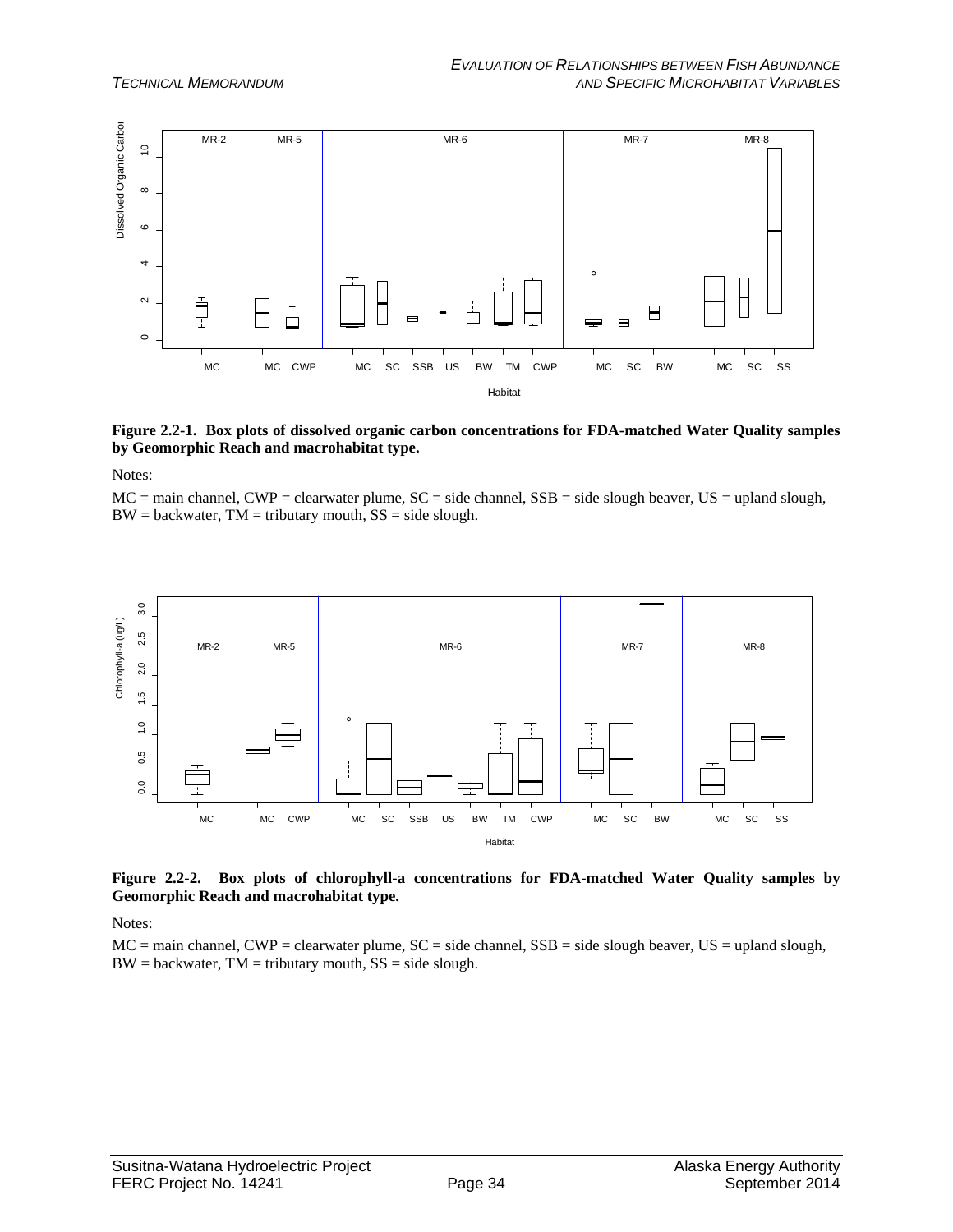

**Figure 2.2-3. Box plots of alkalinity for FDA-matched Water Quality samples by Geomorphic Reach and macrohabitat type.**

Notes:

 $MC = \text{main channel}, CWP = \text{clearwater plane}, SC = \text{side channel}, SSB = \text{side sound beam}, US = \text{upland slowly,}$  $BW =$  backwater,  $TM =$  tributary mouth,  $SS =$  side slough.



**MacroHabitat** 

**Figure 2.2-4. Box plot of River Productivity benthic chlorophyll-a samples by macrohabitat type.**

Notes:

 $MC =$  main channel,  $CWP =$  clearwater plume,  $SC =$  side channel,  $SSB =$  side slough beaver,  $US =$  upland slough,  $BW =$  backwater,  $TM =$  tributary mouth,  $SS =$  side slough.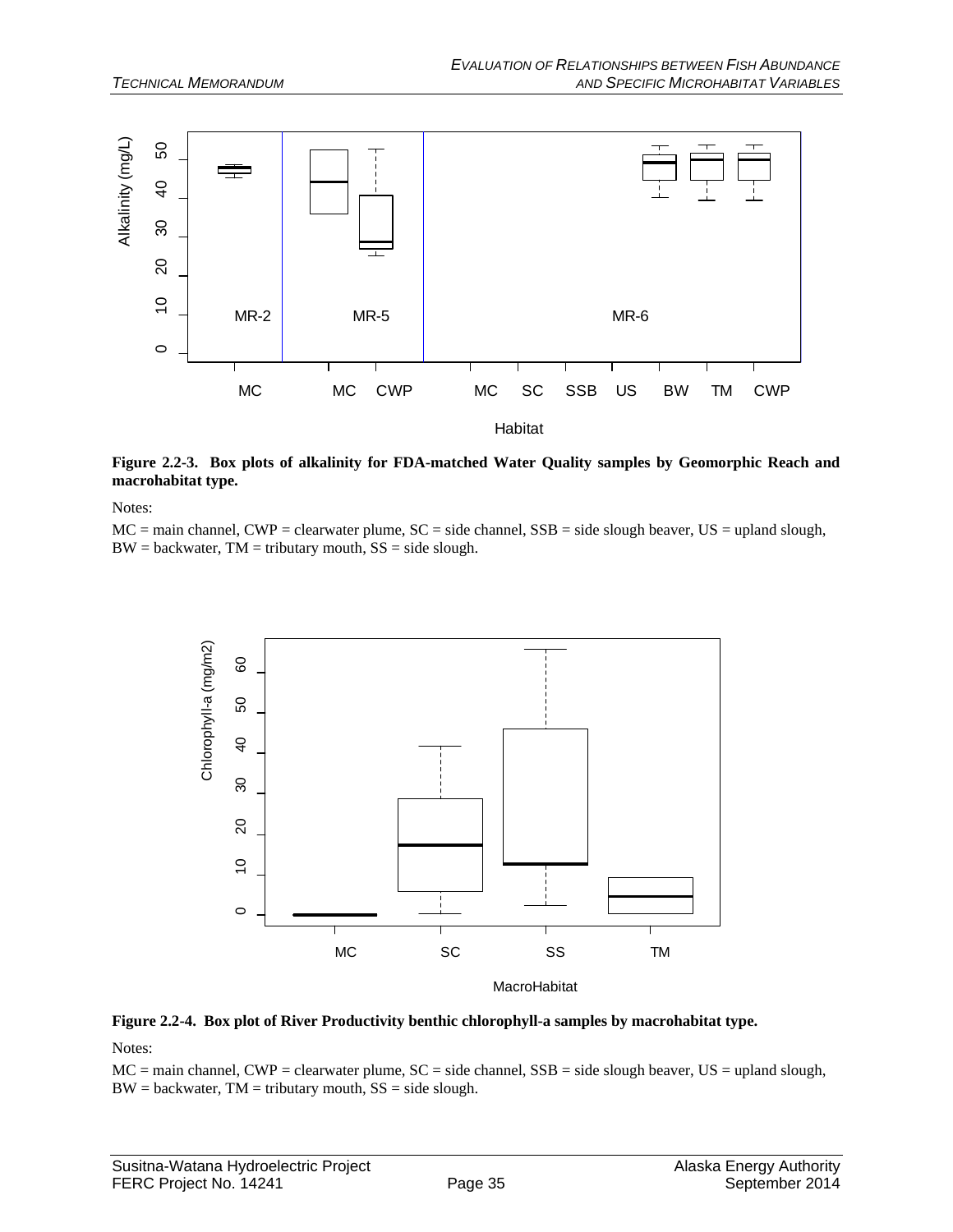

**Figure 3.2-1. Scatterplot with fitted models showing relationship between pH and log-transformed (+1) counts for anadromous fry and juveniles.** 

**Symbol "x" is over point that is removed from analysis for undue influence. Points displayed with red circles do not influence fitted parameters.**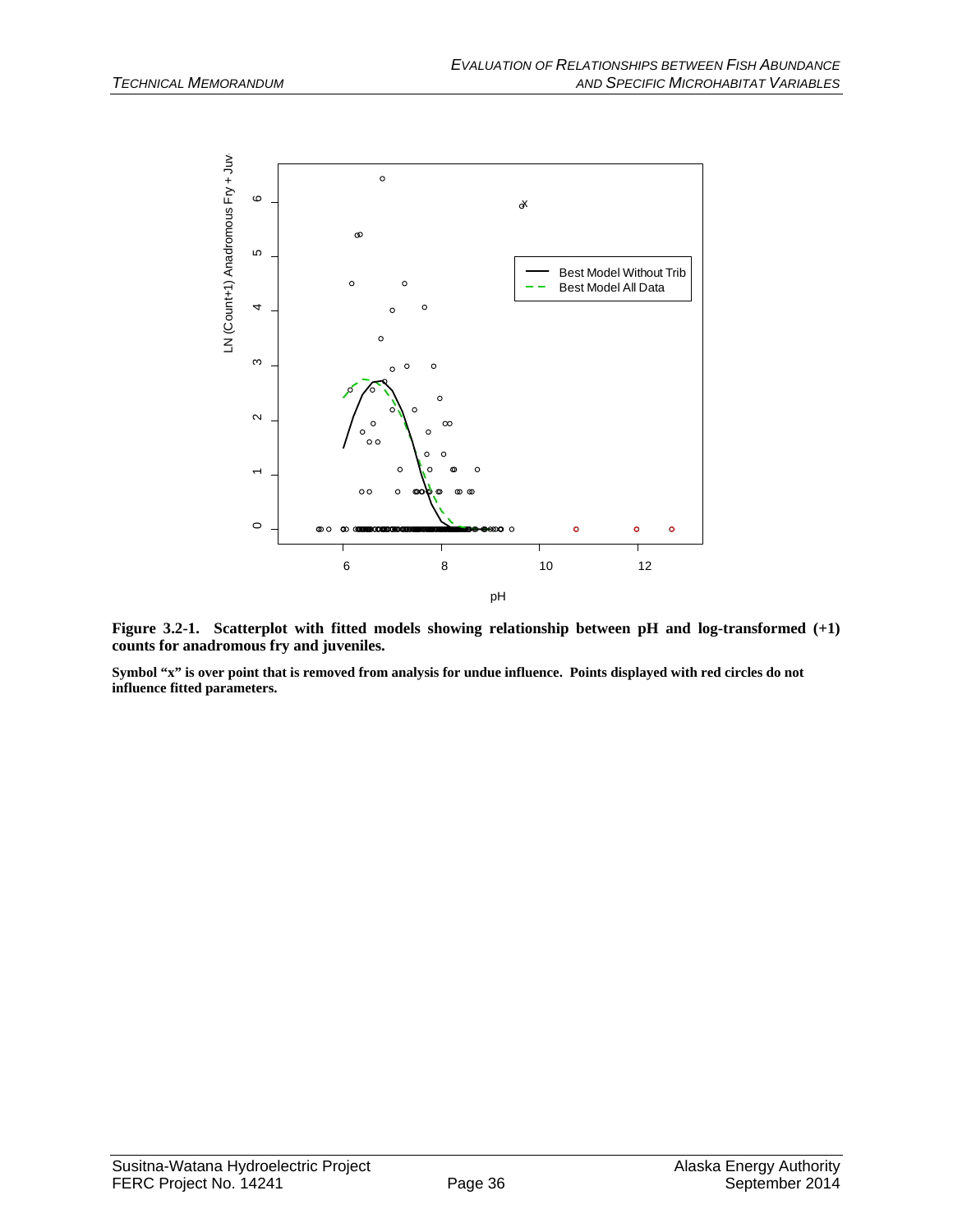

**Figure 3.2-2. Scatterplot with fitted model showing relationship between pH and log-transformed (+1) counts for resident salmonids.**

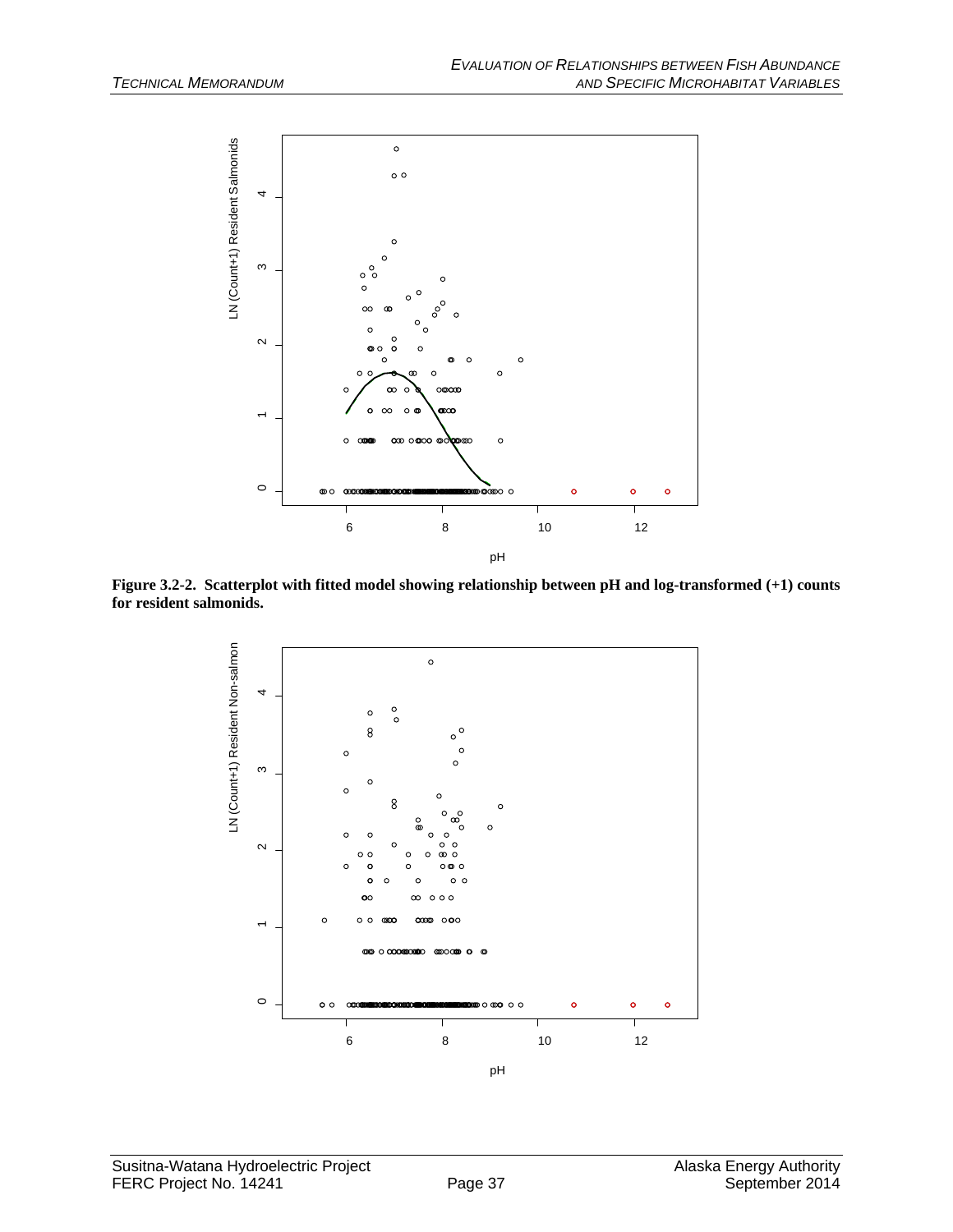**Figure 3.2-3. Scatterplot showing relationship between pH and log-transformed (+1) counts for resident nonsalmonid fish.** 



Dissolved Organic Carbon (mg/L)

**Figure 3.2-4. Scatterplot with anadromous juvenile salmonid counts plotted against dissolved organic carbon from WQ sampling.**

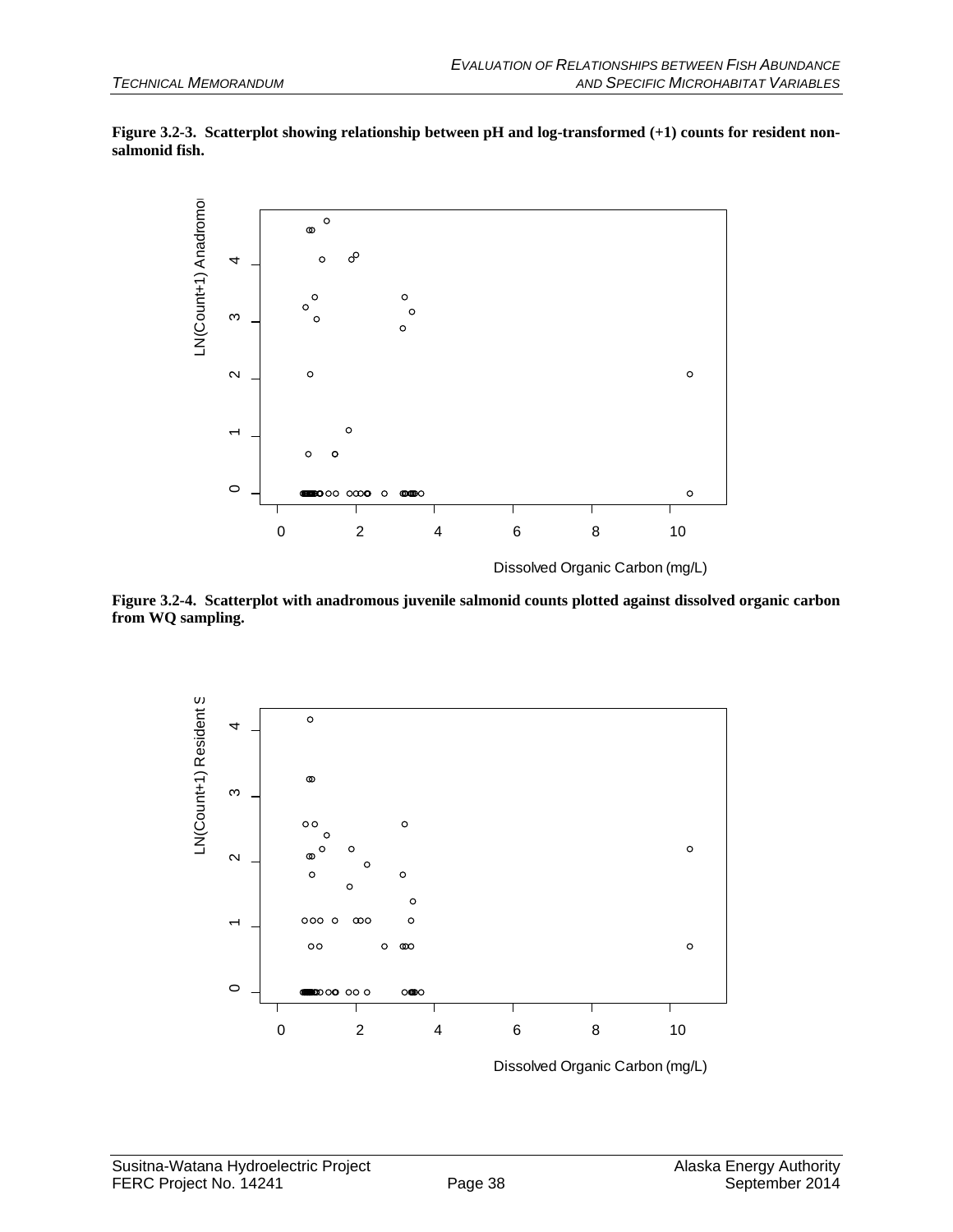**Figure 3.2-5. Scatterplot with resident salmonid counts plotted against dissolved organic carbon from WQ sampling.**



Dissolved Organic Carbon (mg/L)

**Figure 3.2-6. Scatterplot with resident non-salmonid counts plotted against dissolved organic carbon from WQ sampling.**



**Figure 3.2-7. Scatterplot with anadromous juvenile salmonid counts plotted against chlorophyll-a from WQ sampling.**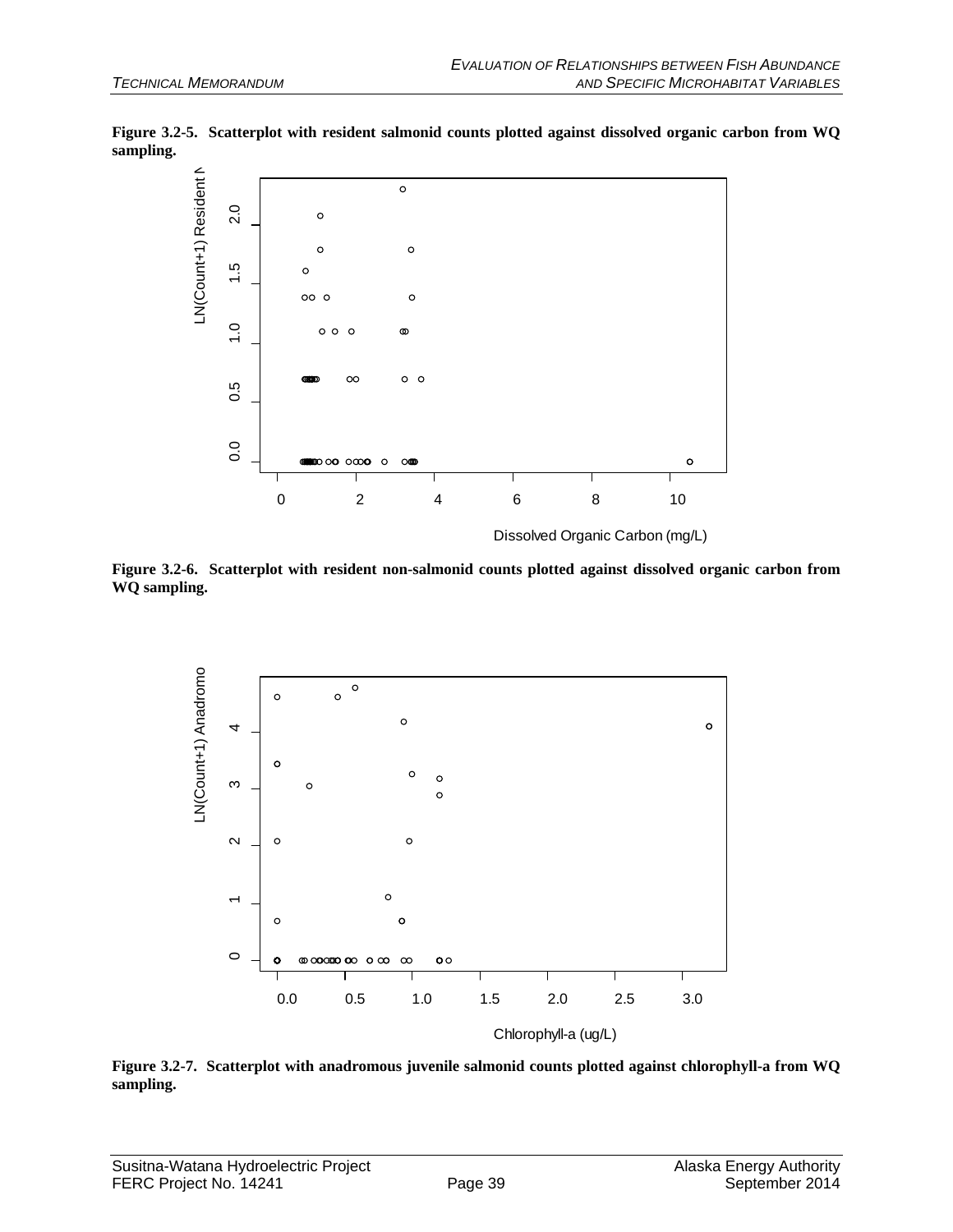

**Figure 3.2-8. Scatterplot with resident salmonid counts plotted against chlorophyll-a from WQ sampling.**



**Figure 3.2-9. Scatterplot showing relationship between water column chlorophyll-a concentrations and logtransformed counts of resident non-salmonid fish.**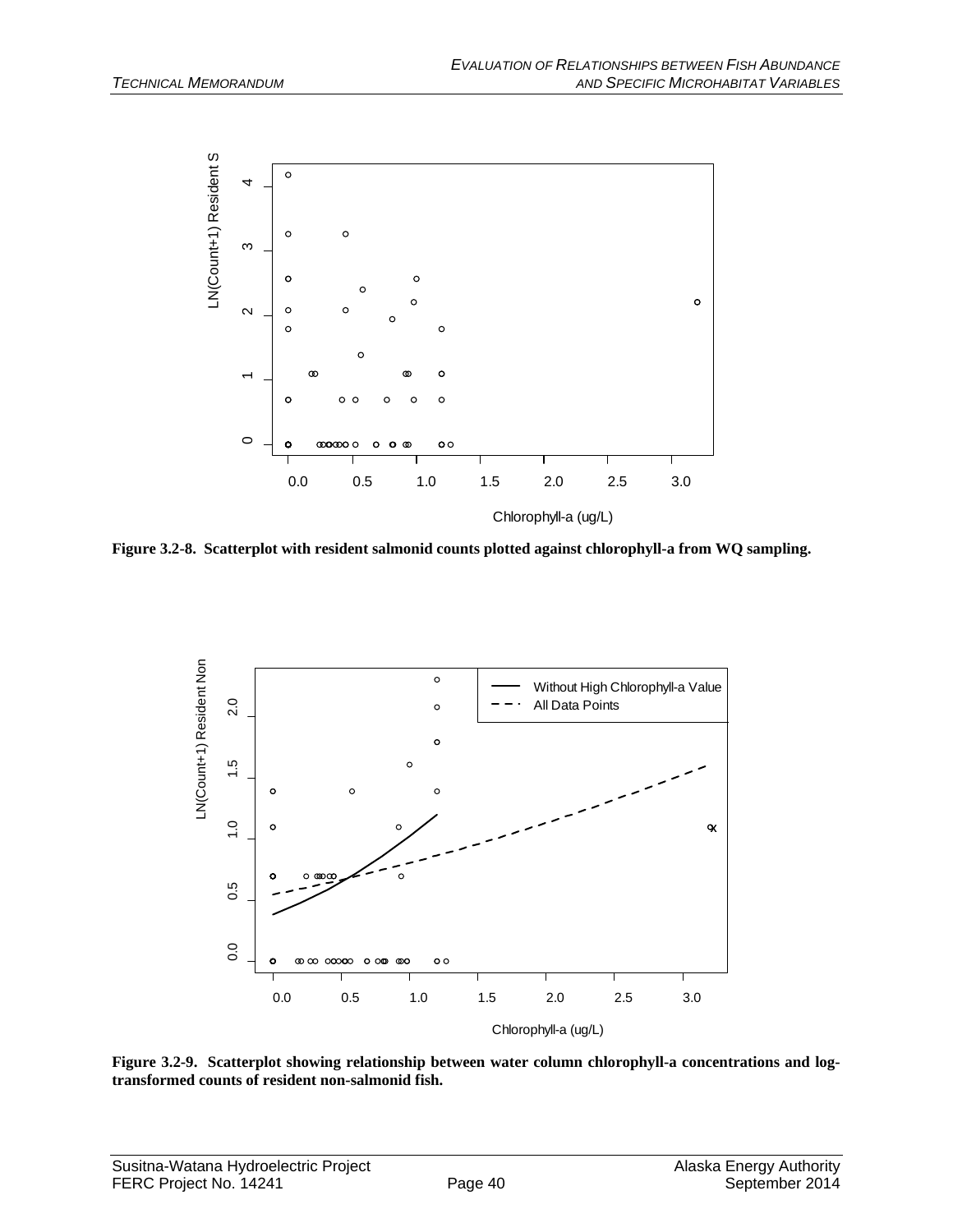

**Figure 3.2-10. Scatterplot with resident salmonid counts plotted against alkalinity from WQ sampling with fitted model.**



**Figure 3.2-11. Scatterplot with resident non-salmonid counts plotted against alkalinity from WQ sampling with fitted model.**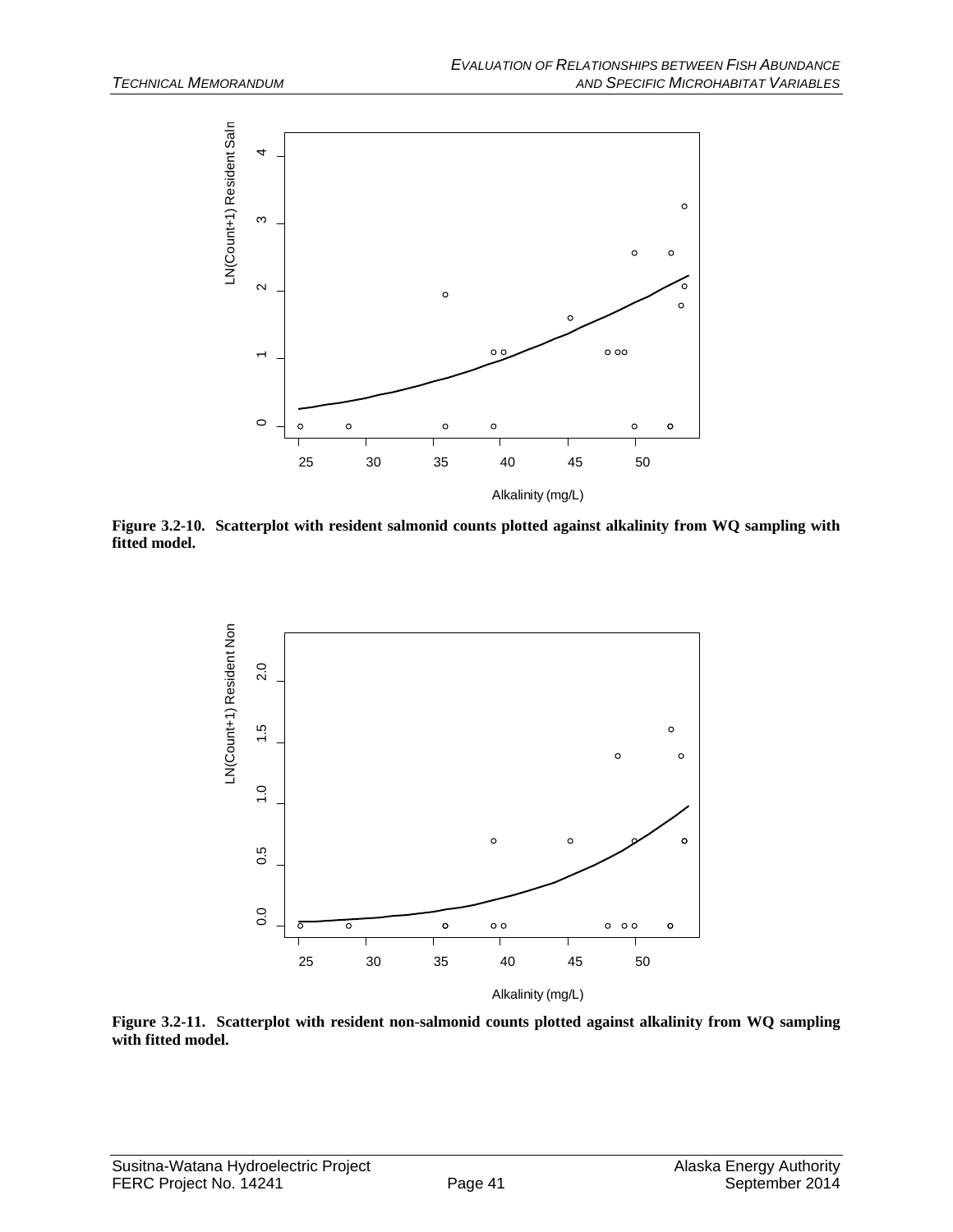

**Figure 3.2-12. Scatterplot and fit models showing relationship between benthic chlorophyll-a and resident salmonid counts in three Focus Areas.**